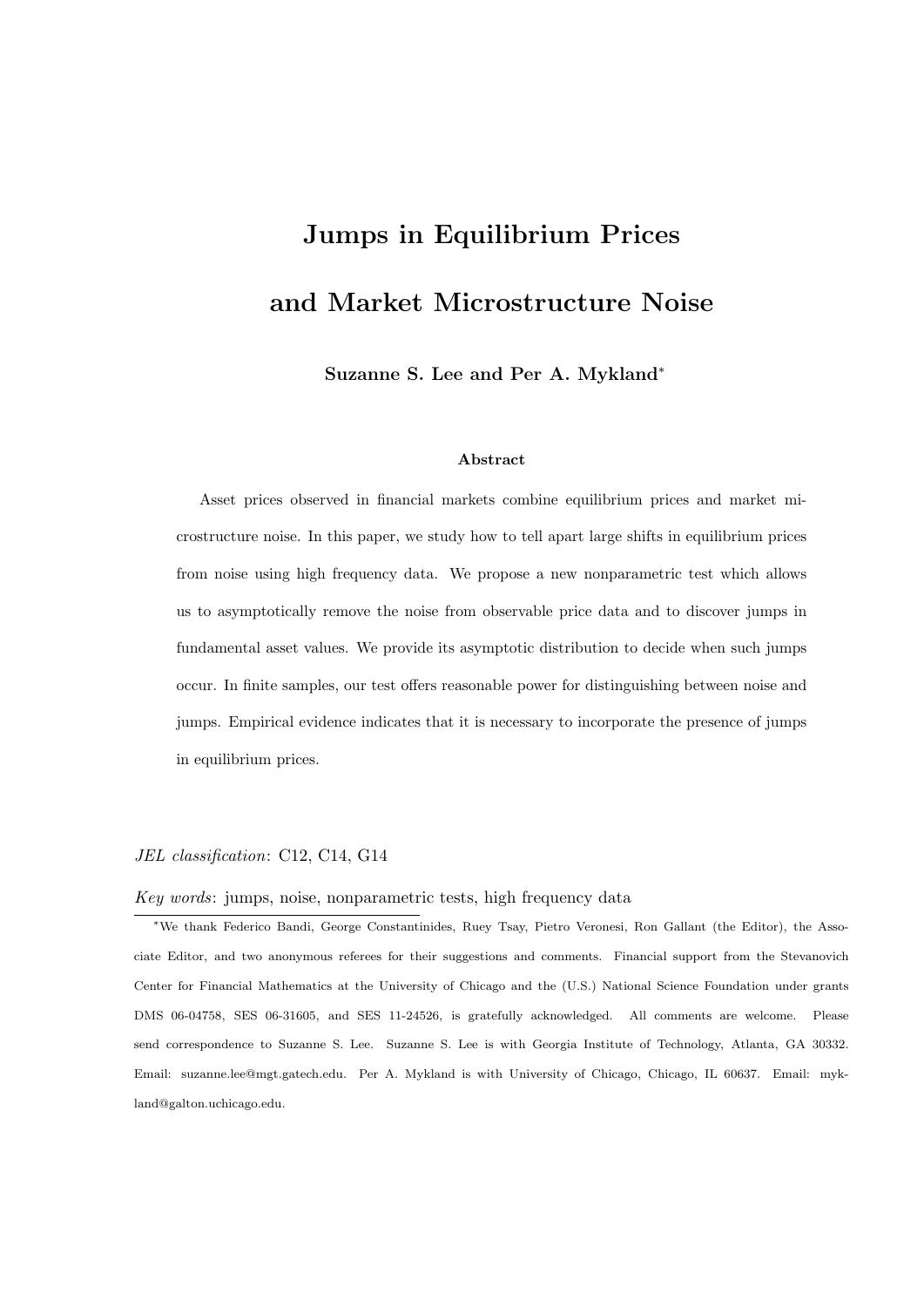# **1 Introduction**

Asset prices observed in financial markets are determined by two important, unobservable components. One is equilibrium prices, which reflect demand and supply of assets. These are also called as efficient prices, incorporating investors' thoughts on market information. The other is market microstructure noise induced by the frictions with which actual trades take place. Examples of such frictions are tick size, discrete observation, bid-ask spread, and other trading mechanics.<sup>1</sup> Given that both components are essential ingredients for trading, as indicated in Black (1986), researchers have sought a better understanding of both components and of their interactions. In particular, in recent years, with the availability of databases consisting of observations sampled at ultra-high frequency up to every second, extensive research that takes advantage of such data for better volatility and noise estimation has appeared, and the economic implications of volatility and noise have also been investigated in many studies.<sup>2</sup>

In this paper, we are motivated to question the assumptions imposed by most of the aforementioned studies for log equilibrium prices to follow diffusion processes. Although it is simpler to study this issue under such assumptions, it is widely known in the asset pricing literature that financial markets experience jumps in prices that are too large to be explained by pure diffusion processes, and their presence has been incorporated in numerous theoretical and empirical studies.<sup>3</sup> Obviously, one can argue that all the evidence of jumps documented in the previous asset pricing literature based on discretely sampled data is due to noise and hence, a diffusion

<sup>&</sup>lt;sup>1</sup>Other examples include institutional structure, transaction costs, adverse selection due to asymmetric information for different traders, trading size, volume, liquidity, and dealer's inventory control, among others. [See O'Hara (1995) and Hasbrouck (2004) and the references therein.]

<sup>&</sup>lt;sup>2</sup>See Aït-Sahalia, Mykland, and Zhang (2011), Bandi and Russell (2006), Zhang, Mykland, and Ait-Sahalia (2005), and Hansen and Lunde (2006).

<sup>3</sup>See Bates (1996), Bakshi, Cao, and Chen (1997), A¨ıt-Sahalia (2002), Andersen, Benzoni, and Lund (2002), Pan (2002), Chernov, Gallant, Ghysels, and Tauchen (2003), Eraker, Johannes, and Polson (2003), and Johannes (2004).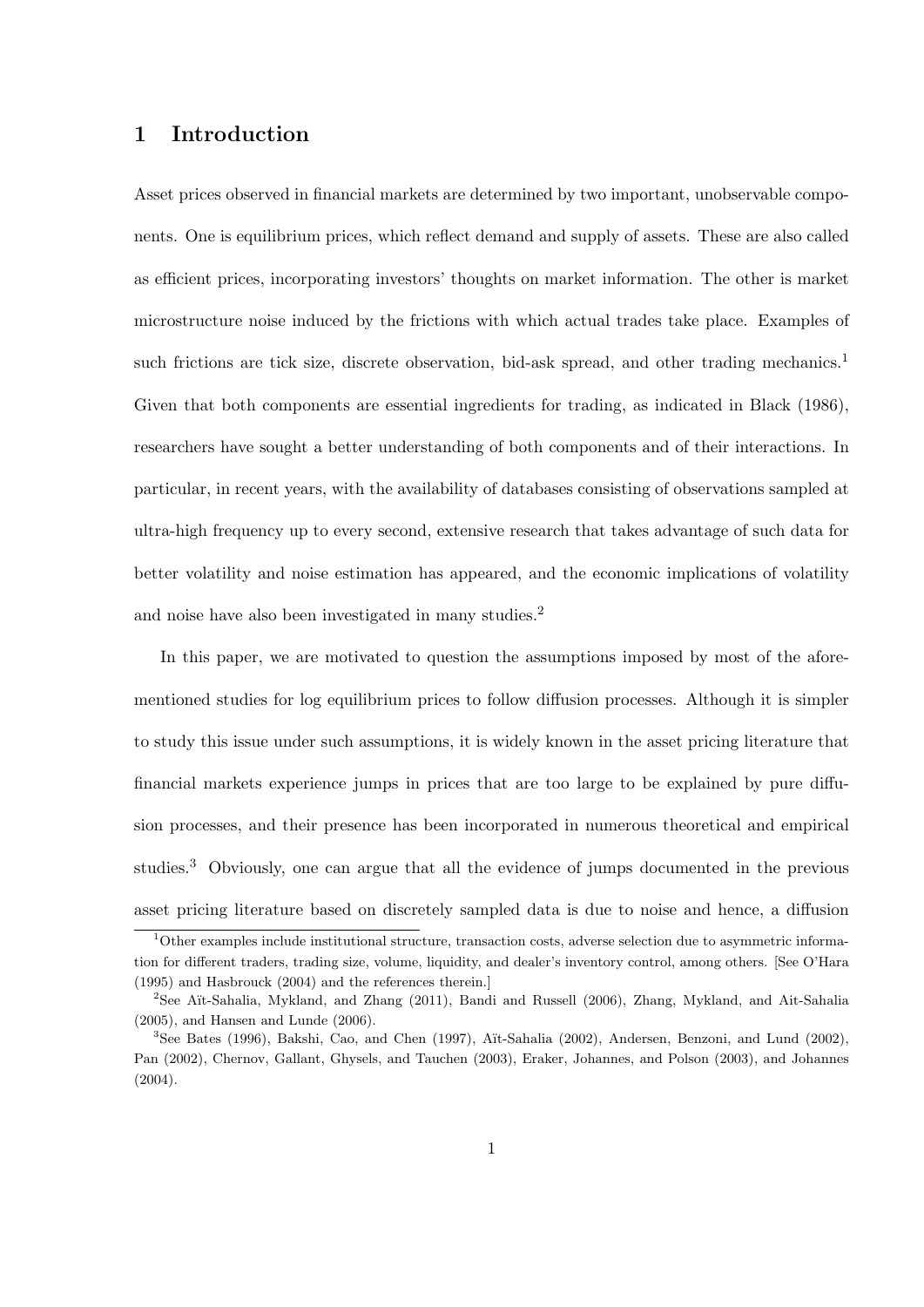assumption for efficient prices would be valid since noise indeed creates discreteness in recorded prices and it is thus difficult to tell through existing empirical methods if there are fundamental shifts in underlying asset values.<sup>4</sup> Nonetheless, distinguishing efficient price jumps from noise is important, first because, if there were in fact dramatic changes (jumps) in the fundamental values of underlying asset prices but these were neglected, as noted in various studies, their implications for financial management such as pricing and hedging would be significant. Secondly, we believe that distinguishing jumps in efficient prices from noise and understanding their interactions should give us a better tool for event studies, which we often employ in empirical investigations of market trading behavior.

Specifically, we propose a new empirical test that suggests preprocessing price level data for the purpose of de-noising as well as making a distinction between jumps in efficient prices and noise. Assuming that noise has an additive effect on equilibrium prices, we first take local averages of observed prices over an upcoming local window in the preprocessing. This local averaging allows us to asymptotically remove the noise and approximate the true underlying prices. (The device has been studied by Jacod, Li, Mykland, Podolskij, and Vetter (2009) and Podolskij and Vetter (2009) for estimating volatility). Therefore, evidence based on this test becomes about efficient prices. In order for econometricians to determine the rejection regions for claiming jump arrivals, we offer a limiting distribution of our test statistics. To execute the test, we need to input the variance of noise process and the volatility of return process. We suggest a noise variance estimator that is asymptotically immune to the presence of jumps in efficient prices and dependence in the noise process, and we use an existing volatility estimator by Podolskij and Vetter (2009) for the

<sup>&</sup>lt;sup>4</sup>Many empirical methods for testing jumps in asset prices with high frequency observations do not take into consideration the presence of market microstructure noise. See Barndorff-Nielsen and Shephard (2006), Aït-Sahalia and Jacod (2009), Mancini (2001), and Lee and Mykland (2008). Andersen, Bollerslev, and Dobrev (2007) considered a case with i.i.d. noise.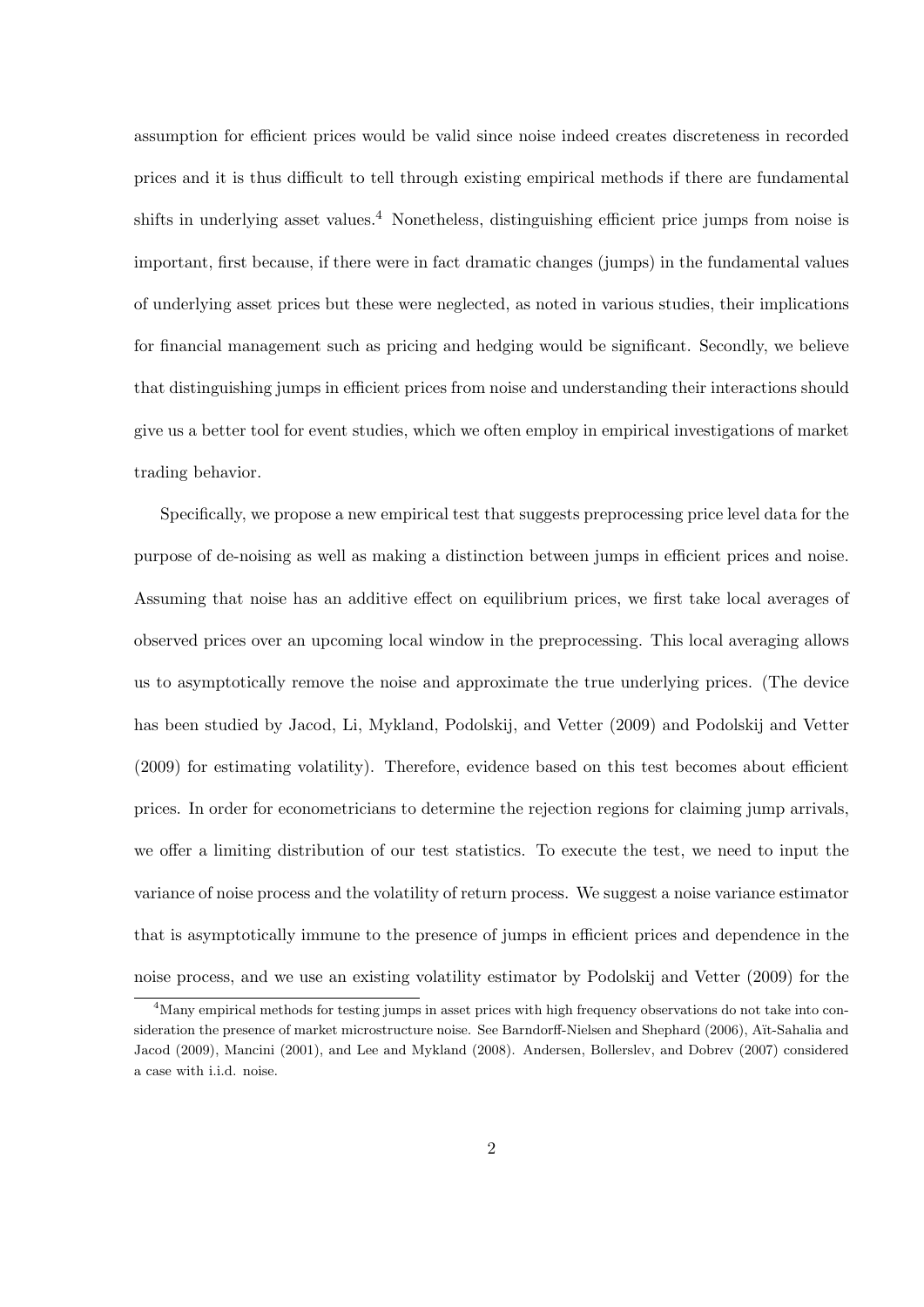return process.

Our theory directly extends to  $(k-1)$ -dependent noise. For dependent noise, we suggest empirically determining the dependence, subsampling every k observations, and then applying the proposed techniques. Our test is designed to take full advantage of an ultra-high frequency database. Hence, as long as high frequency price data are available for analysis, they can be used to determine the behavior of both unobservable price processes and noise processes for any type of financial assets. In addition, the outcome of our test is robust to model specification because the suggested procedure is nonparametric.

After presenting asymptotic theories of inference, we discuss finite sample performance using Monte Carlo simulations. We present the size and power properties of our test and show that detectable jumps tend to depend on the magnitude of noise variance. When the noise variance level is high (low), the test tends to detect jumps that are greater (smaller) in size. For a given jump size, however, we can increase the power of the test by increasing the frequency of observations over a fixed time interval.

Finally, we apply our new test of jumps in equilibrium prices and estimation procedure for noise variance to August 2007 IBM stock trade data from the TAQ database. In order for the asymptotic results of theoretical inference to be most effective in the data analysis, we use all tick-by-tick data available sampled at the highest frequencies. Noise variance estimates for IBM trades are around 0.01%-0.03% on average and found to be greater at opening time (09:30-10:00) on trading days. Based on our new jump test, which takes into account the general form of dependent noise in the market, we strongly reject the null hypothesis of no jump models for equilibrium prices, which suggests evidence in favor of equity pricing models with jumps.

The rest of the paper is organized as follows. We start in Section 2 by setting up a theoretical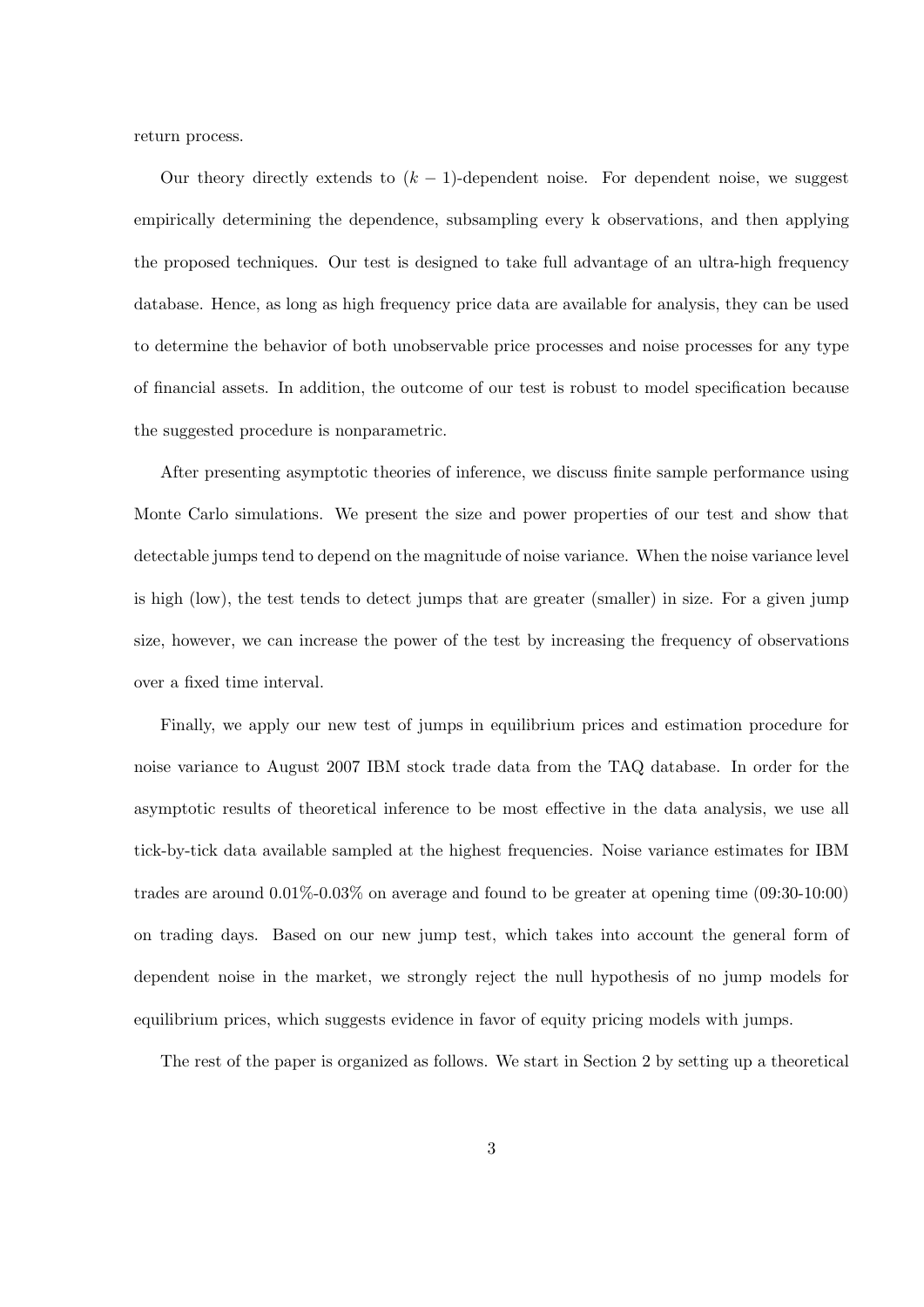framework for equilibrium prices and specify a model of microstructure noise due to market imperfection. In Section 3, we explain the intuition behind the development of our test and introduce its definition. In Section 4, we discuss the asymptotic behavior of our test and the noise variance estimator. Section 5 illustrates the finite sample performance of the noise variance estimator and of our test under general assumptions on noise. After discussing our empirical study in Section 6, we conclude in Section 7. All the proofs are in the Appendix.

# **2 Theoretical Model**

This section sets up a theoretical framework to test the presence of jumps in equilibrium prices, using market price data which include noise from market microstructure. We first fix a complete probability space  $(\Omega, \mathcal{F}_t, \mathcal{P})$ , where  $\Omega$  is the set of events in a financial market,  $\{\mathcal{F}_t : t \in [0, T]\}$ is right-continuous information filtration for market participants, and  $P$  is a data-generating measure.

We denote as  $P(t)$  the unobservable log-equilibrium price at  $t$ , in which we test the presence of jumps. Under the null hypothesis, the continuously compounded return  $dP(t)$  is represented as

$$
dP(t) = \sigma dW(t),\tag{1}
$$

where  $W(t)$  is an  $\mathcal{F}_t$ -adapted standard Brownian Motion, so that the underlying process is an Itô process that has continuous sample paths. Under the alternative hypothesis with the presence of jumps, the return is characterized by a jump diffusion process as

$$
dP(t) = \sigma dW(t) + Y(t) dJ(t),\tag{2}
$$

where  $dJ(t)$  is a Poisson-type jump process with a stochastic intensity of  $\lambda(t)$  independent of  $W(t)$ . The  $dJ(t)$  term is an indicator of jump arrival. This  $P(t)$  describes the asset price evolution under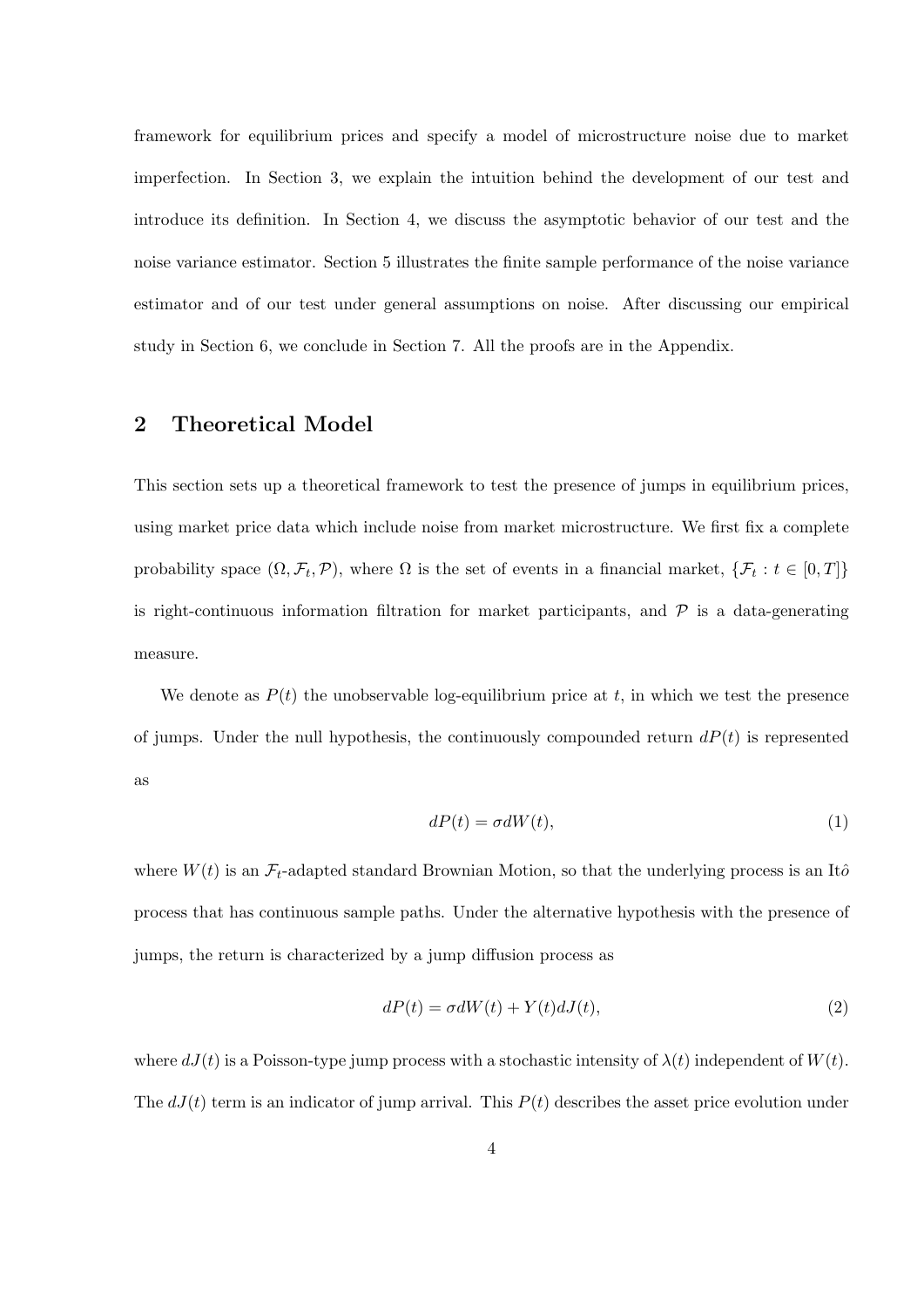a perfectly frictionless market, where there is costless trading or an infinitely liquid market.

For simplicity, we set the drift  $\mu$  to 0. This dos not affect the generality of our theoretical asymptotic results, cf. the discussion in Subsection 2.2 (pp. 1407-1409) of Mykland and Zhang (2009), which in turn builds on Girsanov's Theorem (see, e.g., Karatzas and Shreve  $(1991)$ ).<sup>5</sup>

Econometricians observe market data for the above process through either quoted or transaction prices under market friction due to physical limits on observing data only at discrete times or to various other types of market noise. The transaction or quote price observed at *t<sup>i</sup>* , denoted as  $\widetilde{P}(t_i)$  in this paper, is determined by the efficient price  $P(t_i)$  as well as by market microstructure noise  $U(t_i)$ . As in most of the empirical and theoretical market microstructure literature including Black (1986) and Stoll (2000), among others, we take a model with additive effect of noise on log equilibrium prices, so that

$$
\widetilde{P}(t_i) = P(t_i) + U(t_i). \tag{3}
$$

Throughout this paper, we impose the following assumptions on observation times, latent price process, and noise.

#### **Assumption A**

#### **A.1: Ultra High Frequency Observation Times**

We set the full grids  $\mathcal{G}_n$  over the fixed time horizon  $[0, T]$ . Each observation time is set as  $t_i = t_{n,i}$  and belongs to  $\mathcal{G}_n = \{0 = t_{n,0} < t_{n,1} < \ldots < t_{n,n} = T\}$ . The distance between two successive observations,  $\Delta t_{n,i} = t_{n,i} - t_{n,i-1}$ , is not necessarily fixed and can change over time

<sup>&</sup>lt;sup>5</sup>In addition, from the empirical data analysis standpoint, we note, as in our earlier paper Lee and Mykland (2008), that estimating  $\mu$  may introduce additional standard error. This would seem to be corroborated (in a different setting) by the discussion in Subsection 4.2 (Remark 8 and Figure 1, pp. 1423-1424) of Mykland and Zhang (2009). We discuss in Appendix a modified statistic in the presence of nonzero drift, with which our main result continues to hold.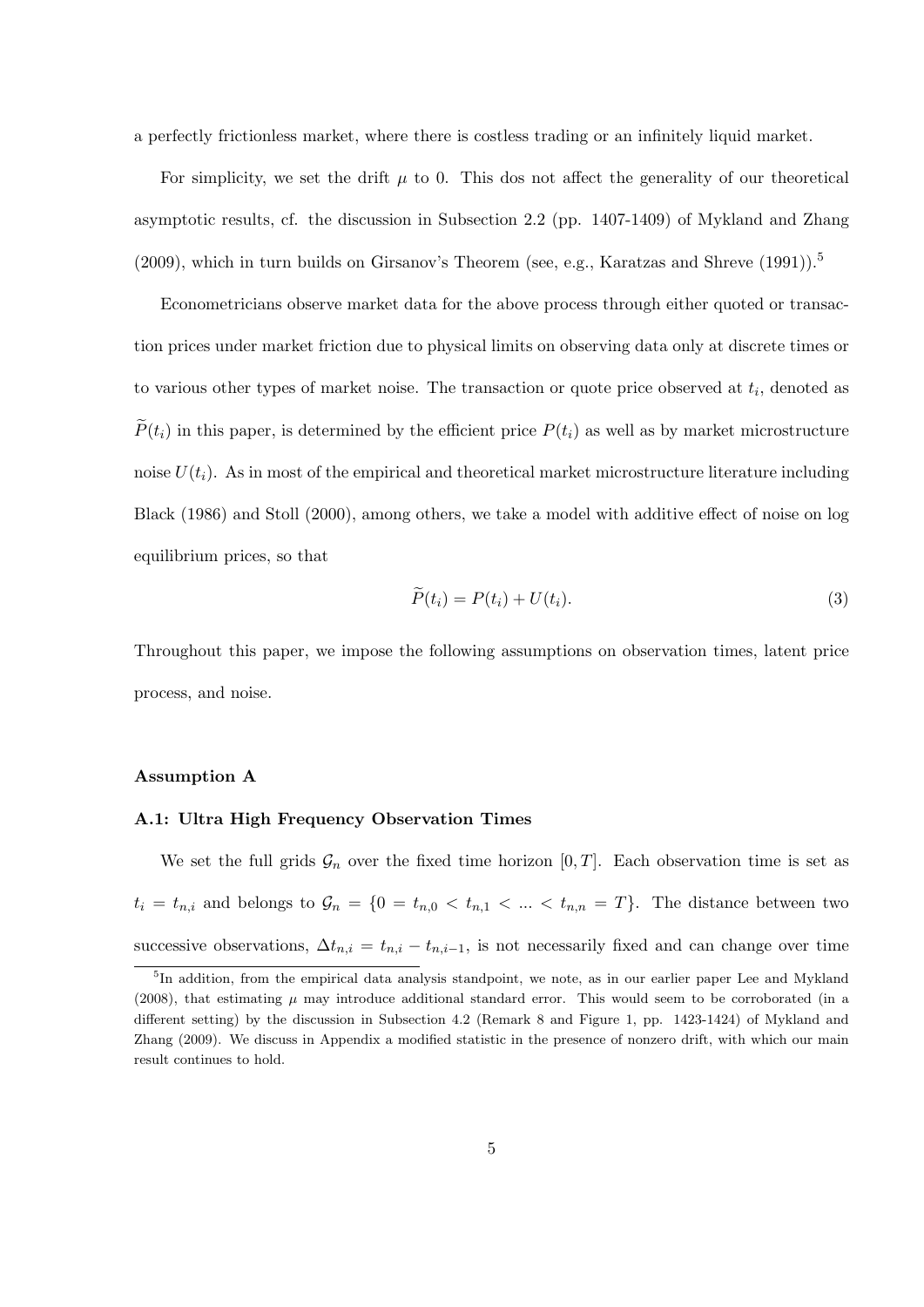depending on *i*. We assume

$$
\max_{1 \le i \le n} |\Delta t_{n,i}| = O_p(n^{-\beta}) \text{ for some } \beta > \frac{1}{2},\tag{4}
$$

so that the grid becomes dense in  $[0, T]$  as  $n \to \infty$ . The subscript *n* is normally suppressed in our discussion.<sup>6</sup> We note that most existing theory assumes that  $\beta = 1$  (which, in particular, is what happens in the case of equally spaced data), so this is a substantial weakening of standard conditions. Our condition also covers observation times  $t_{n,i}$  coming from a Poisson process.

#### **A.2: Equilibrium Price Process**

Volatility  $\sigma$  is constant over [0, T]. Jump sizes Y at jump times within [0, T] are independent and identically distributed and have mean  $\mu_y$  and standard deviation  $\sigma_y$ .

#### **A.3: Market Microstructure Noise**

The noise distribution is stationary and given by

$$
U(t_i) \sim_{\mathcal{D}} (0, q^2), \tag{5}
$$

by which we mean that the noise follows a general process with its mean 0 and standard deviation *q*, which is also called market quality parameter or effective spread. We further assume that  $E(U(t_i)^4) < \infty$ .

*Remark 1.* (Dependent noise.) Our theory directly extends to  $(k-1)$ -dependent noise  $U(t_i)$ . In applications, we suggest empirically determining the dependence  $k-1$  and collecting every *k*th observation to create  $\mathcal{G}_n^k = \{0 = t_{n,0} < t_{n,k} < t_{n,2k} < \ldots\}$ . This reduces the problem to independent observations. For this reason, the theoretical results are written as if observations

<sup>&</sup>lt;sup>6</sup>We use  $O_p$  notation throughout this paper to mean that for random vectors  $\{X_n\}$  and non-negative random variable  $\{d_n\}$ ,  $X_n = O_p(d_n)$  if for each  $\epsilon > 0$ , there exists a finite constant  $M_{\epsilon}$  such that  $P(|X_n| > M_{\epsilon}d_n) < \epsilon$ eventually.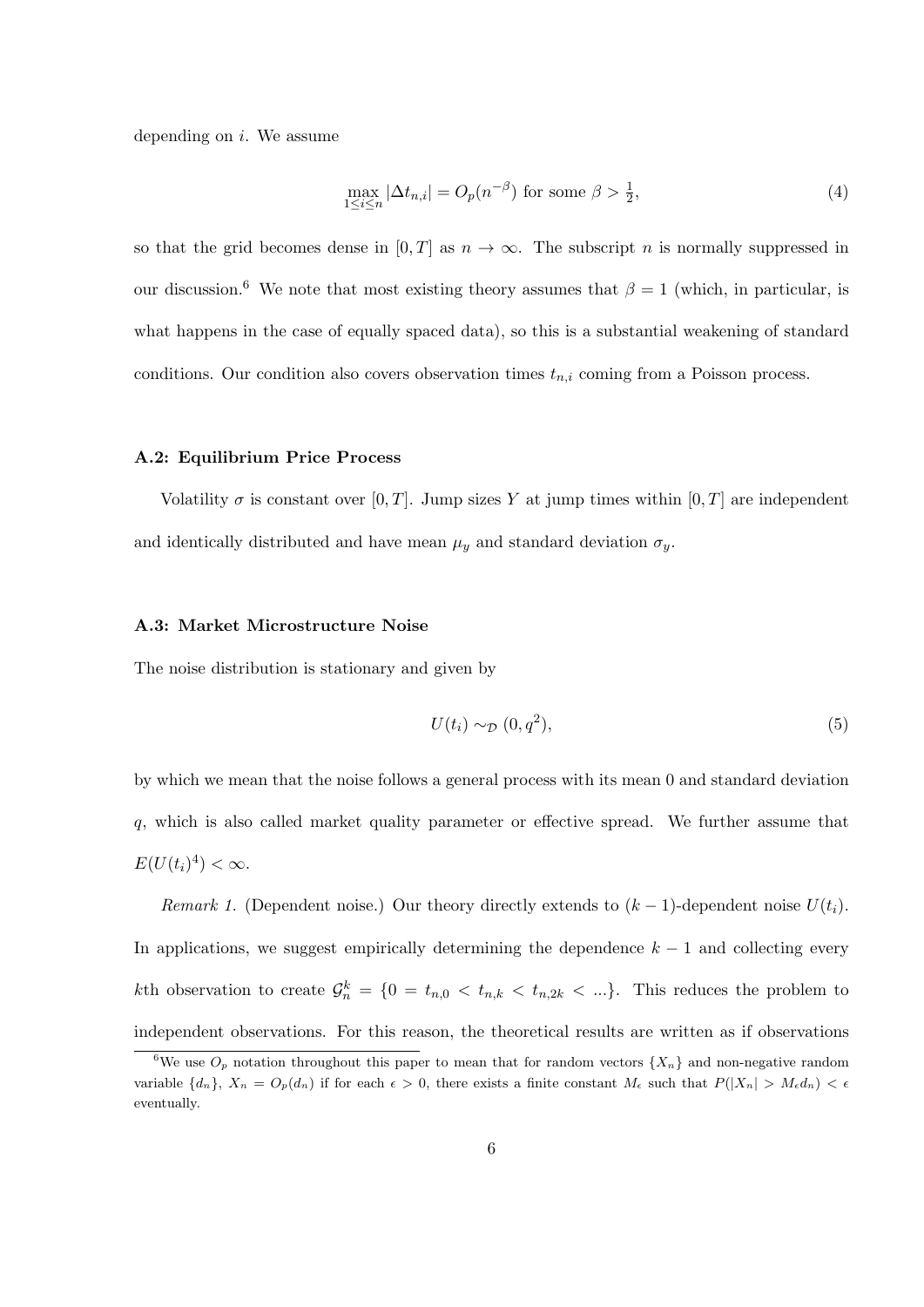were independent, after subsampling. A slightly more elaborate theory would permit the sampling of every observation, and the market quality parameter would then take the form

$$
(q')^{2} = \text{Var}(U(t_{0})) + 2\sum_{i=1}^{k} \text{Cov}(U(t_{0}), U(t_{i})).
$$
\n(6)

Assumption A.1 implies that the distance between two successive observations can be irregular, which is the usual characteristic of ultra high frequency data, for example, data available in the TAQ database. Although we take  $\sigma$  as constant in Assumption A.2, most likely a similar result holds for time-varying  $\sigma$ , and this is certainly the case when the  $U(t_i)$ 's are normally distributed. The motivation for imposing Assumption A.3 is to allow a dependent structure for general noise so that we cover most of the models found in the market microstructure literature. *q* in Assumption A.3 describes how noisy the market is.  $q = 0$  is equivalent to a frictionless market where equilibrium prices  $P(t)$  can be observed. Thus, q represents the degree of market imperfection or the quality of trading exchange. Approximately, if we use a mid-point quote as the observed price, we can interpret the magnitude of noise as the difference between the mid-point quote and the corresponding equilibrium price. The justification can also be found in Hasbrouck (2004) and the references therein.

### **3 Intuition and Definition of the Test**

This section explains the intuition behind the development of our test and its definition. In order to understand the interaction between jumps in equilibrium prices and microstructure noise, we first consider the null hypothesis, whereby there is no jump in the equilibrium price process, as in Equation (1), and we observe its data with noise. Suppose econometricians calculate the log returns using recorded prices at high frequency. As the distance between two successive observation time stamps gets smaller (and our observation time becomes closer to continuous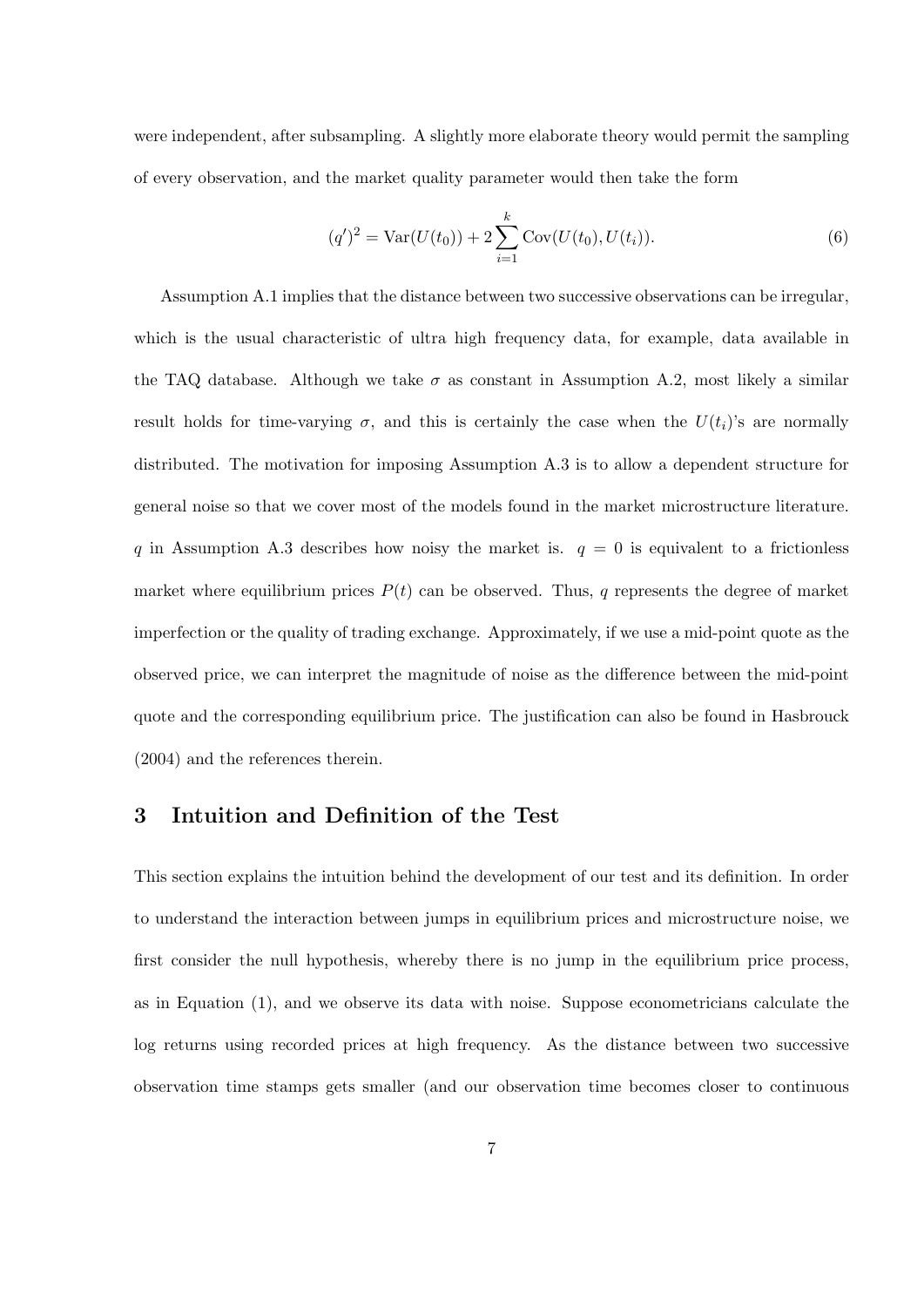time:  $\max_{0 \leq i \leq n} |\Delta t_{n,i}| \to 0$ , the statistics based on these observed log returns will be about noise, not about the latent price process. This is because noise, for example bid-ask spread, does not disappear in observed prices even if  $\max_{0 \leq i \leq n} |\Delta t_{n,i}| \to 0$ . However, the effect of the Brownian motion process disappears theoretically. In other words, noise plays a dominant role at such high frequencies.<sup>7</sup>

Now, how about the alternative hypothesis whereby there are jumps in equilibrium prices as in Equation (2) and we observe data under the alternative hypothesis with noise? As before, the effect of the Brownian motion disappears as  $\max_{0 \leq i \leq n} |\Delta t_{n,i}| \to 0$ . But this time, two kinds of discreteness remain in the observed returns. One is noise, as explained above, and the other is jumps in latent equilibrium prices. Even if  $\max_{0 \leq i \leq n} |\Delta_{n,i}| \to 0$ , neither will disappear both theoretically and empirically. This is where the distinction becomes problematic because when we have very large changes in observed prices, this could be due to noise or to jumps in efficient prices.

In order to tell jumps in equilibrium prices from noise, we suggest preprocessing the raw price level data. Instead of using observed prices directly for return calculation, we first average observed prices over an upcoming block of size *M*. This technique of averaging observed prices with an appropriate M allows us to asymptotically remove the noise from the price data which are contaminated by the noise and to extract the level of equilibrium prices. These price levels preprocessed from nonoverlapping blocks are used in our test statistics to determine the presence of jumps.<sup>8</sup> Formally, we write the preprocessing procedure and the test statistic for jumps in

<sup>7</sup>This is noted in Zhang, Mykland, and Ait-Sahalia (2005) and Bandi and Russell (2006), suggesting not using most frequently observed returns but using less frequently observed returns in order to make a better volatility  $\sigma(t)$ estimation. These studies also offer optimal sampling frequency for sample selection. However, they assume that there is no jump in equilibrium prices.

<sup>8</sup>This pre-averaging technique has been proposed for volatility estimation for diffusion processes in the presence of noise. [See Jacod, Li, Mykland, Podolskij, and Vetter (2009) and the references therein.]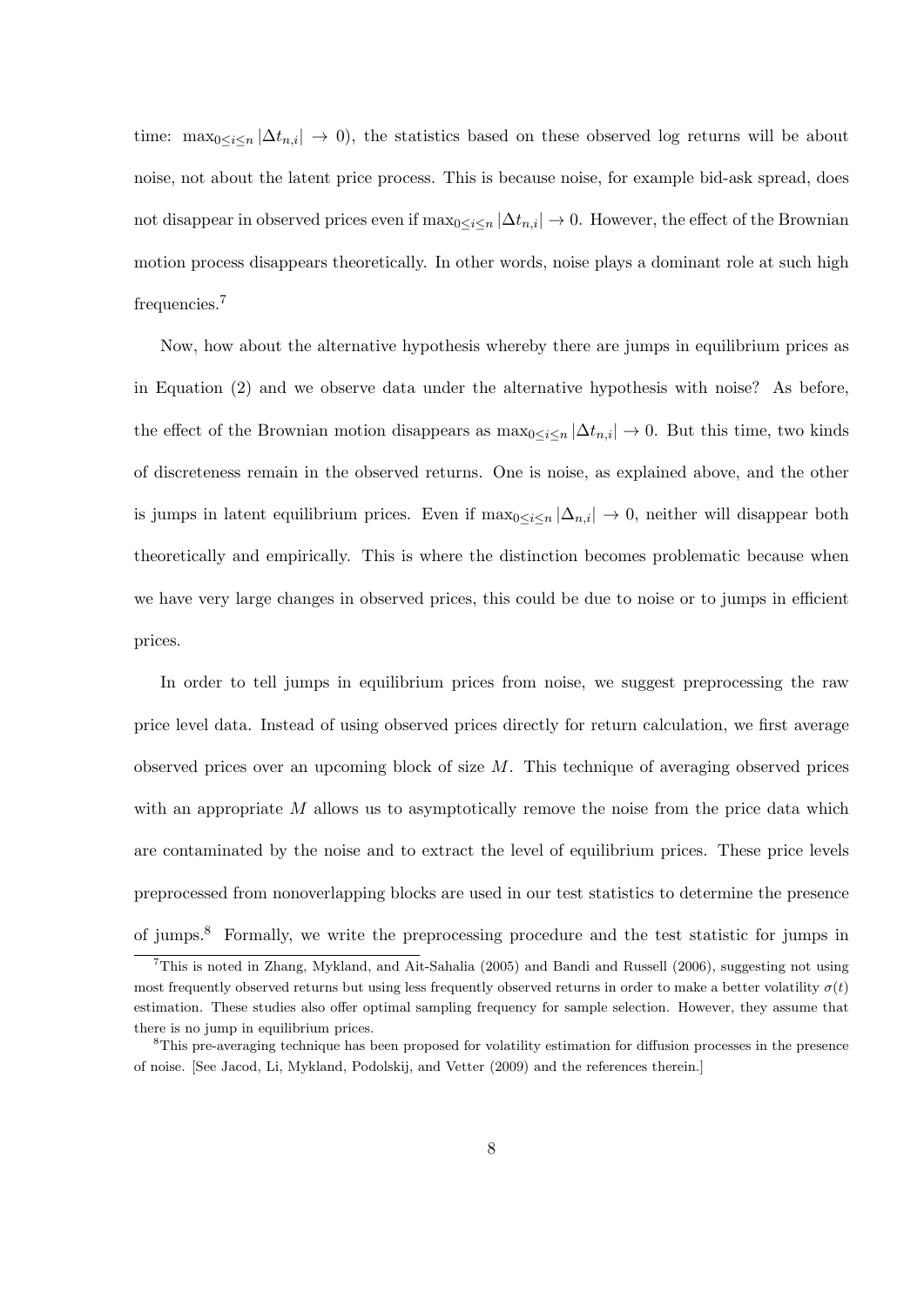equilibrium prices as in Definition 1.

**Definition 1.** Let  $M = M_n$  be the block size such that

$$
M \sim C\lfloor n/k \rfloor^{\frac{1}{2}} \tag{7}
$$

*as*  $n \to \infty$ *. The preprocessed price for de-noising,*  $\hat{P}(t_i)$ *, is the averaged log price over the* block of size M such that  $\widehat{P}(t_j) = \frac{1}{M} \sum_{i=\lfloor j/k \rfloor}^{\lfloor j/k \rfloor + M - 1} \widetilde{P}(t_{ik}),$  where  $\widetilde{P}(t_{ik})$  is the log price data from  $\mathcal{G}_n^k$ , subsampled due to the  $(k-1)$ -dependent noise. Then, we again sample  $\widehat{P}(t_j)$ 's at every  $M$ *observations from*  $\mathcal{G}_n^k$ . The grid for this subsample is set as  $\mathcal{G}_n^{kM} = \{t_{n,0} < t_{n,kM} < t_{n,2kM} <$  $\ldots$ } = { $t_0 < t_{kM} < t_{2kM} < \ldots$ }  $\subset \mathcal{G}_n$ . To test the presence of jumps in equilibrium price between  $t_{j+kM}$  *to*  $t_j$ *, the statistic*  $\mathcal{L}(t_j)$  *is defined as* 

$$
\mathcal{L}(t_j) \equiv \widehat{P}(t_{j+kM}) - \widehat{P}(t_j)
$$
\n(8)

*with the observation time*  $t_j \in \mathcal{G}_n^{kM}$  *for all j*.

# **4 Theory of Inference for Equilibrium Price with Noise**

In this section, we study inference theory. Results are discussed with a fixed market quality parameter *q* and volatility  $\sigma$  of asset returns. We carry out our formal study with this simplified assumption on noise and volatility as a first step to theoretically refine our understanding. In Section 5, we ensure that the results hold in more realistic conditions such as time-varying noise or stochastic volatility through simulation studies.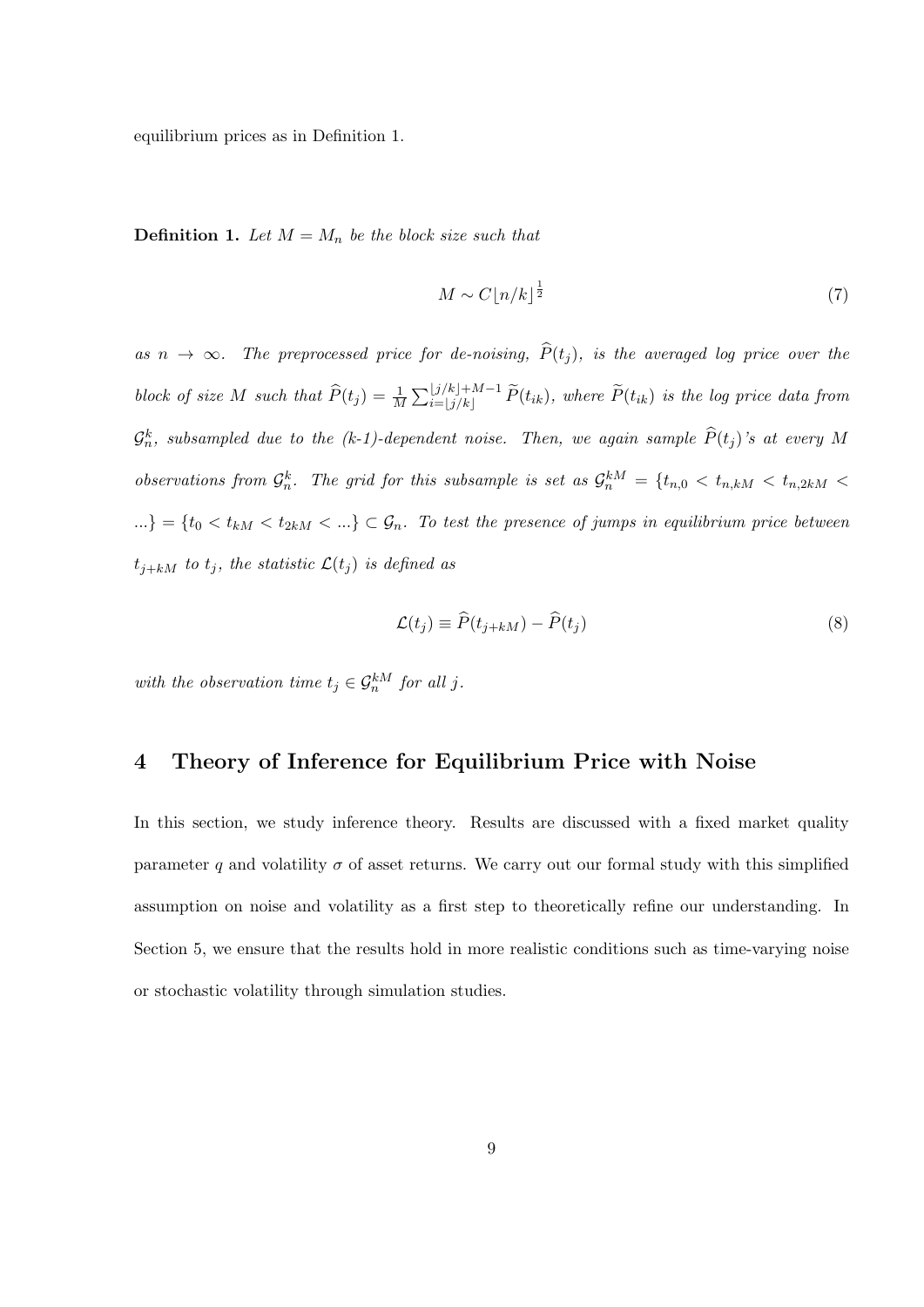#### **4.1 Asymptotic Behavior of the Test**

In this subsection, we discuss the asymptotic behavior of our test statistic and how to set up the rejection region to detect jumps in equilibrium prices.

In order to simplify our discussion, we standardize the test statistic  $\mathcal{L}(t_i)$ . Notice that under our assumptions, the expected value of  $\mathcal{L}(t_j)$ ,  $E[\mathcal{L}(t_j)] = 0$ , and its scaled variance  $V_n = \text{Var}[\sqrt{M} \mathcal{L}(t_j)]$  has its limit

$$
\text{plim}_{n \to \infty} V_n = \frac{2}{3} \sigma^2 C^2 T + 2q^2,
$$
\n(9)

where *C* is as in **Definition 1**. Here, we obtain the following lemma for the standardized test statistic  $\mathcal{X}(t_i)$ .

**Lemma 1.** *Under Assumptions A.1-A.3 and Equations (7-8), also suppose that there is no jump in efficient prices under the null hypothesis, as in Equation (1). For any given*  $t_j \in \mathcal{G}_n^{kM}$ *, we set* 

$$
\mathcal{X}(t_j) = \frac{\sqrt{M}}{\sqrt{V_n}} \mathcal{L}(t_j),\tag{10}
$$

*where*  $V_n = \text{Var}[\sqrt{M} \mathcal{L}(t_j)]$ *. Then, as*  $n \to \infty$ *,* 

$$
\mathcal{X}(t_j) \xrightarrow{\mathcal{D}} \mathcal{N}(0,1),\tag{11}
$$

*where*  $\mathcal{N}(0,1)$  *denotes a standard normal random variable.* 

The above lemma states that the differences in averaged log prices become Gaussian in the limit.<sup>9</sup> Given this important result, we study in Theorem 1 below the distribution of the maxi-

<sup>&</sup>lt;sup>9</sup>Notice that the numerator of this test statistic is the difference in averaged log prices, which is a crucial component in distinguishing jumps in equilibrium prices from noise. As we discussed earlier, the difficulty in this distinction comes from the fact that jumps and noise have the same asymptotic order. In that sense, the design of our test is better than that of Bos, Janus, and Koopman (2009), who used the observed log return (without de-noising) in their jump test statistic.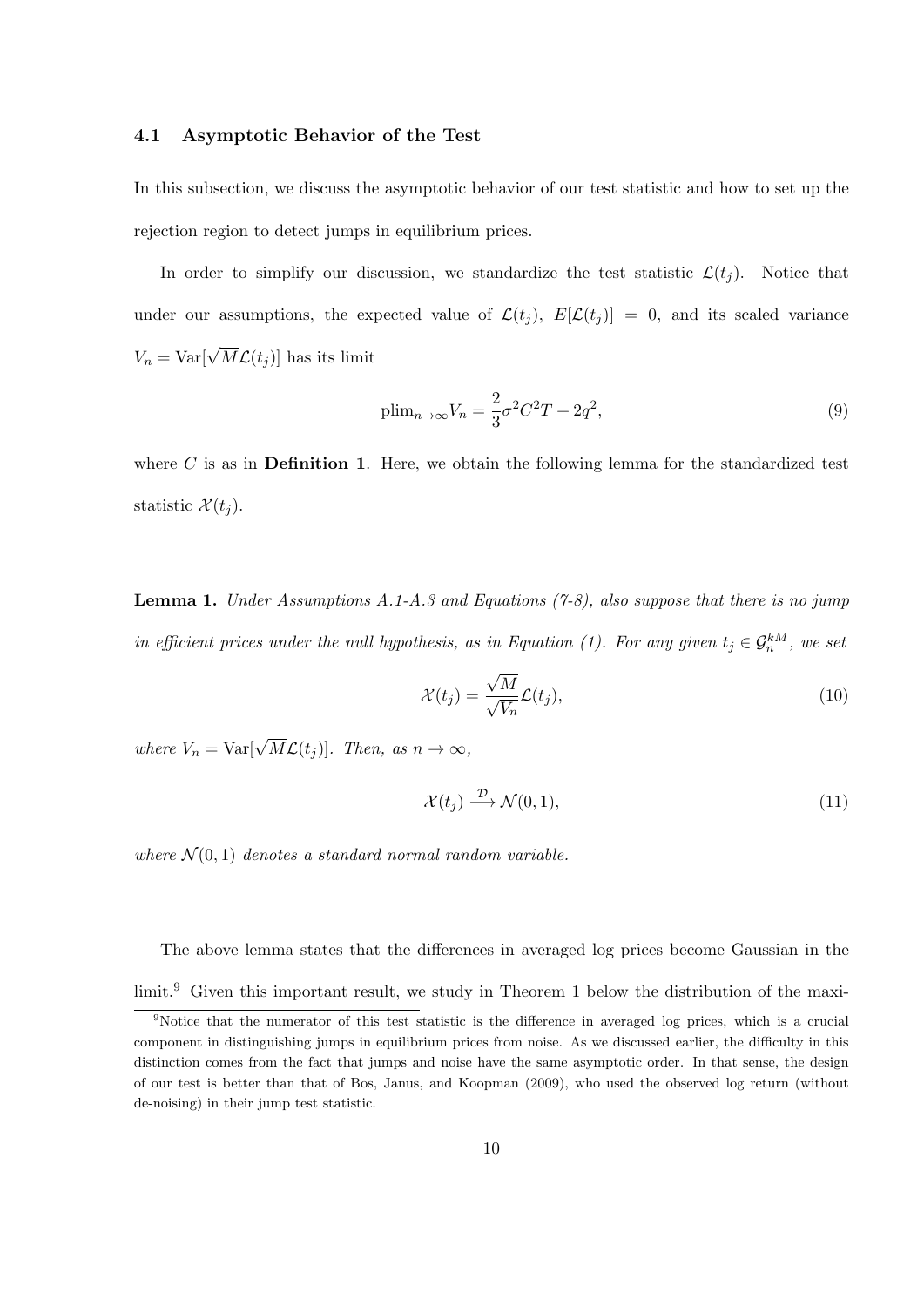mums of  $|\mathcal{X}(t_i)|$  to determine the rejection region of our test.

**Theorem 1.** *Under Assumptions A.1-A.3 and Equations (7-10), also suppose that there is no jump in efficient prices under the null hypothesis, as in Equation (1). Then, as*  $n \rightarrow \infty$ ,

$$
\frac{\max_{t_j \in \mathcal{G}_n^{kM}} |\mathcal{X}(t_j)| - A_n}{B_n} \xrightarrow{\mathcal{D}} \xi,
$$
\n(12)

*where ξ follows a standard Gumbel distribution whose cumulative distribution function P*(*ξ ≤*  $x) = \exp(-e^{-x})^{10},$ 

$$
A_n = (2\log\lfloor \frac{n}{kM} \rfloor)^{1/2} - \frac{\log \pi + \log(\log\lfloor \frac{n}{kM} \rfloor)}{2(2\log\lfloor \frac{n}{kM} \rfloor)^{1/2}}, \text{ and } B_n = \frac{1}{(2\log\lfloor \frac{n}{kM} \rfloor)^{1/2}}.
$$
 (13)

*Therefore, as*  $n \to \infty$ *,* 

$$
\hat{\xi}_n = B_n^{-1} \left( \frac{\sqrt{M}}{\sqrt{V_n}} \max_{t_j \in \mathcal{G}_n^{kM}} |\mathcal{L}(t_j)| - A_n \right) \xrightarrow{\mathcal{D}} \xi,
$$
\n(14)

*where*  $\xi$  *is as in Equation (12) and*  $A_n$  *and*  $B_n$  *are as in Equation (13).* 

Specifically, the above main theorem implies that in the presence of noise, one can find maximum of the absolute differences in averaged log prices (i.e., maximum among  $|\mathcal{L}(t_i)|$ 's with  $t_j \in \mathcal{G}_n^{kM}$  and use the Gumbel distribution to select the rejection region for the maximum.<sup>11</sup> For example, if we set the significance level at 1%, then the threshold for rejecting the null hypothesis using  $\xi_n$  can be found from the 99th percentile of the standard Gumbel distribution. Now, we study in Theorem 2 below how this test would react to jumps in equilibrium prices.

<sup>&</sup>lt;sup>10</sup>This standard Gumbel distribution has its probability density function  $P(\xi = x) = e^{-x} \exp(-e^{-x})$  with the mean Euler-Mascheroni constant approximately 0.577 and standard deviation  $\pi/\sqrt{6} \approx 1.2825$ .

 $11$ A similar lemma was used in Lee and Mykland (2008), which does not take the presence of noise into account for their jump detection.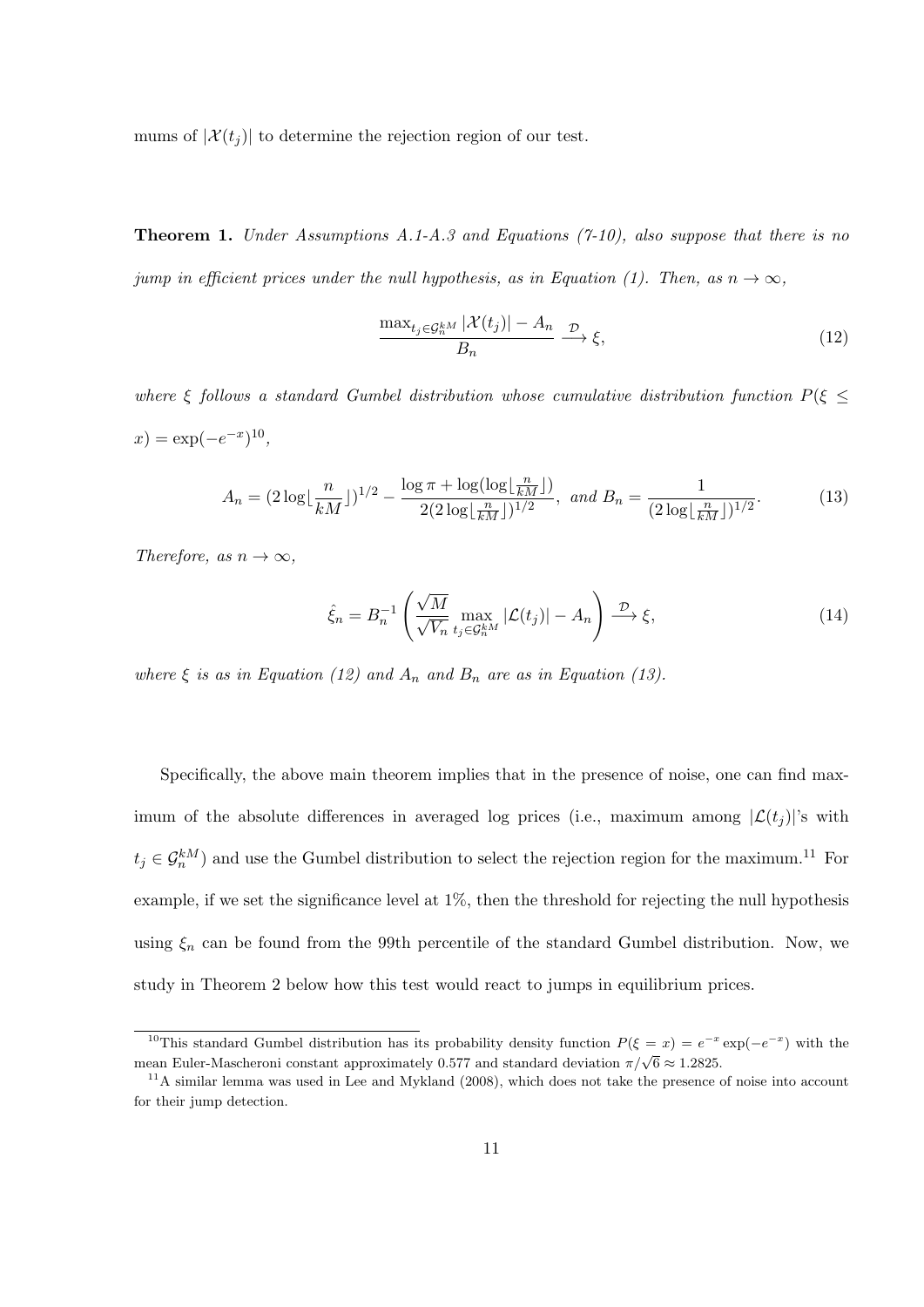**Theorem 2.** *Under Assumptions A.1-A.3 and Equations (7-10), also suppose that there can be jumps in efficient prices under the alternative hypothesis, as in Equation (2). If there are F jumps at times*  $\tau_f \in [0, T]$  *for a finite F, then,* 

$$
\max_{t_j \in \mathcal{G}_n^{kM}} |\mathcal{L}(t_j)| = \max_{1 \le f \le F} |Y(\tau_f)| + o_p(1),\tag{15}
$$

*where*  $Y(\tau_f)$  *is the equilibrium price jump size at jump time*  $\tau_f$ *.* 

As stated in Theorem 2, under the alternative hypothesis, the test statistic would be close to the maximum jump size over the interval within which we would like to test the jumps in equilibrium prices. Notice that, by Lemma 1, each quantity defined in Equation (8) converges to zero under the null hypothesis of no jump. Furthermore,  $\max_{t_j \in \mathcal{G}_n^{kM}} |\mathcal{L}(t_j)| = O_p(A_n)$ *√ M*) also converges to zero under the null hypothesis. Therefore, this test will detect the presence of jumps (which can be single or multiple) in the interval under consideration.

#### **4.2 Consistent Estimation of Noise Variance in the Presence of Jumps**

As can be noticed in Theorem 1, in order to apply our test, we need a consistent estimator for  $V_n$ ,  $\hat{V}_n$ . Based on Equation (9), we suggest using  $\hat{V}_n = \frac{2}{3}$  $\frac{2}{3}\hat{\sigma}^2 C^2 T + 2\hat{q}^2$ , where  $\hat{\sigma}$  and  $\hat{q}$  are consistent estimators for volatility  $\sigma$  and noise variance q, respectively. For  $\hat{\sigma}$ , we suggest using the estimator proposed by Podolskij and Vetter (2009), who proposed a volatility estimator that is robust to the presence of jumps and noise.<sup>12</sup> For estimating noise variance  $q$ , we suggest in the following proposition a new estimator that takes into account the dependent noise, which can be used regardless of the presence of jumps in efficient prices.

 $12$ See Subsection 3.1.2 of Podolskij and Vetter (2009) for details. We use this robust estimator because the observed data could be contaminated by noise and the efficient prices could experience jumps. Regardless of their presence, volatility  $\sigma$  should be consistently estimated.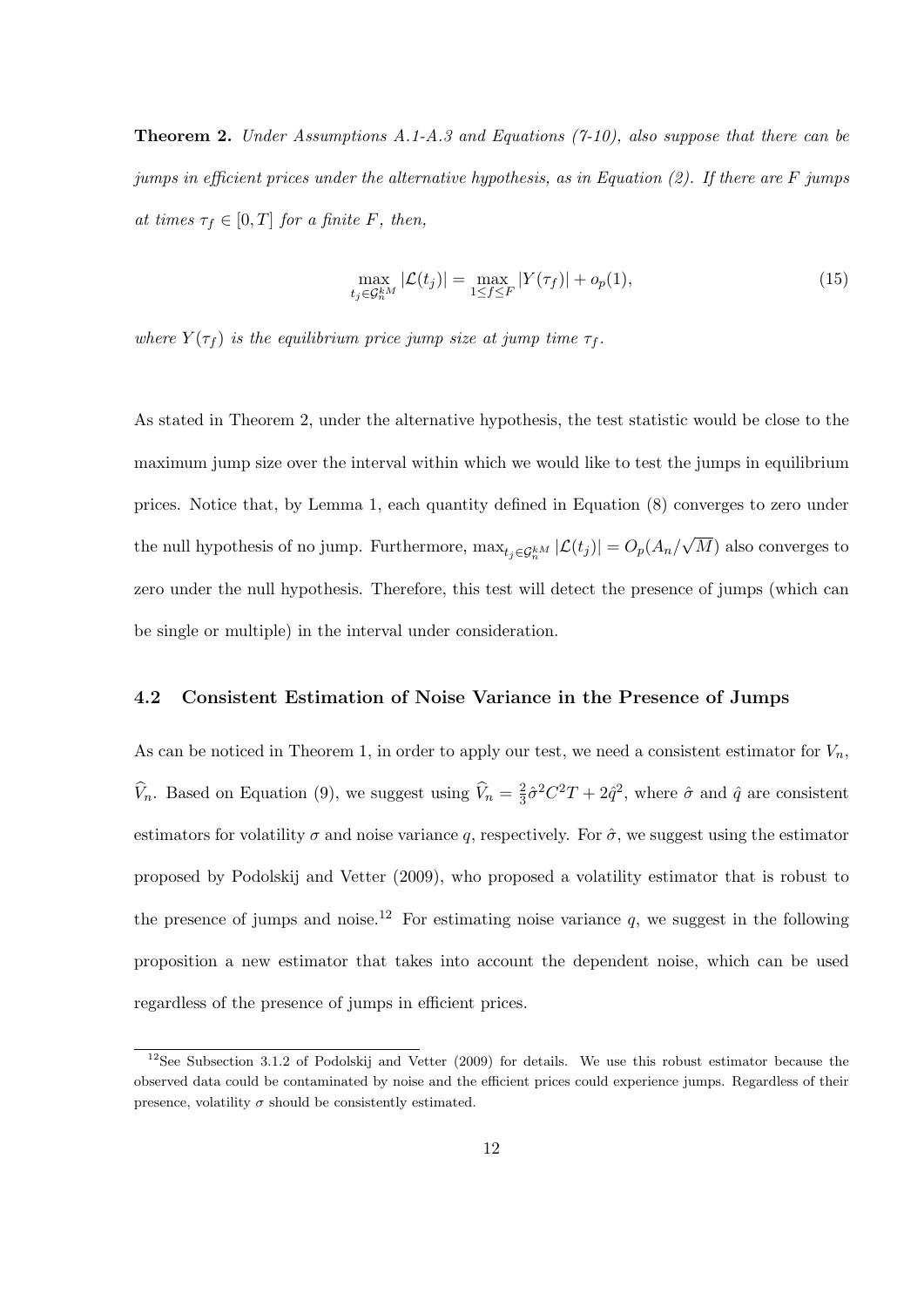**Proposition 1.** *Suppose that the noise follows a (k-1)-dependent process with*  $1 \leq k < \infty$ *. Its variance estimator over the interval*  $[0, T]$ *,*  $\widetilde{\mathcal{Q}(k)}$ *, is defined as* 

$$
\widehat{\mathcal{Q}(k)} \equiv \left(\frac{1}{n'}\sum_{m=1}^{n'}(\widetilde{P}(t_m) - \widetilde{P}(t_{m+k}))^2\right)^{1/2}, \text{ with } n' = n - k
$$
\n(16)

*Then, regardless of the presence of jumps, as*  $\max_i |\Delta t_i|$  goes to 0,

$$
\widehat{\mathcal{Q}(k)} \stackrel{P}{\longrightarrow} \sqrt{2}q. \tag{17}
$$

*Therefore, q can be consistently estimated by*  $\hat{q} = \widehat{Q(k)}/\sqrt{\frac{p}{k}}$ 2*.*

Under both hypotheses on the presence of jumps, this realized power variation estimator does not converge in probability to the integrated variance of returns from efficient prices. Rather, it converges to a quantity that explains variance in noise.

As can be seen, our analysis depends on the order of noise dependence *k*, which is not observable and unknown in practice. The *k* can be estimated in the following way. Assuming that observed log returns sampled at the highest frequency give us information about noise, we suggest calculating their serial correlation function and determine the number of dependence lags by applying the usual significance test for this autocorrelation. Our simulation study presented in Section 5 indicates that this method of *k* selection works well in the presence of jumps. In practice, since the noise distribution is not known, we suggest in this paper using this noise variance estimator, which does not impose any assumption on its distribution and with which the test works reasonably well in finite samples. See Section 5 for a more detailed illustration of its finite sample performance.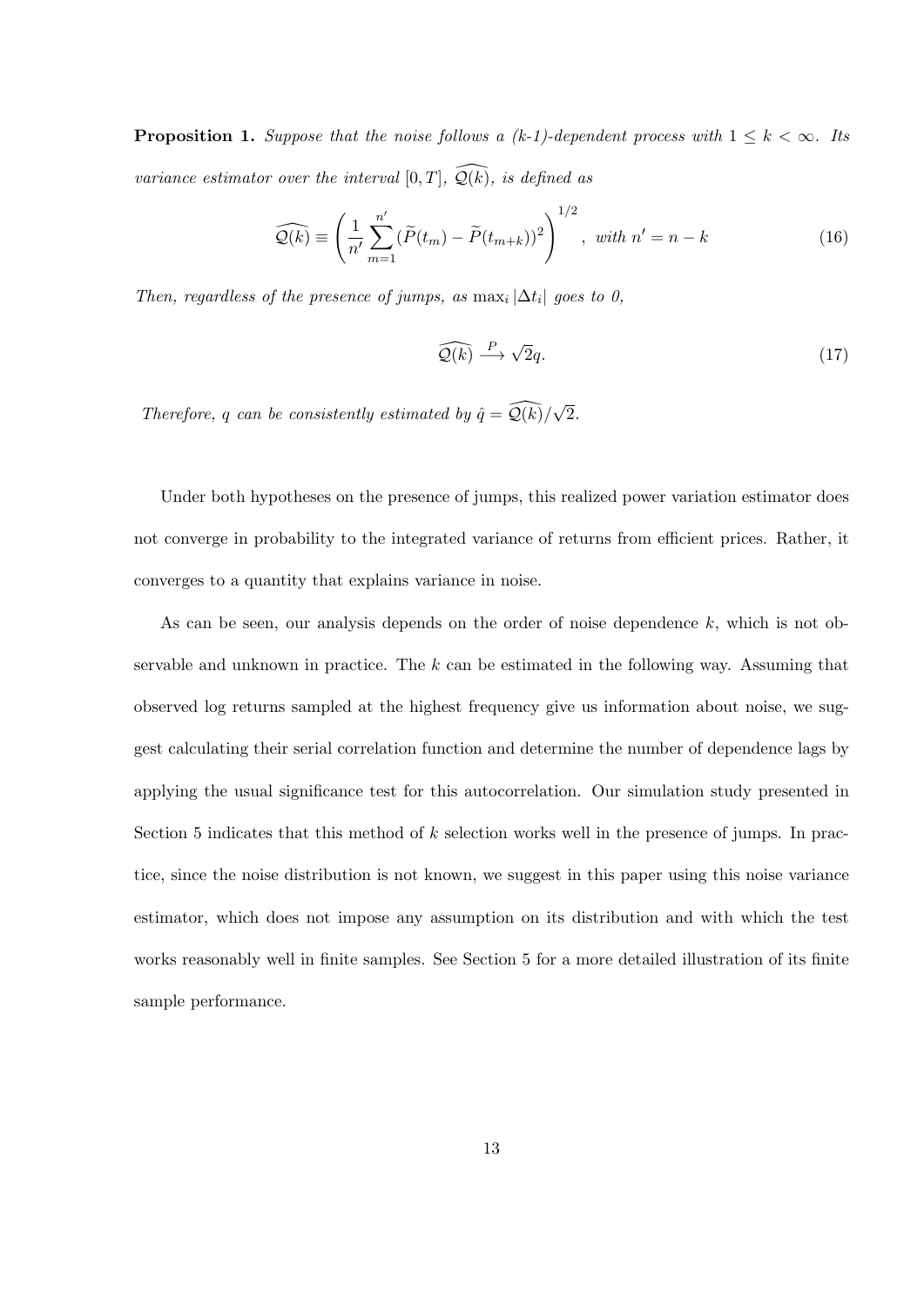# **5 Simulation for Finite Sample Behavior**

Our asymptotic arguments require infinite sampling, which is not completely achieved in practice, though enough high frequency data are available due to recent advances in information technology. In this section, we examine by Monte Carlo simulation the finite sample performance of our test in terms of both size and power of the test. As shown, overall simulation results support our inference theory presented in Section 4. We also suggest optimal block sizes *M* for pre-averaging, depending on noise variance parameters. As also noted earlier, although our theory is developed with constant volatility  $\sigma$ , we consider general scenarios with time-varying noise and stochastic volatility in finite samples to ensure that our results hold under more realistic market conditions.

For generating equilibrium prices, we consider jump diffusion models, as in Equation (2), with both constant and stochastic volatility. For constant volatility, we set  $\sigma = 30\%$  per year, which is usual for the U.S. equity markets. For stochastic volatility, we assume the Heston (1993) model, specified as

$$
d\sigma^{2}(t) = \kappa \left(\bar{\varsigma} - \sigma^{2}(t)\right)dt + \omega\sigma(t)dB(t),
$$
\n(18)

where  $B(t)$  denotes a Brownian Motion. For  $\kappa, \bar{\varsigma}$ , and  $\omega$ , we used the parameter estimates from equity markets reported by Li, Wells, and Yu (2008), Table 4:  $\kappa = 0.0162$ ,  $\bar{\varsigma} = 0.8465$ , and  $\omega = 0.1170^{13}$ 

Here, we discuss specifications for noise processes. For independent noise, we simply generate  $U(t_i)$  from a normal distribution,  $\mathcal{N}(0, q^2)$ . However, as discussed in Engle and Sun (2006), a more realistic noise model should incorporate its various characteristics such as stationarity and crosscorrelation between noise and equilibrium prices. Because the information flow affects both

<sup>13</sup>For all series generation, we used the Euler-Maruyama Stochastic Differential Equation (SDE) discretization scheme in Kloeden and Platen (1992), an explicit order 0.5 strong and order 1.0 weak scheme. We discard the burn-in period – the first part of the whole series – to avoid the starting value effect every time we generate each series.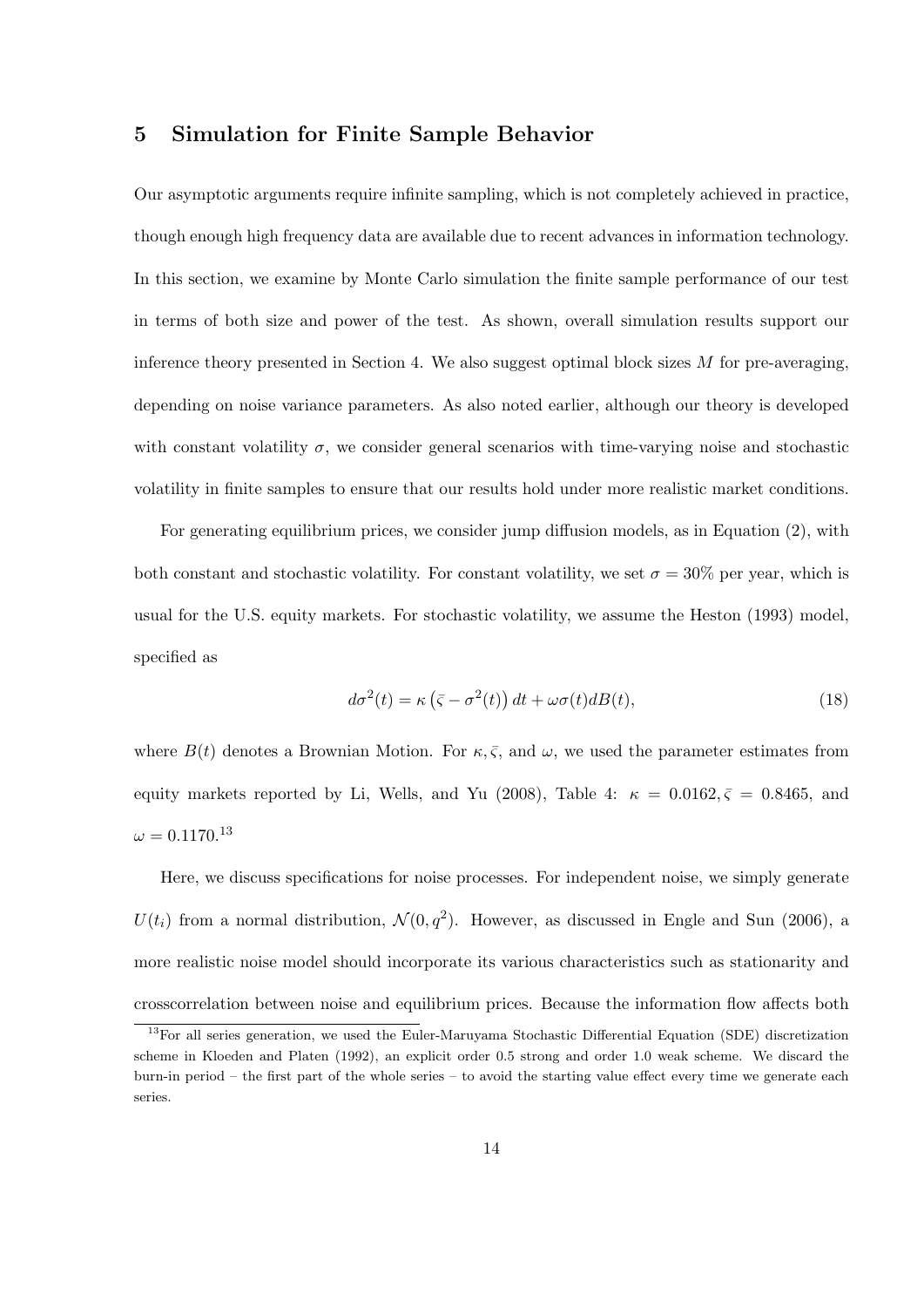components of transactions, for example, it is likely that market microstructure noise is correlated with equilibrium price changes. Price determination by adverse selection under asymmetric information can also create various type of noise dependence [see O'Hara (1995)].

In order to incorporate such general properties of dependent noise, we use the general noise model employed by Engle and Sun (2006). We use their parameter estimates for an individual U.S. stock reported as significant at 5%. Specifically, the cross-correlated model we employ for our simulation, relating current and lagged innovation in equilibrium prices to noise, is

$$
U(t_i) = \theta_0 \int_{t_{i-1}}^{t_i} \sigma(t) dW(s) + \theta_1 \int_{t_{i-2}}^{t_i} \sigma(t) dW(s) + X(t_i), \qquad (19)
$$

where  $X(t_i)$  is a normal random variable with standard deviation q, and  $\theta_0$  and  $\theta_1$  are set at 0.0861 and 0.06, respectively.<sup>14</sup> Though Engle and Sun (2006) also have estimates for  $q$ , we consider  $q$  at three different levels in order to see the impact of noise magnitude on the performance of our test. These *q*'s are chosen around the estimates reported by Aït-Sahalia, Mykland, and Zhang (2005) and Bandi and Russell (2006). In particular, we set the market quality parameter *q* at different levels such as  $q = 0.01\%$ , 0.05%, and 0.1%. To study finite sample properties in the following subsections, we add these two types of noise under both the null and the alternative hypotheses for efficient prices  $P(t_i)$ , as in Equation (3).

#### **5.1 Performance of the Noise Variance Estimator**

We now study the performance of our newly proposed noise variance estimator. As a nonparametric estimator for noise variance, quadratic variation has been suggested in Zhang, Mykland, and Ait-Sahalia (2005) and Bandi and Russell (2006), among others, assuming that there is no jump in efficient price processes. In theory, this estimator can also be used in the presence of

<sup>&</sup>lt;sup>14</sup>We also consider a non-normal dependent noise model using a uniform distribution with standard deviation  $q$ , and obtain similar results. We omit reporting the results in order to save space.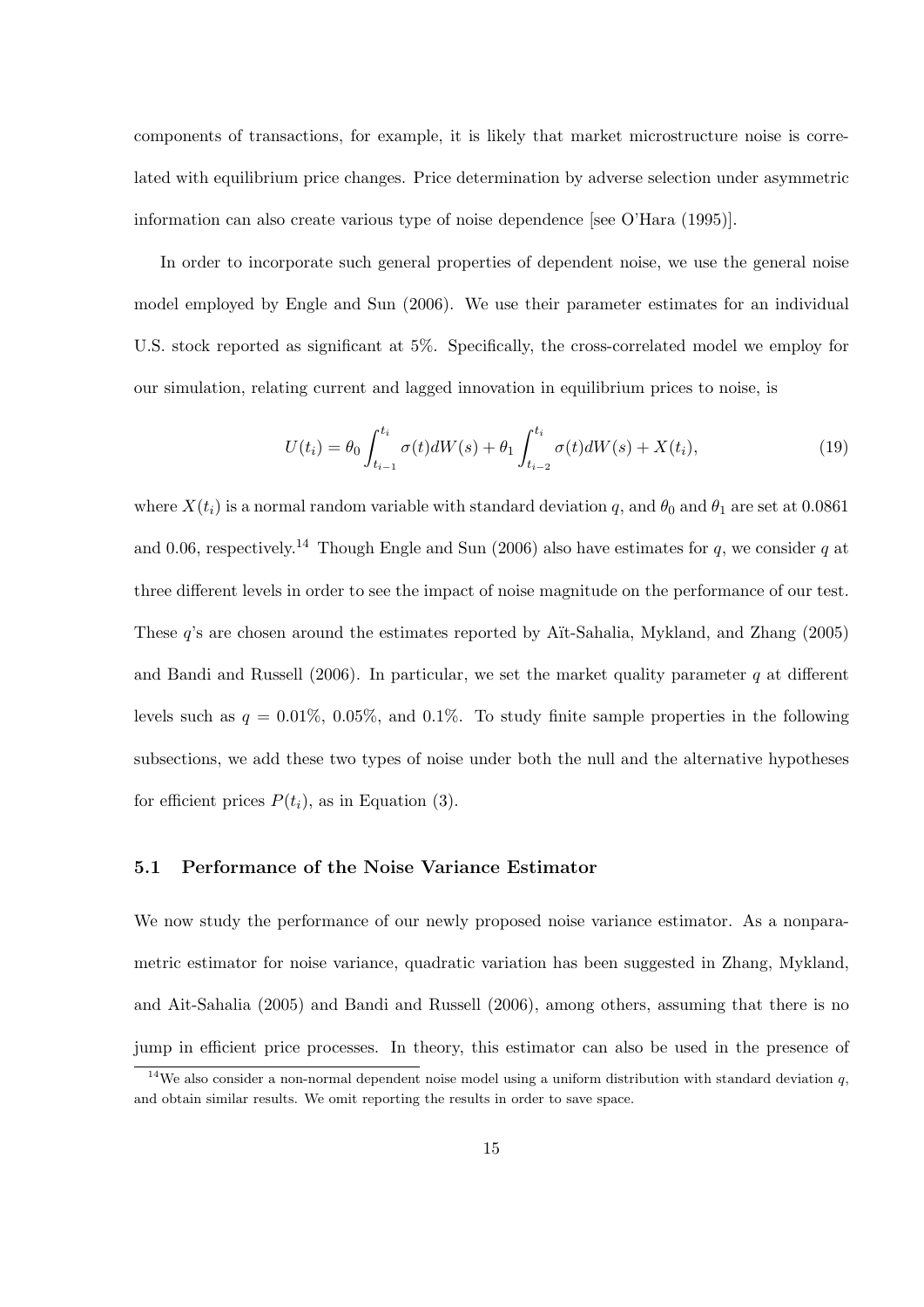finitely many jumps in efficient prices and general dependent noise. In this subsection, we study by simulation how the quadratic variation  $(QV)$  as a noise variance estimator performs in finite samples.

We simulate 6,000 series of efficient prices from a jump diffusion process over a day with fivesecond frequency for Table 1. The jump intensity is set at 5% per year, and we consider cases with no jump as well as jumps with three jump size standard deviations  $\sigma_y$  at one, two, and three times  $\sigma$ .  $U(t_i)$  is assumed, as discussed earlier. The order of noise dependence is unknown in practice. We calculate the serial correlation of noise and select the number of dependence lags. We apply the usual significance test at the significance level of 5% for this autocorrelation.

Table 1 explicitly shows numerical values for the Mean Squared Errors (MSEs) of the noise variance (*q*) estimator. As can be seen in the table, the method for selecting order of noise dependence works well in the presence of jumps, although it tends to over/underestimate the order in the absence of jumps. This bias in the order does not seriously influence the performance of the noise variance estimator, as can be seen in the table. As expected, we find that as the jump sizes becomes greater, the MSEs of this estimator increases.

#### **5.2 Size and Power of the Test**

To investigate the size of the new test, we generate the equilibrium prices from a diffusion process  $dP(t) = \sigma(t) dW(t)$ . *n* is the number of observations over one trading hour. In this study, the numbers of observations are chosen at  $n = 1200, 1800$ , and 3600, which is equivalent to sample observations at every 3-second, 2-second, and 1-second intervals. The number of simulations is 6,000. In order to examine the power of the test, the equilibrium prices are generated from a jump diffusion process  $dP(t) = \sigma(t) dW(t) + Y(t) dJ(t)$  with a standard deviation  $\sigma_y$  of jump size distribution. Significance level  $\alpha$  used for detection is 5%.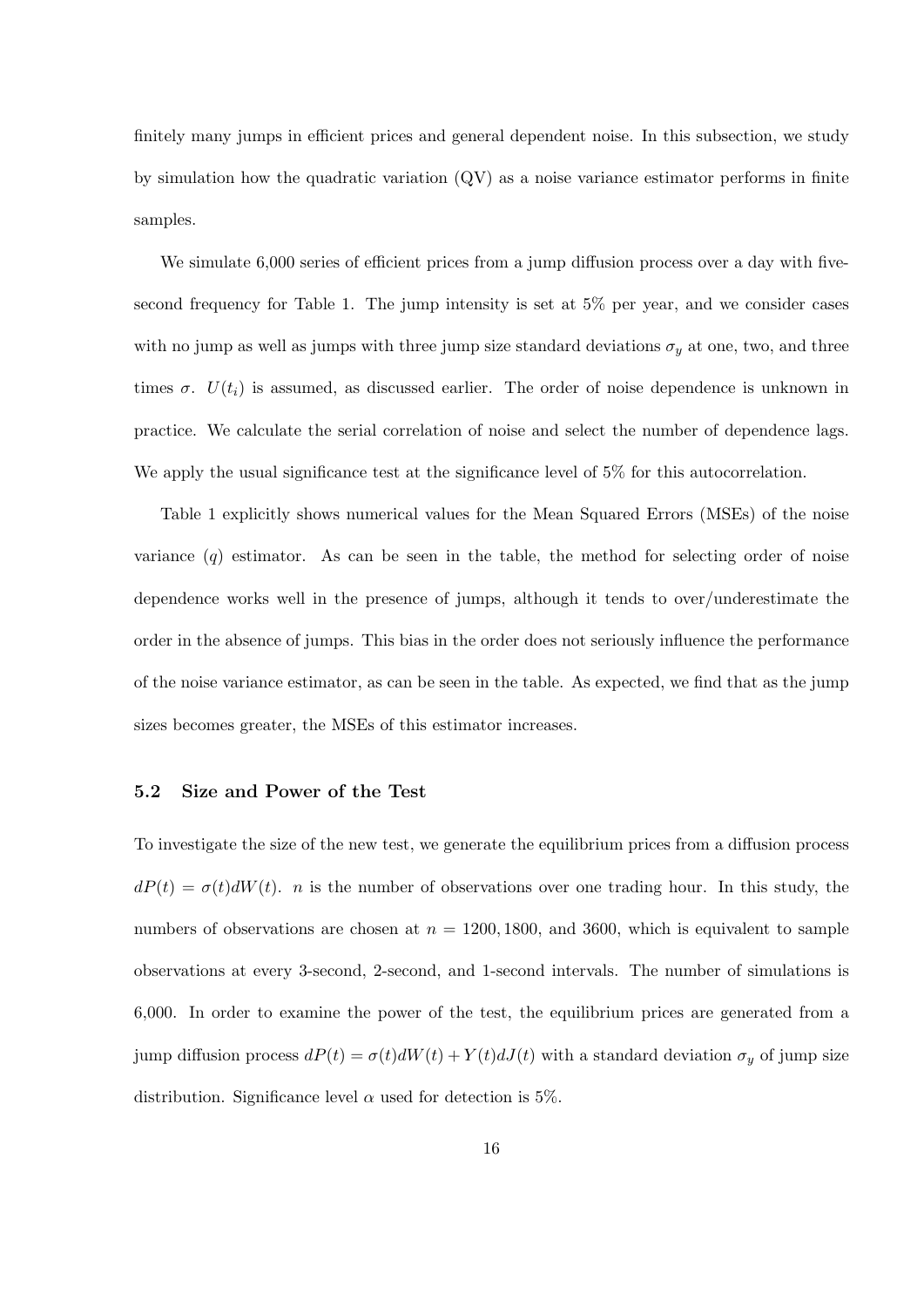We report the probability of rejecting the null hypothesis of no jump in price processes. Tables 2 and 3 include both size (under  $\sigma_y = 0$ ) and power (under  $\sigma_y \neq 0$ ) when the volatility is constant at 30% and stochastic, respectively. In applications using ultra high frequency data, it is important to check first whether any test detects the presence of jumps spuriously and does not detect microstructure noise as jumps, because as explained in our introduction and in the intuition behind our test, asymptotically, both noise and jumps can be regarded similarly. The results show appropriate size properties (presented in the columns under  $\sigma_y = 0$ ) and does not present spurious detection problems.

The overall results regarding the power of the test (presented in the columns under  $\sigma_y \neq 0$ ) indicate that detectable jumps in equilibrium prices depend on noise level. If the magnitude of noise is greater, detectable jump sizes in equilibrium prices are greater, and hence, the power for small sized jumps decreases. Our test is designed to be robust to dependence of noise and we prove its robustness in the finite sample performance. In particular, the dependence does not change the power of our test significantly.<sup>15</sup> We also find that increasing frequency helps to improve the performance of the test.

#### **5.3 Comparison with Lee and Mykland (2008) in the Presence of Noise**

In this subsection, we discuss the impact of noise on the jump test by Lee and Mykland (2008) that is not devised to be robust to noise and compare its performance with that of the new test proposed in this paper. In order to avoid any distortion in the analysis due to the presence of noise, it was suggested in that study using data sampled sparsely, for example, sampling data every 15 minutes or 30 minutes. Here, we consider what will happen to the test if we use it using data collected extremely frequently up to 1 second.

<sup>15</sup>We find similar results under independent noise but omit reporting the results in order to save space.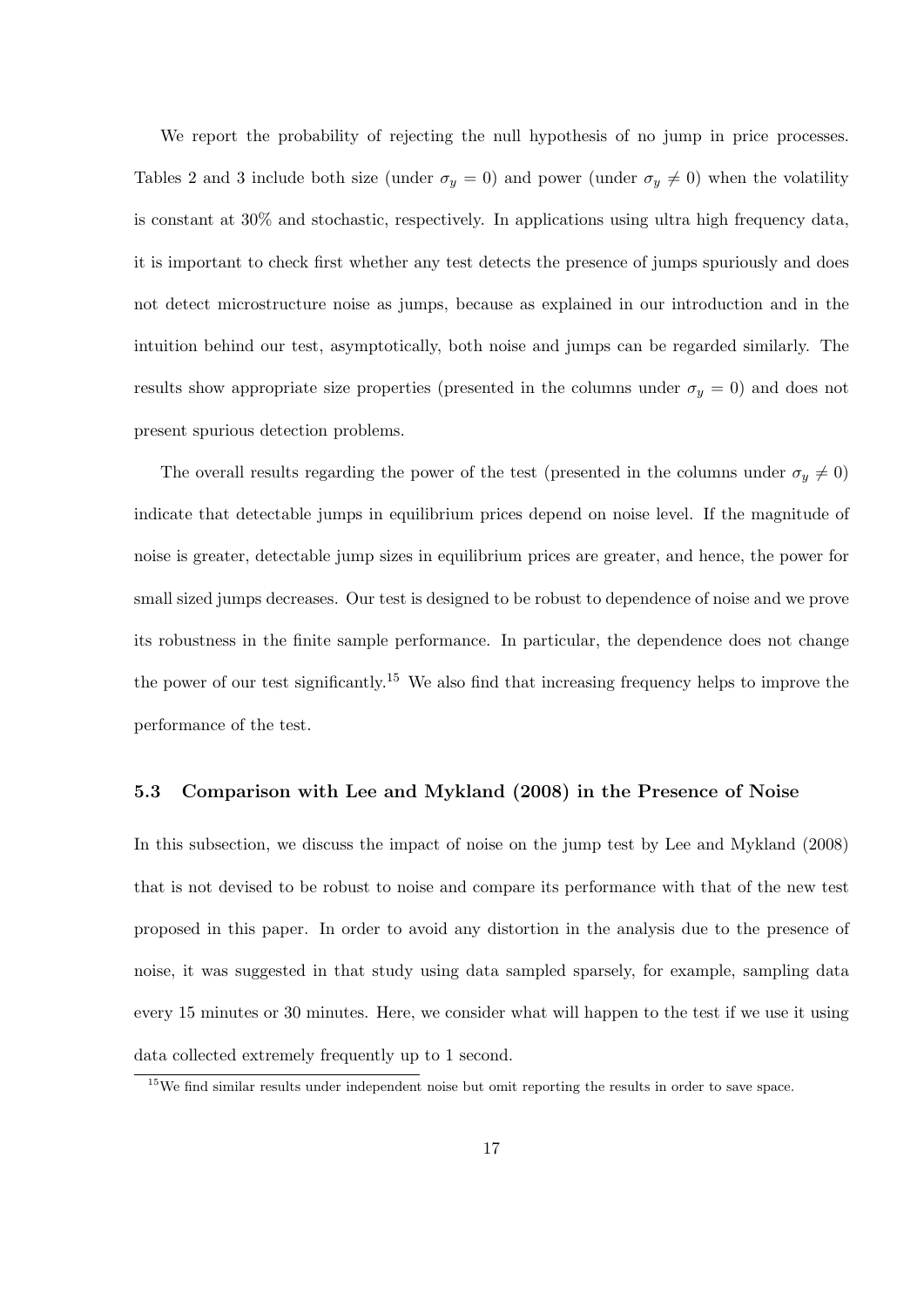If data are sampled too frequently, their jump robust volatility estimator (based on the scaled bipower variation) that Lee and Mykland (2008) used in the denominator of their test, will no longer estimate the instantaneous volatility but rather estimate the noise variance (after scaling). Therefore, when there are small jumps in efficient prices relative to large noise at a particular time, the test will not be able to detect those small jumps. In other words, the detection power for the smaller jumps will be reduced if the noise level is relatively large. However, if the noise level is small, the presence of noise will not play a critical role. This evidence is illustrated in Table 4, which includes results from a simulation study comparing the performance of the two tests in the presence of noise. For this study, we consider a general simulation setup with stochastic volatility and dependent noise models, as before. The specific details for the simulation design can also be found in the table note.

This comparison study suggests that when the noise variance level is large but jump sizes are small, our new test, which takes into account the presence of noise, outperforms the jump test by Lee and Mykland (2008) in general. However, if the noise variance level is small, we find that the marginal benefit of devising the test to be robust to noise tends to decrease.

#### **5.4 Block Size** *M* **Selection for Local Pre-averaging**

One important tuning parameter for practical applications of this test is a block size *M*, the number of prices to be averaged to denoise the observed prices. As is common in nonparametric inference methods, our test is also sensitive to this choice. In theory, it needs to satisfy the condition stated in Equation (7), that is,  $M \sim C\lfloor n/k \rfloor^{1/2}$ . One way to choose this block size is to find an optimal constant *C* that satisfies this. This optimal constant can be easily searched by simulation, which can also ensure the proper finite sample performance of our test. For users'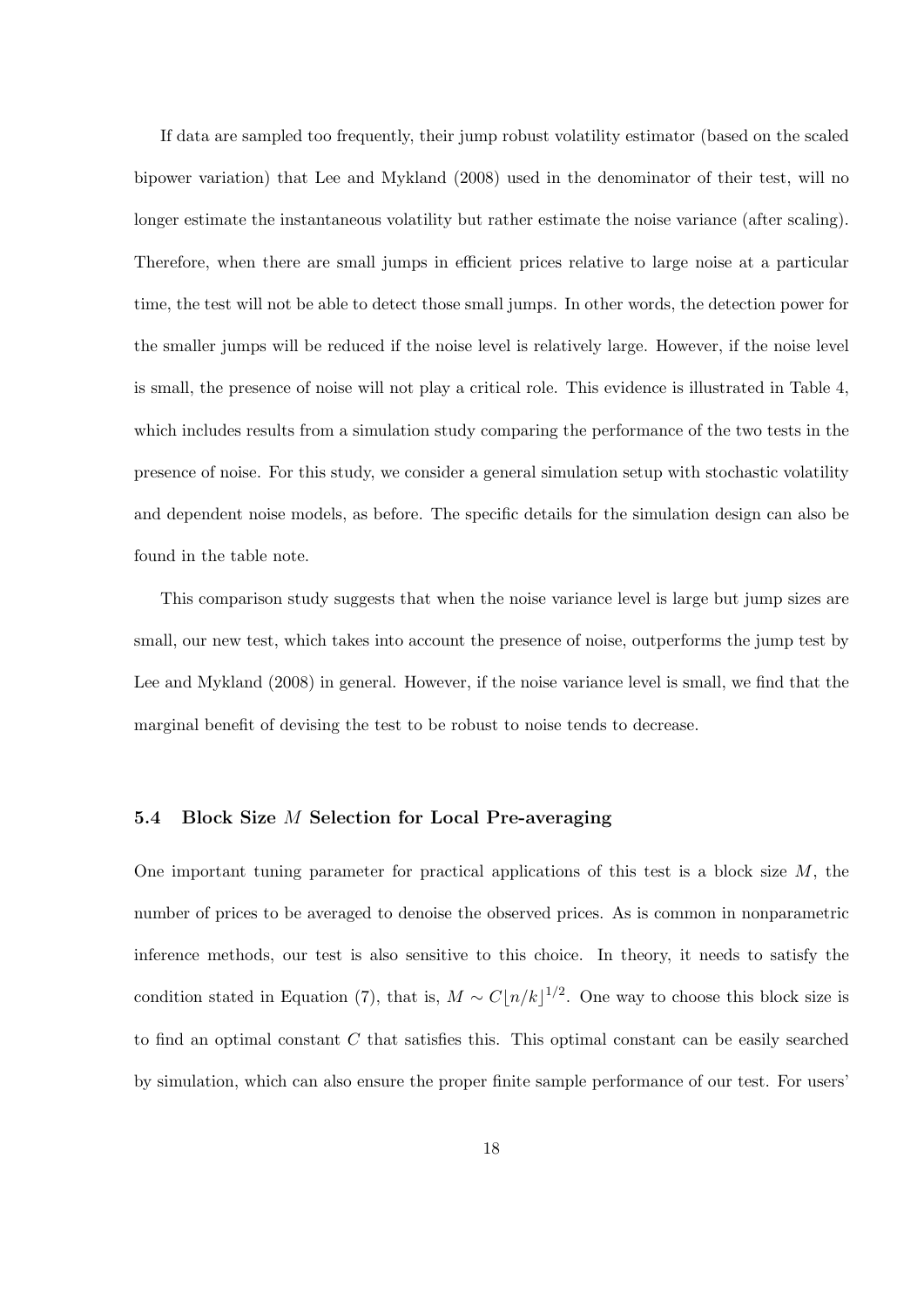convenience, we list in Table 5 various possible *q* values and optimal *C* depending on *q*. This *M* does depend on *q* but not much on the dependence of the noise process. Therefore, the *C* term listed in the table can be used regardless of the dependence in noise. In general, when *q* is greater, we need larger block sizes for pre-averaging. This is natural because of the purpose of pre-averaging, which is to denoise the observed prices. Since we do not know *q* in practice, we should first estimate *q* using the estimator in Proposition 1 and determine *C* according to Table 5. We use this rule for our simulation and empirical analysis throughout this paper.

# **6 Empirical Analysis for IBM Stock Trades**

We apply our new procedures to observed price data from actual stock trades. In order to make our asymptotic results most effective in any data analysis, it is best to use all tick-by-tick transaction data sampled at the highest frequency.

#### **6.1 Data**

Data are collected from the TAQ database, and we only consider transactions on the New York Stock Exchange (NYSE) to be consistent in terms of trading mechanisms for all trades under investigation. The sample period is August 2007. Due to interrupted trading in the NYSE overnight, all trades before 9:30am or after 4:00pm are discarded. We also exclude the first trade after 9:30am for each trading day, which is the usual way of avoiding the overnight effect [see Engle and Sun (2006), for example]. For trades that take place at the same time and hence have multiple prices at any given time, we take the averaged observed price, which removes all transactions with zero duration. We discard all recording errors such as zero prices (if any). In order to eliminate *bounce-back* type data errors as noted in A¨ıt-Sahalia, Mykland, and Zhang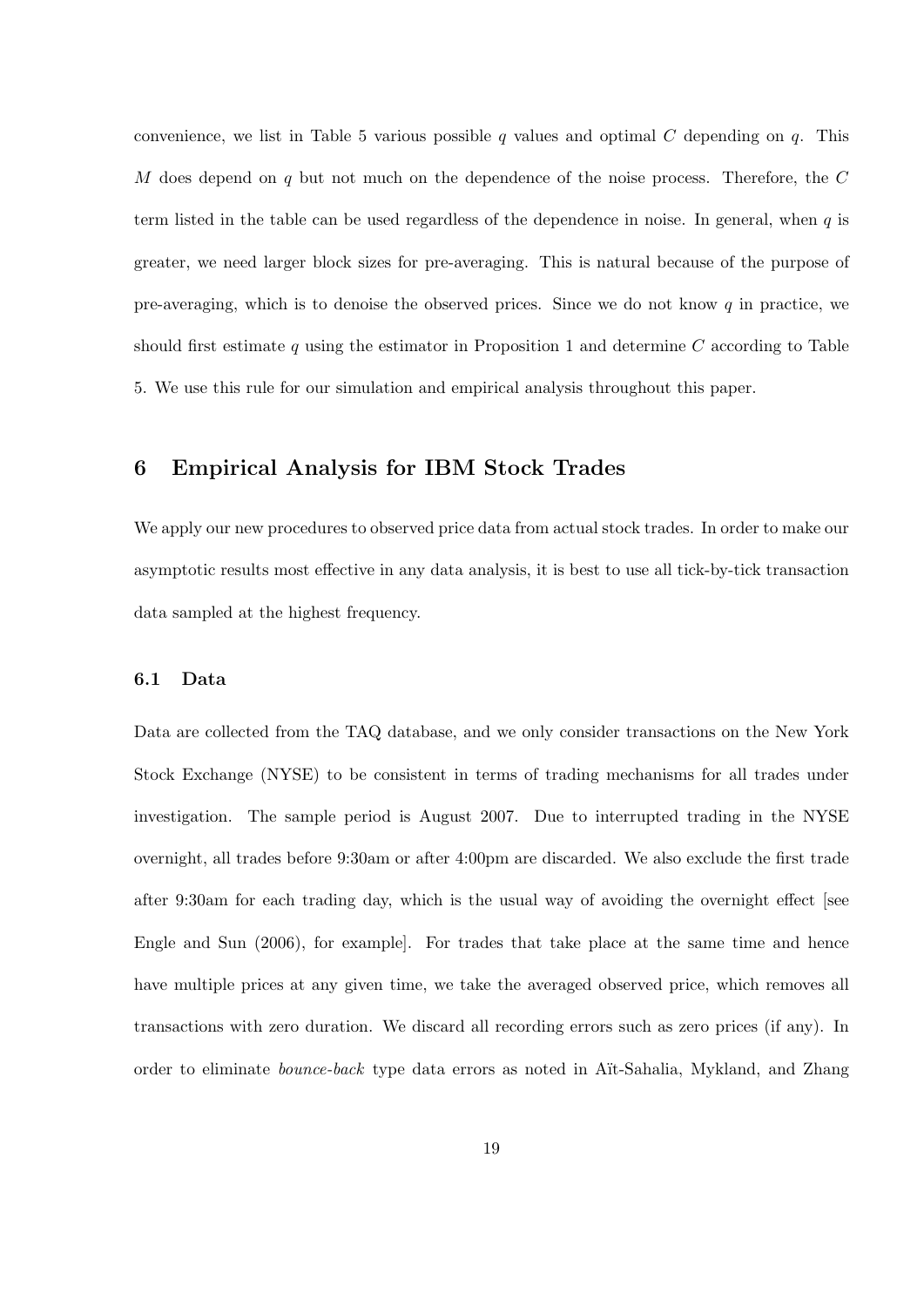(2011), we remove obvious outliers and only keep data with log returns within the range of 7 standard deviations around its mean. The total number of tick-by-tick observations used in our analysis is 167,595.

In Table 6, we include summary statistics for the number of trades, durations  $\Delta t_i$  in seconds, log returns  $\Delta \log \tilde{P}(t_i)$  in basis points, and observed prices  $\tilde{P}(t_i)$  in dollar terms. We have 23 trading days for August 2007 and 6.5 trading hours for each trading day. We take the time horizon for each test, *T*, to be one hour after 10:00am till 4:00pm and 30 minutes for opening half hours from 9:30am till 10:00am each day. Columns in Table 6, for example 11-12, include information about trades after 11am (inclusive) and before 12pm (exclusive). Though there is seasonality in the number of trades, we have a high enough number of trades within all horizons for our asymptotic results to be effective. Durations between two consecutive trades  $\Delta t_i$  have averages below 5 seconds.  $\Delta \log \tilde{P}(t_i)$  is the first difference in observed log prices sampled at the highest frequencies available.

#### **6.2 Empirical Results**

We first discuss the estimated market quality parameter *q*, which is the standard deviation of the market microstructure noise process in Equation (5). In order to determine  $(k-1)$  for the serial dependence of noise, we calculate the autocorrelation of the observed log returns at the highest frequency for every horizon and apply the usual significance test at 5%, as in Figure 1, to determine the number of dependent lags. Figure 1 shows one representative sample autocorrelation function of the most frequently sampled log returns on August 1, 2007. The two solid horizontal lines in the graph for lags of 2 and beyond make the 95% confidence band. If the dot is inside the band, it means that the corresponding lag is not significant. We apply this rule for determining the order of dependence at each time of testing.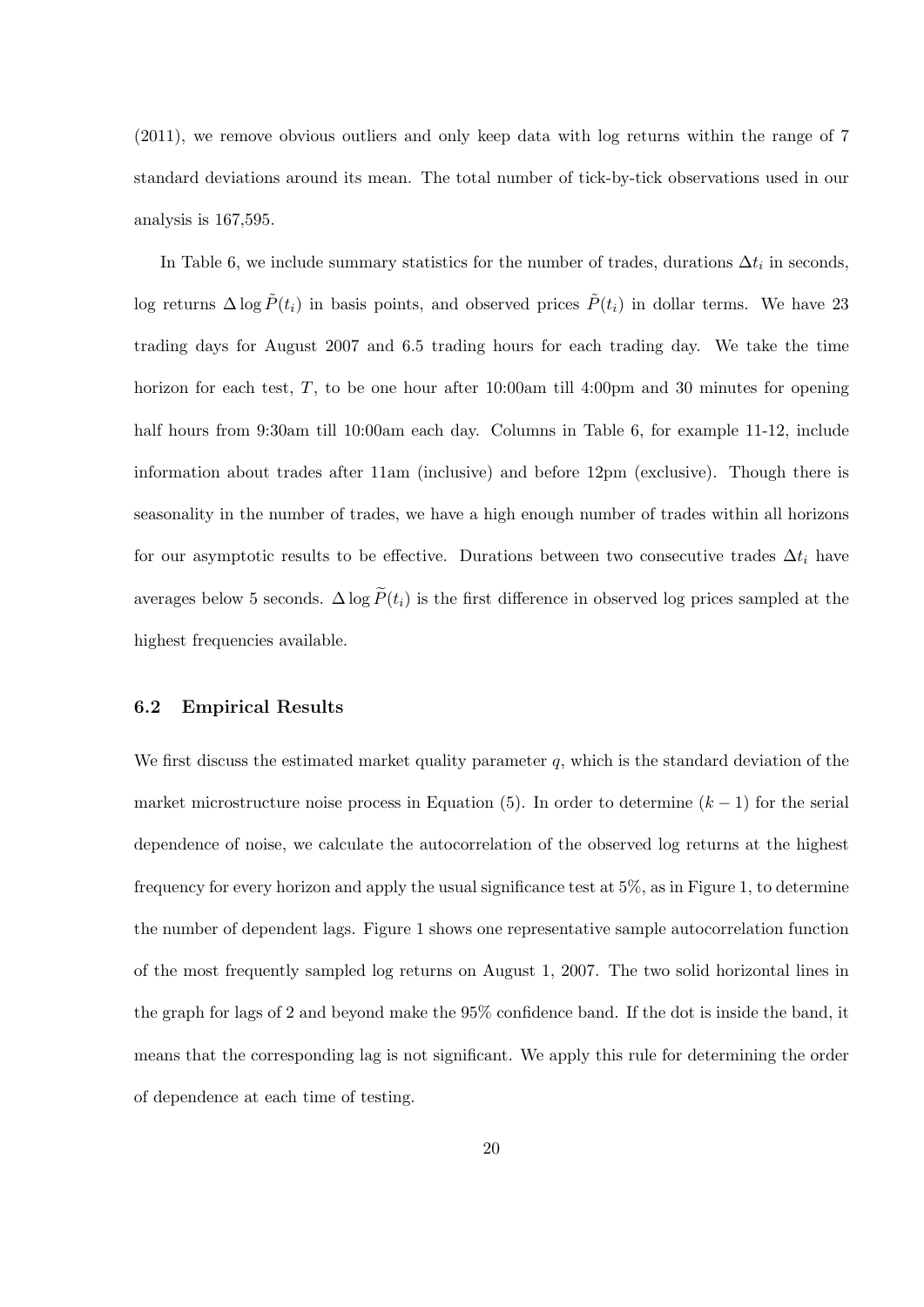Using (*k −* 1)'s selected according to the aforementioned rule, we subsample every *k*th observation, estimate the noise variances using Equation (16), and report its summary statistics in the upper panel of Table 7. Results indicate that  $\hat{q}$ 's are greater in the opening hours such as 9:30-10:00, though the magnitudes are similar in other hours. We also calculate  $\hat{\xi}_n$  according to Equation (14) and present its summary statistics in the lower panel of Table 7. Overall results suggest that models without jumps in equilibrium prices are rejected for IBM equity markets.

Note that our overall sample period is 1 month and includes multiple fixed time intervals of 1 hour or 30 minutes. We split usual daily NYSE trading hours from 9:30am to 4:00pm into 7 different fixed time intervals and apply our test multiple times for the presence of jumps in each fixed time interval according to our test statistic  $\xi_n$ . Since the total number of trading days in August 2007 was 23, we apply our test 161 times. Because of this large number of tests, it is desirable to make a multiple testing adjustment to control for the overall significance level of our analysis. In this paper, we apply the step-down procedure for this purpose, as follows.<sup>16</sup>

In general multiple hypothesis testing, it can be assumed that there are *h* fixed intervals with length *T* during our sample period, and we perform tests to determine the presence of jumps in each fixed interval. The null hypotheses for these multiple tests can be written as  $H_1, H_2, \ldots$ and  $H_h$ . In our analysis, these null hypotheses are the same as those set in Equation (1). We compute realized test statistics  $\hat{\xi}_{1,n}, \hat{\xi}_{2,n}, ..., \hat{\xi}_{h,n}$  and their associated p-values  $p_1, p_2, ..., p_h$  based on the standard Gumbel distribution, as stated in Theorem 1. Then, we sort the associated p-values and let  $O(1), O(2), ..., O(h)$  be the indices of the ordered p-values, such that  $p_{O(1)} \leq$  $p_{O(2)} \leq ... \leq p_{O(h)}$ . If the overall error rate for our equilibrium jump tests is  $\alpha'$ , we can reject all hypotheses  $H_{O(h^*)}$  whose multiple-test adjusted p-values  $p_{O(h^*)}$  satisfy the condition  $p_{O(h^*)}$ 

<sup>&</sup>lt;sup>16</sup>We thank a referee for suggesting this approach in this context. Alternatives to the step-down procedure for controlling the overall error rate are the Bonferroni adjustment or incorporating False Discovery Rates.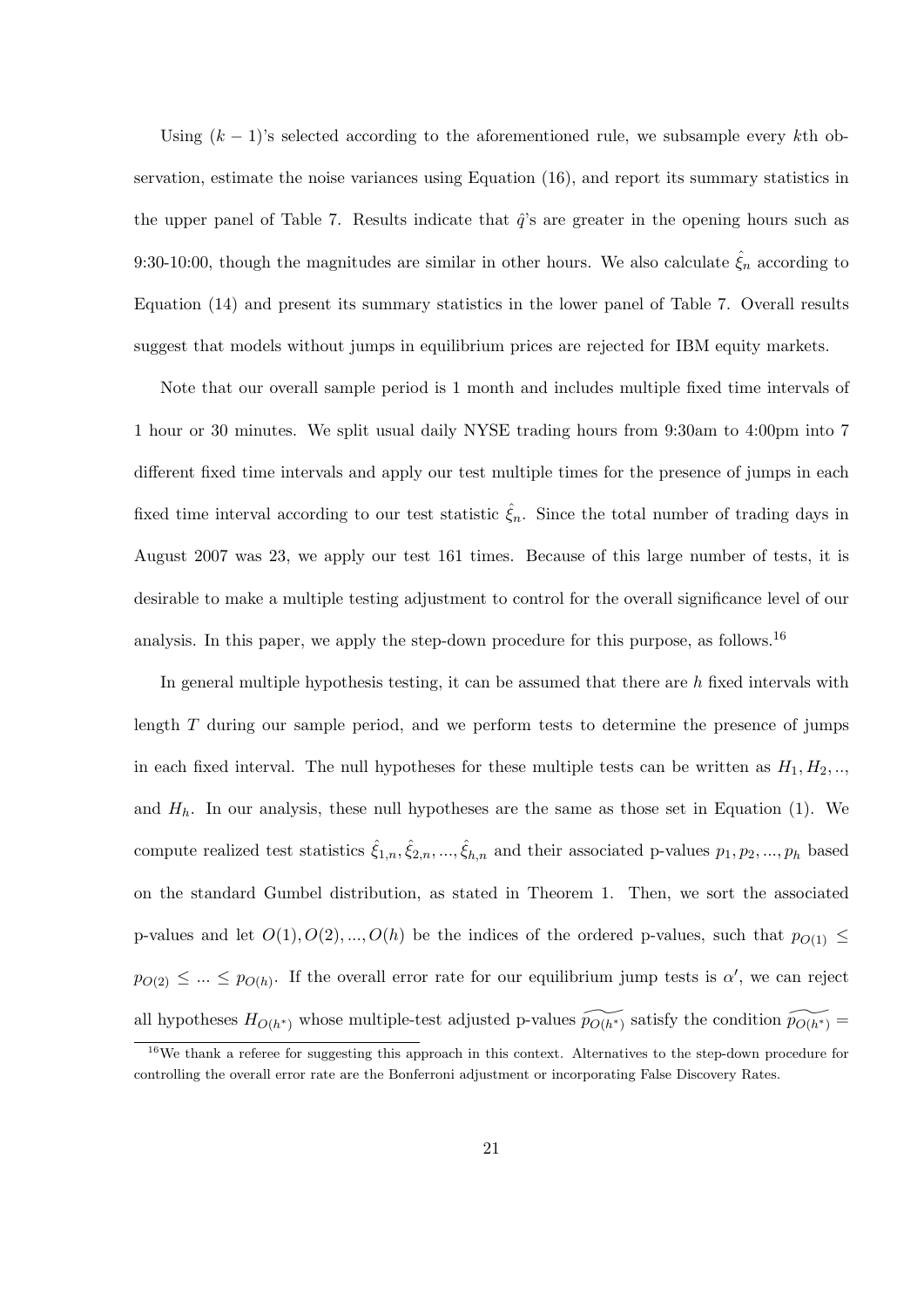$\max_{j \leq h^*} \{(h-j+1) p_{O(j)}\} \leq \alpha'$ . We used this approach to estimate jump intensity. In particular, we count during how many time intervals we reject the individual null hypotheses using this adjusted p-values. We find that with a  $1\%$  (5%) overall error rate, the efficient price jump intensity for IBM stocks is estimated at 3.11% (7.45%) during our sample period.

In Figure 2, we graph the empirical distribution of IBM noise variance estimate  $\hat{q}$ 's. For each trading day, we have 7 different time horizons, and we obtain the noise variance by separately estimating the quantities over different time horizons. Different colors for each bin in Figure 2 indicate different trading hours. Specifically, dark blue, regular blue, light blue, green, yellow, orange, and red represent trading hours 09:30-10, 10-11, 11-12, 12-13, 13-14, 14-15, and 15-16, respectively. As also reported in Table 7, estimates of  $\hat{q}$  are centered around 0.01%-0.02%. Figure 2 graphically shows that the noise level tends to be greater in the 9:30-10 interval (the dark blue bars) than in the other trading hours.

Finally, in Figure 3, we compare graphically the asymptotic distribution of *ξ* and the empirical distribution of  $\hat{\xi}_n$  based on our data. The asymptotic distribution is graphed with simulated data under the null hypothesis of no jump in equilibrium prices according to Equation (14) in Theorem 1. The left panel in Figure 3 includes the histogram of simulated *ξ*, which we would expect to see from data when there is no jump in equilibrium prices. The number of simulations is 6,000. The right panel includes the histogram of  $\hat{\xi}_n$  using our sample. As can be seen, we have different ranges in the distribution, which indicates the rejection of models with no jump in equilibrium prices. Therefore, we can conclude from this case study that models with jumps in efficient prices can better capture the intra-day dynamics of IBM stock price behavior.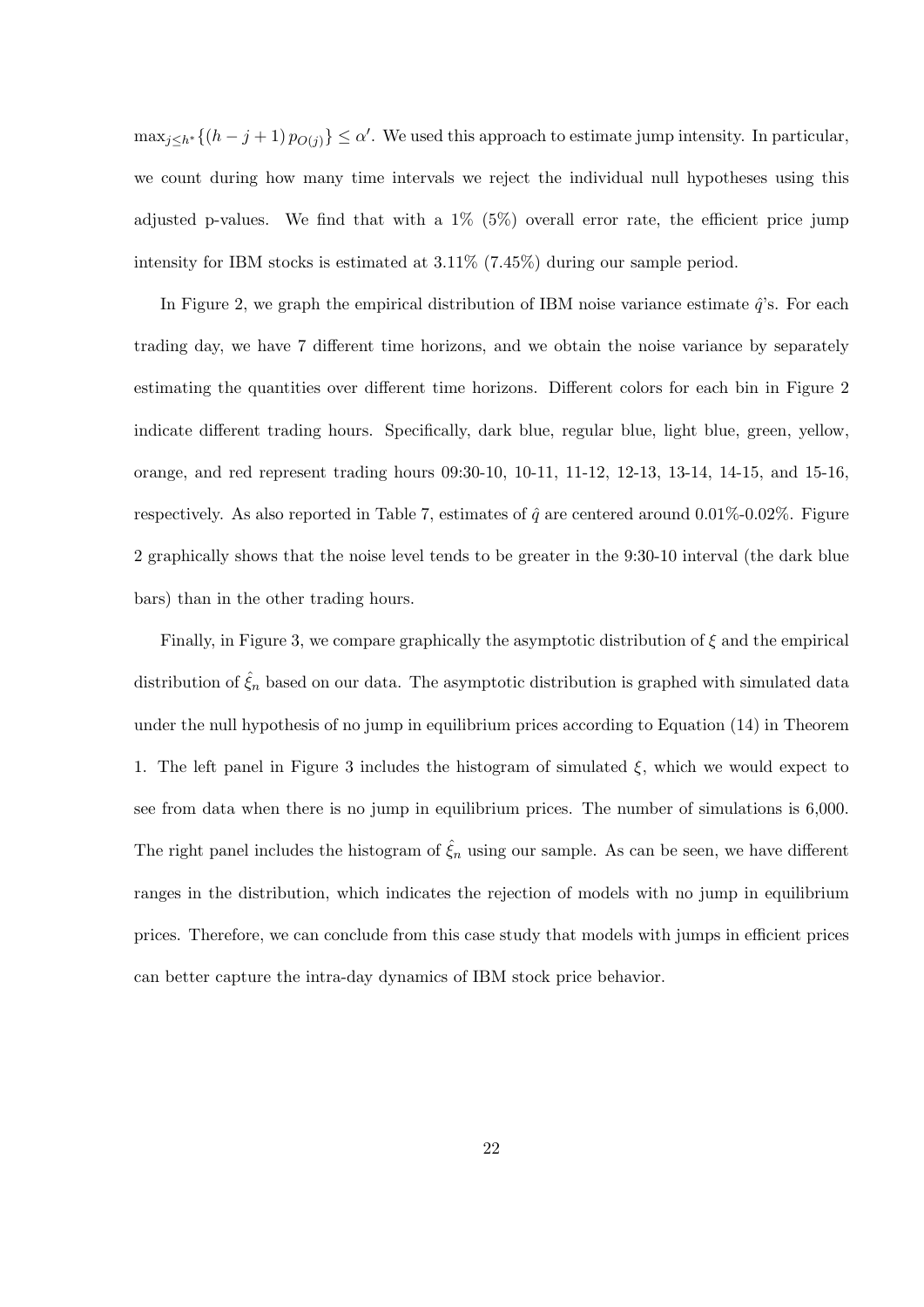# **7 Conclusion**

Despite the empirical evidence of jumps documented in the asset pricing literature and the popularity of jump diffusion models to accommodate such evidence, the empirical market microstructure literature often ignores their presence in studies using high frequency data. This may be due to the difficulty of distinguishing between two unobservable components of observable data: noise and jumps in efficient prices. In this paper, we contribute to the literature by proposing new empirical methods which allow us to find evidence of jumps in underlying efficient price processes. These methods are immune to the presence of general noise and offer new empirical evidence. The approach suggested in this study is expected to be useful in various contexts such as event studies and arbitrage trading strategies as well as portfolio and risk management, among others.

Since we designed this test to take full advantage of ultra high frequency price data, the test can be applied to all sorts of price level data for local averaging as long as high frequency observations are available, so that our asymptotic arguments with a large number of observations in fixed time intervals are valid in the application. We suggest nonparametric methods, which would give evidence robust to model specification. It is important to note that we can investigate the equilibrium price jumps in the presence of general dependent noise processes, which is a crucial feature of noise patterns in financial markets. This general assumption on dependence in noise processes distinguishes our test from existing jump tests.

Through a simulation study, we show that our test has reasonable finite sample properties as long as block size for preprocessing is appropriately chosen. Our empirical study using IBM stock trades on the New York Stock Exchange indicates that there is a strong need to incorporate the presence of jumps in underlying pricing models.

Finally, in this paper, we only study how to identify jumps with finite activity in the presence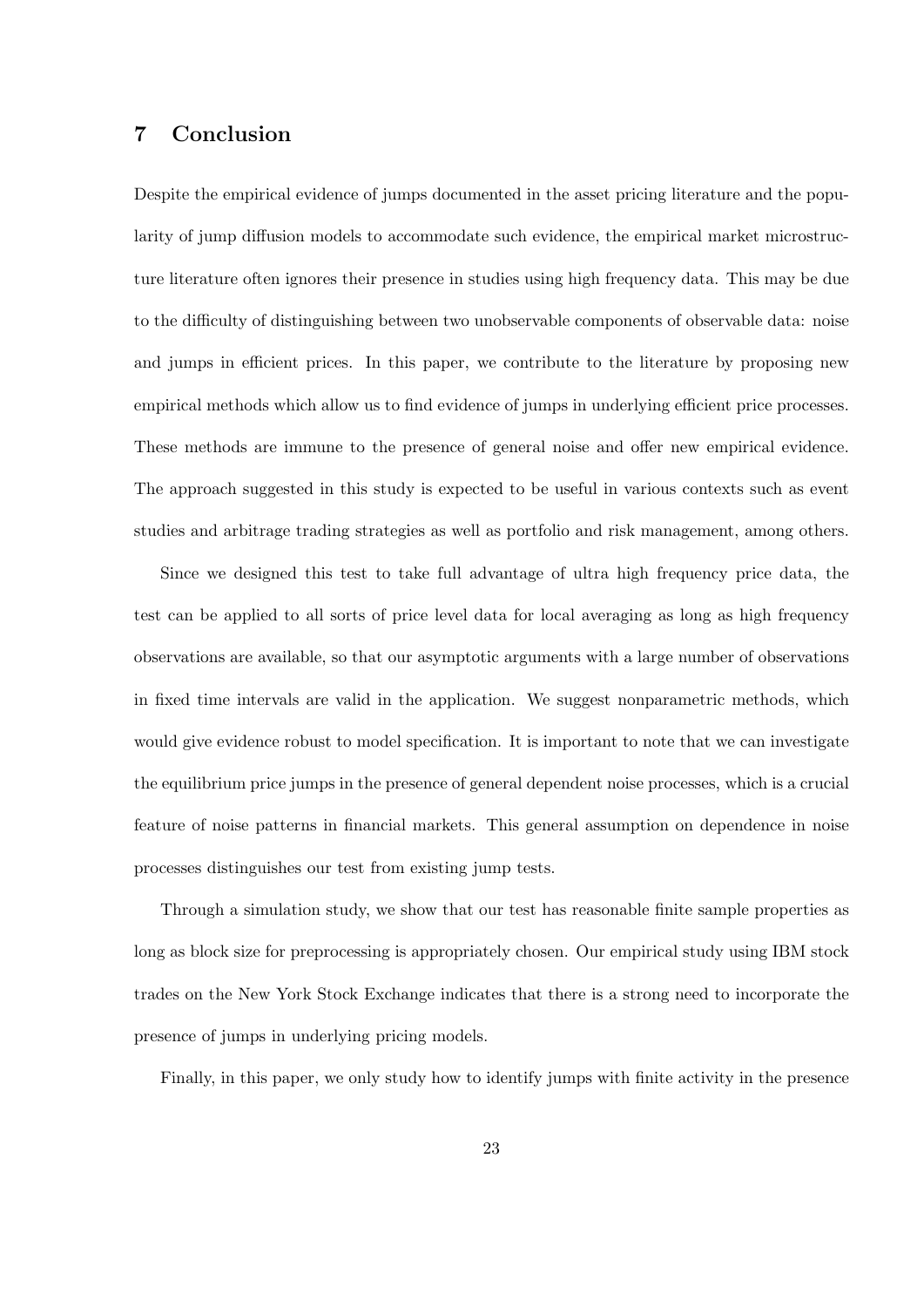of noise using high frequency data. It would be interesting to investigate the case of Lévy type jumps with infinite activity to determine whether evidence of Lévy jumps is due to the presence of noise or not.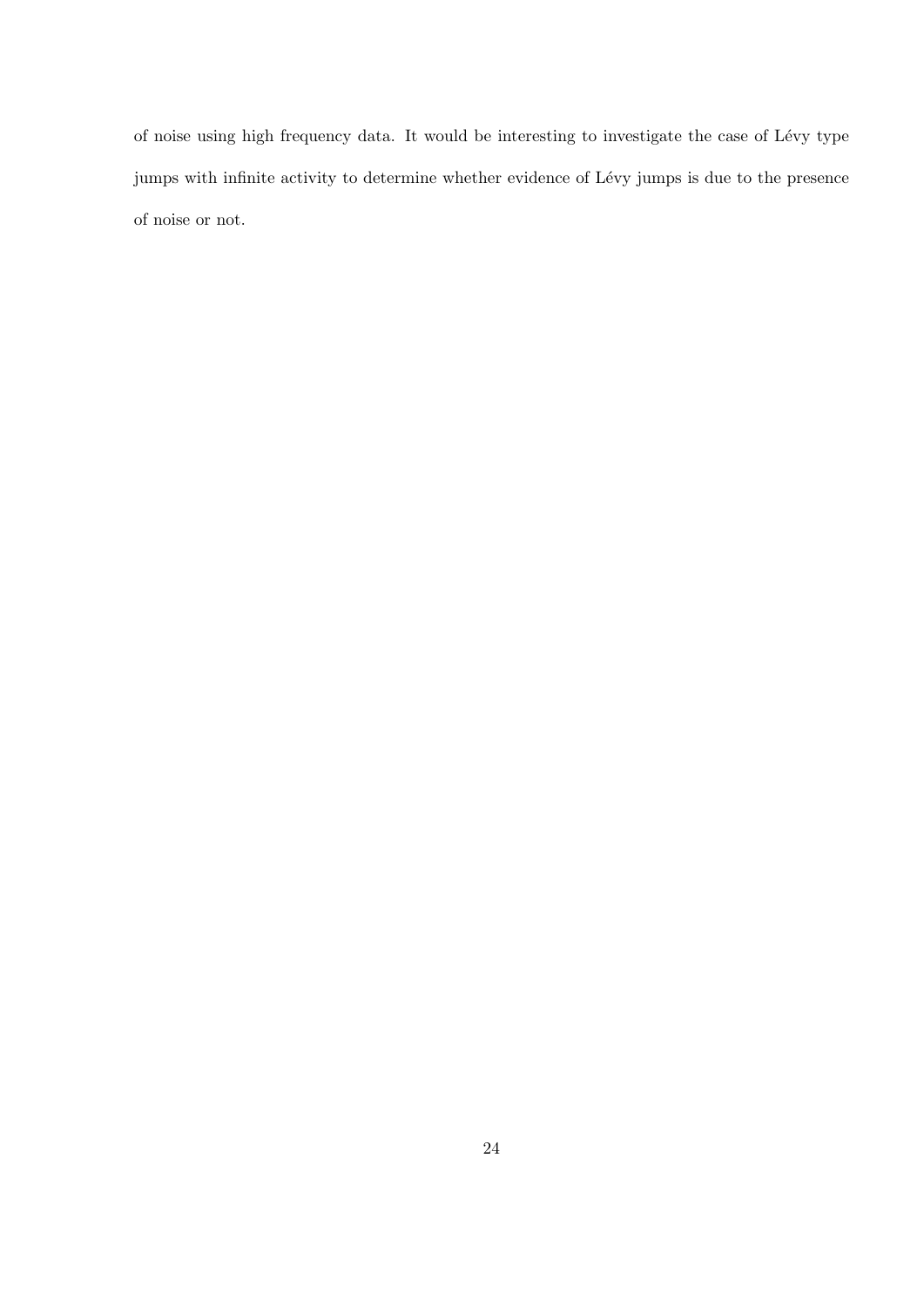# **8 Appendix**

#### **8.1 The Nonzero Drift**

Our theoretical results are not affected by the nonzero drift. We provide a modified version of  $\mathcal{X}(t_j)$  with the nonzero drift as follows: For any given  $t_j \in \mathcal{G}_n^{kM}$ , we can define a modified test by  $\widetilde{\mathcal{X}}(t_j) = \frac{\sqrt{2}}{\sqrt{2}}$ *√ M*  $\frac{M}{V_n}$  ( $\mathcal{L}(t_j) - \hat{\mu}_\mathcal{L}$ ), where  $\hat{\mu}_\mathcal{L} = \frac{1}{\lfloor \frac{n}{k \Lambda} \rfloor}$  $\frac{1}{\lfloor \frac{n}{kM} \rfloor} \sum_{t_j \in \mathcal{G}_n^{kM}} \mathcal{L}(t_j)$  and  $V_n$  is estimated as discussed in Subsection 4.2. This definition demeans  $\mathcal{L}(t_j)$  at time  $t_j \in \mathcal{G}_n^{kM}$  using its averaged value, assuming that the nonzero drift is constant. We note that  $\hat{\mu}_{\mathcal{L}} = O_p((\frac{n}{kM})^{-1/2})$ , as  $n \to \infty$ . In the presence of the Poisson-type jumps we consider in this paper, the impact of jumps on the drift estimation becomes negligible as  $n \to \infty$ , because of the property of Poisson processes that there can be only finitely many jumps.

#### **8.2 Proof of Theorem 1**

We use the following Lemma 2, the proof of which can be found in Berman (1964) under the general asymptotic mixing condition as stated. The result is also mentioned in Ljung (1993).

**Lemma 2.** Let  $\mathcal{Z}(j)$  be a stationary Gaussian process, so that  $E\mathcal{Z}(j) = 0$  and  $E\mathcal{Z}^2(j) = 1$  for all  $j = 0, 1, ..., n$ . Furthermore, its covariance sequence  $\rho_k = EZ(0)Z(k)$  with  $\sum_{k=1}^{\infty} \rho_k^2 < \infty$ , or lim<sub> $k\rightarrow\infty$ </sub>  $\rho_k$  log  $k = 0$ *. Then, as*  $n \rightarrow \infty$ *,* 

$$
\frac{\max_{j} |\mathcal{Z}(j)| - A_n}{B_n} \xrightarrow{\mathcal{D}} \xi,
$$
\n(20)

*where*  $\xi$  *follows a standard Gumbel distribution,*  $A_n$  *and*  $B_n$  *are*  $A_n = (2 \log n)^{1/2} - \frac{\log \pi + \log(\log n)}{2(2 \log n)^{1/2}}$  $2(2 \log n)^{1/2}$ *and*  $B_n = \frac{1}{(2 \log n)}$  $\frac{1}{(2 \log n)^{1/2}}$ 

We apply Lemma 2 to our situation in Theorem 1. Notice that for all  $t_j \in \mathcal{G}_n^{kM}$ ,  $\mathcal{L}(t_j)$  =  $\widehat{P}(t_{j+kM}) - \widehat{P}(t_j) = \frac{1}{M} \sum_{i=1}^{\lfloor j/k \rfloor + M - 1} [P(t_{(i+M)k}) - P(t_{ik})] + \frac{1}{M} \sum_{i=\lfloor j/k \rfloor}^{\lfloor j/k \rfloor + M - 1} [U(t_{(i+M)k}) - U(t_{ik})].$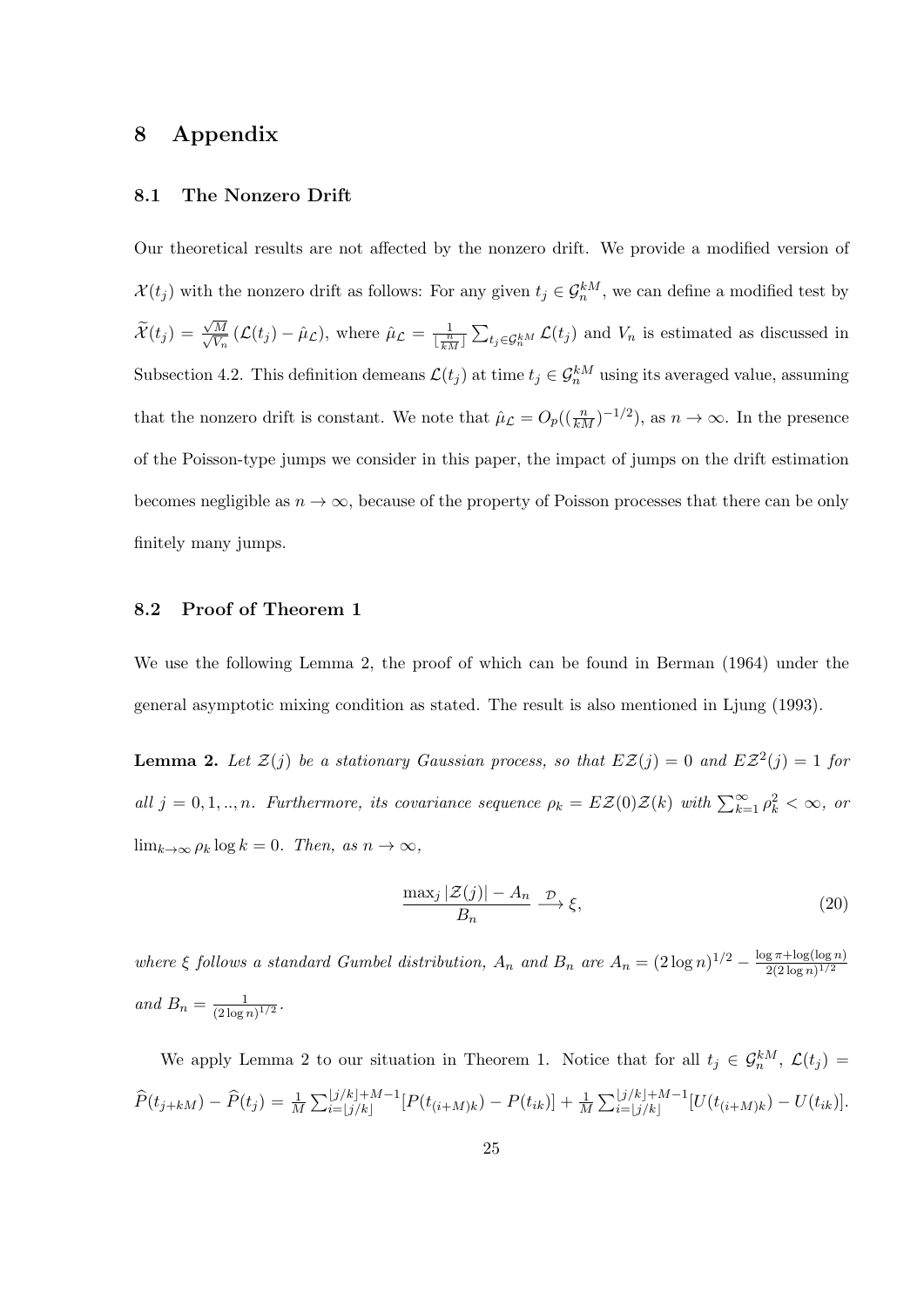For the signal averages, we have approximation of  $P(t_{(i+M)k}) - P(t_{ik})$  by a normal random variable. For the noise averages, we note from Theorem 3 in Mykland and Zhang (2011) that 1  $\frac{1}{M}\sum_{i=\lfloor j/k\rfloor}^{\lfloor j/k\rfloor+M-1}[U(t_{(i+M)k})-U(t_{ik})]$  satisfies the extra condition (*i.e.*, Gaussianity) under a contiguous measure  $P_n$ . The likelihood ratio  $dP/dP_n$  can asymptotically be expressed in terms of a polynomial sum of terms of the form  $\sum_{i=|j/k]}^{j/k+M-1} U(t_{ik})$ . The maximum of  $|\mathcal{X}(t_j)|$  is taken over  $t_j \in \mathcal{G}_n^{kM}$  and (under  $P_n$ ) asymptotically independent of  $dP/dP_n$ . This proves Theorem 1.

#### **8.3 Proof of Theorem 2**

Under the alternative hypothesis when the jump times are  $\tau_f \in [0, T]$ , we have

$$
\max_{t_j \in \mathcal{G}_n^{kM}} \mathcal{L}(t_j)|_{alternative} = \max_{t_j \in \mathcal{G}_n^{kM}} |\hat{P}(t_{j+kM}) - \hat{P}(t_j)|
$$
  
\n
$$
= \max_{t_j \in \mathcal{G}_n^{kM}} \left| \frac{1}{M} \sum_{i=\lfloor j/k \rfloor}^{\lfloor j/k \rfloor + M - 1} \int_{t_{ik}}^{t_{(i+M)k}} Y(s) dJ(s) \right| + o_p(1)
$$
  
\n
$$
= \max_{t_j \in \mathcal{G}_n^{kM}, 1 \leq f \leq F} |Y(\tau_f)| \times \frac{\text{Number of times}(t_{ik} \in (t_j, t_{j+kM-1}), t_{ik} \leq \tau_f)}{M} = \max_{1 \leq f \leq F} |Y(\tau_f)| + o_p(1).
$$
\n(21)

#### **8.4 Proof of Proposition 1 under the null**

Denote  $u_i$  and  $u$  as random variables with a mean of 0 and a variance of 1 along with  $n_i$  being a standard normal random variable. Using  $P(t_m) - P(t_{m+k}) = \sigma$ *√*  $k\Delta t n_i$  and

$$
U(t_m) - U(t_{m+k}) = q (u_m - u_{m+k}),
$$
  
\n
$$
\text{plim}_{n \to \infty} \hat{Q}^2(k) = \text{plim}_{n \to \infty} \left( \frac{1}{n'} \sum_{m=1}^{n'} (\tilde{P}(t_m) - \tilde{P}(t_{m+k}))^2 \right)
$$
  
\n
$$
= \text{plim}_{n \to \infty} \left( \frac{1}{n'} \sum_{m=1}^{n'} (P(t_m) - P(t_{m+k}) + U(t_m) - U(t_{m+k}))^2 \right)
$$
  
\n
$$
= \text{plim}_{n \to \infty} \left( \frac{1}{n'} \sum_{m=1}^{n'} (\sigma \sqrt{k \Delta t} n_i + q (u_m - u_{m+k}))^2 \right)
$$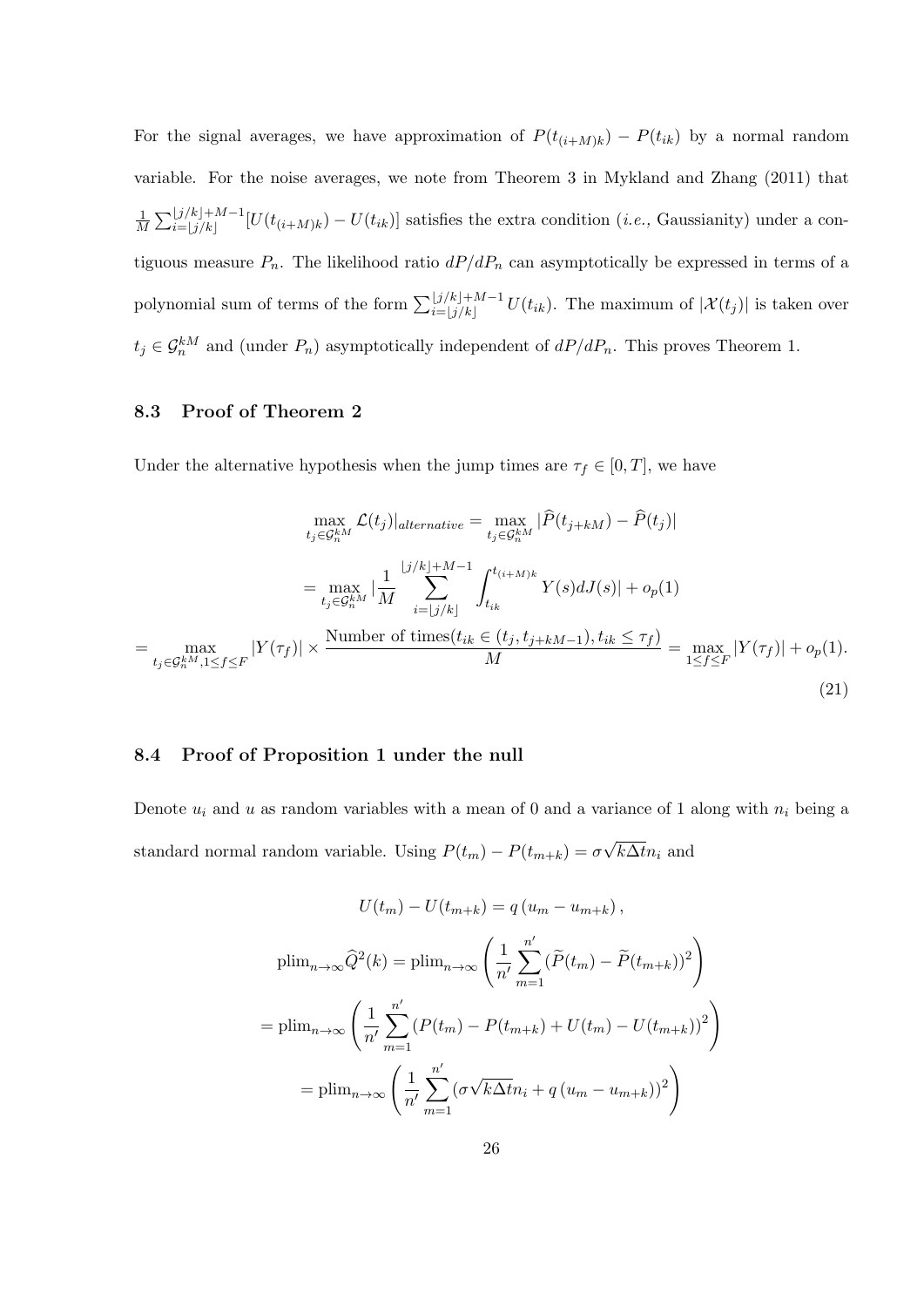$$
= q2E (um - um+k)2 = q2E(\sqrt{2}u)2 = (\sqrt{2}q)2
$$

# **8.5 Proof of Proposition 1 under the alternative**

We assume there are *F* numbers of rare Poisson jumps in the efficient price process with *F* being finite over any fixed time horizon. The presence of jumps now comes into our efficient prices as  $P(t_m) - P(t_{m+k}) = \sigma$ *√*  $k\Delta tn_m + O_p(1)I_{\tau \in [t_m, t_{m+k}]}$ , where  $\tau$  is the jump arrival time. Then,

$$
\text{plim}_{n \to \infty} \hat{Q}^{2}(k) = \text{plim}_{n \to \infty} \left( \frac{1}{n'} \sum_{m=1}^{n'} (\tilde{P}(t_{m}) - \tilde{P}(t_{m+k}))^{2} \right)
$$
\n
$$
= \text{plim}_{n \to \infty} \frac{1}{n'} \sum_{m=1}^{n'} (O_{p}(1)I_{\tau} + q (u_{m} - u_{m+k}))^{2}
$$
\n
$$
= \text{plim}_{n \to \infty} \frac{1}{n'} \sum_{m \text{with jump}} (O_{p}(1)I_{\tau} + q (u_{m} - u_{m+k}))^{2} + \text{plim}_{n \to \infty} \frac{1}{n'} \sum_{m \text{without jump}} (q (u_{m} - u_{m+k}))^{2}
$$
\n
$$
= \frac{F}{n'} O_{p}(1) \to 0 \text{ as } n \to \infty
$$
\n
$$
= q^{2} E((u_{m} - u_{m+k}))^{2} = q^{2} E(\sqrt{2}u)^{2} = (\sqrt{2}q)^{2}.
$$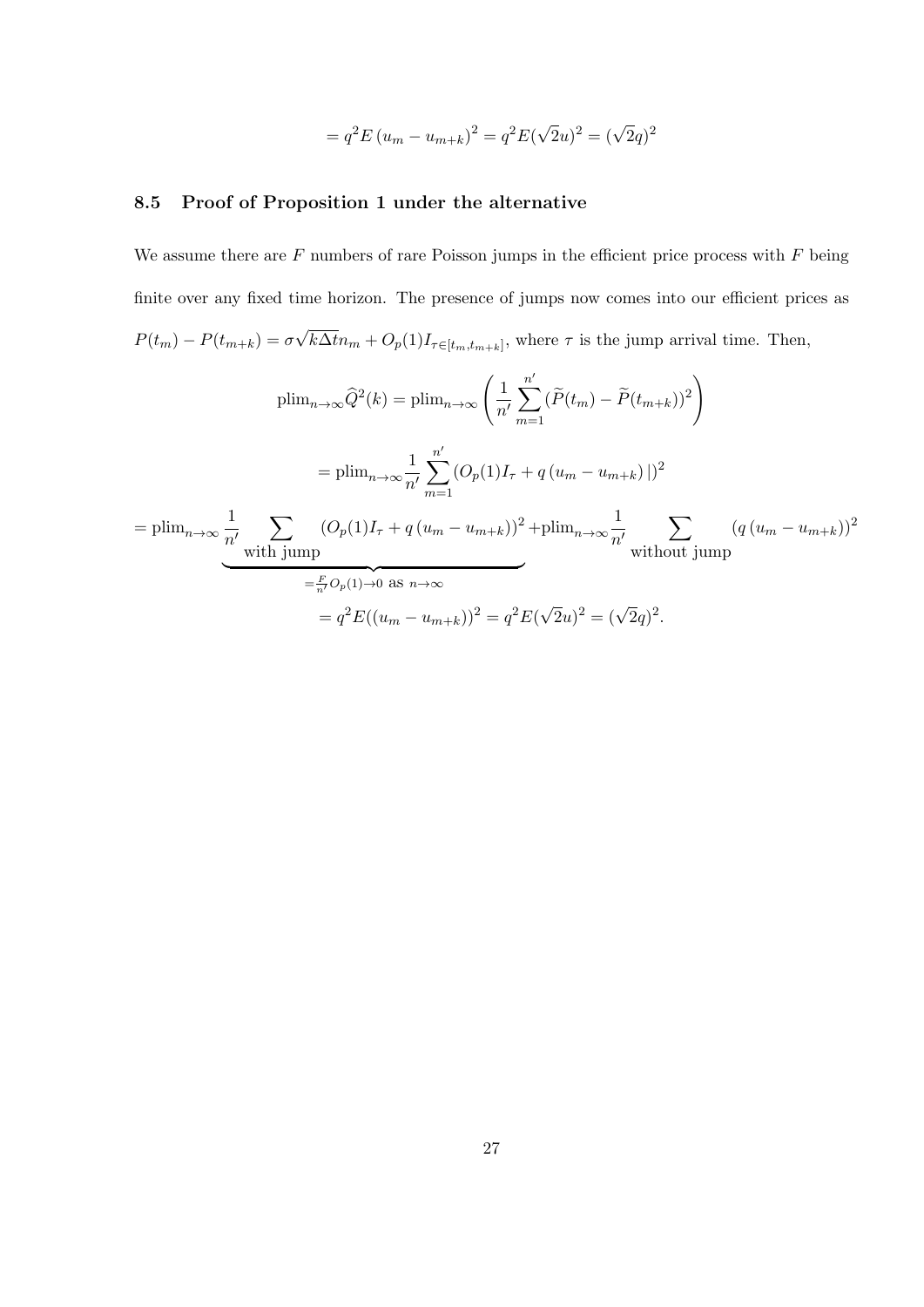# **References**

- Aït-Sahalia, Y., 2002, "Telling from Discrete Data Whether the Underlying Continuous-Time Model is a Diffusion," *Journal of Finance*, 57, 2075–2112.
- A¨ıt-Sahalia, Y., and J. Jacod, 2009, "Testing for Jumps in a Discretely Observed Process," *Annals of Statistics*, 37, 184–222.
- Aït-Sahalia, Y., P. A. Mykland, and L. Zhang, 2005, "How Often to Sample a Continuous-Time Process in the Presence of Market Microstructure Noise," *Review of Financial Studies*, 18, 351–416.
- Aït-Sahalia, Y., P. A. Mykland, and L. Zhang, 2011, "Ultra High Frequency Volatility Estimation with Dependent Microstructure Noise," *Journal of Econometrics*, 160, 190–203.
- Andersen, T. G., L. Benzoni, and J. Lund, 2002, "An Empirical Investigation of Continuous-Time Equity Return Models," *Journal of Finance*, 57, 1239–1284.
- Andersen, T. G., T. Bollerslev, and D. Dobrev, 2007, "No-Arbitrage Semi-Martingale Restrictions for Continuous-time Volatility Models subject to Leverage Effects, Jumps, and i.i.d. Noise: Theory and Testable Distributional Implications," *Journal of Econometrics*, 138, 125–180.
- Bakshi, G., C. Cao, and Z. Chen, 1997, "Empirical Performance of Alternative Option Pricing Models," *Journal of Finance*, 52, 2003–2049.
- Bandi, F. M., and J. R. Russell, 2006, "Separating Microstructure Noise from Volatility," *Journal of Financial Economics*, 79, 655–692.
- Barndorff-Nielsen, O. E., and N. Shephard, 2006, "Econometrics of Testing for Jumps in Financial Economics using Bipower Variation," *Journal of Financial Econometrics*, 4, 1–30.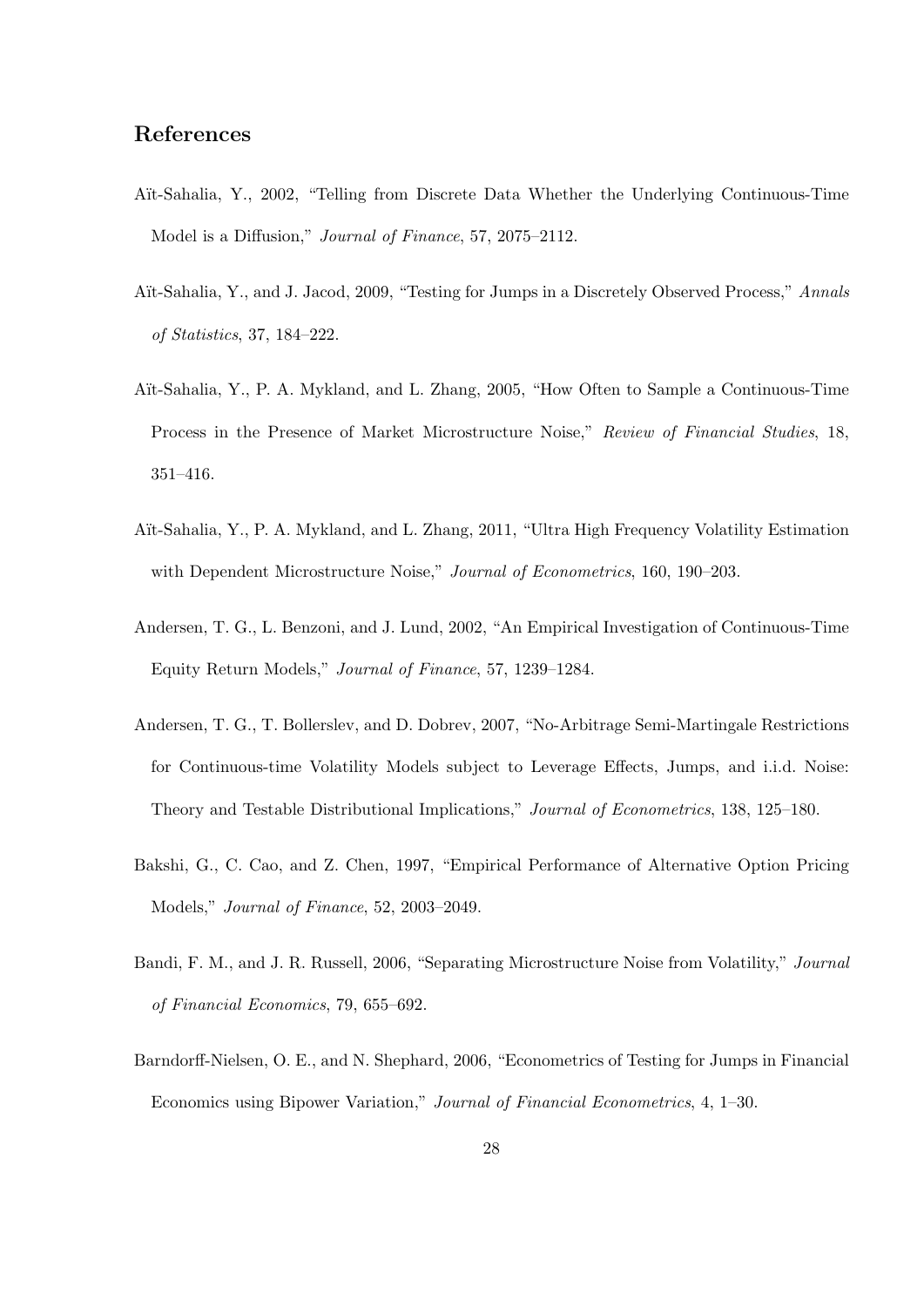- Bates, D. S., 1996, "Jumps and Stochastic Volatility: Exchange Rate Processes Implicit in Deutsch Mark Options," *Reivew of Financial Studies*, 9, 69–107.
- Berman, S. M., 1964, "Limit Theorems for the Maximum Term in Stationary Sequences," *The Annals of Mathematical Statistics*, 35, 502–516.
- Black, F., 1986, "Noise," *Journal of Finance*, 41, 529–543.
- Bos, C. S., P. Janus, and S. J. Koopman, 2009, "Spot Variance Path Estimation and its Application to High Frequency Jump Testing," Discussion Paper, Tinbergen Institute.
- Chernov, M., A. R. Gallant, E. Ghysels, and G. Tauchen, 2003, "Alternative Models for Stock Price Dynamics," *Journal of Econometrics*, 116, 225–257.
- Engle, R., and Z. Sun, 2006, "When is Noise Not Noise: A Microstructure Estimate of Realized Volatility," Working Paper, New York University.
- Eraker, B., M. S. Johannes, and N. Polson, 2003, "The Impact of Jumps in Equity Index Volatility and Returns," *Journal of Finance*, 58, 1269–1300.
- Hansen, P. R., and A. Lunde, 2006, "Realized Variance and Market Microstructure Noise," *Journal of Business and Economic Statistics*, 24, 127–218.
- Hasbrouck, J., 2004, "Lecture Notes for Ph.D. Seminar in Empirical Market Microstructure," New York University.
- Heston, S., 1993, "A Closed-Form Solution for Options with Stochastic Volatility with Applications to Bonds and Currency Options," *Review of Financial Studies*, 6, 327–343.
- Jacod, J., Y. Li, P. A. Mykland, M. Podolskij, and M. Vetter, 2009, "Microstructure Noise in the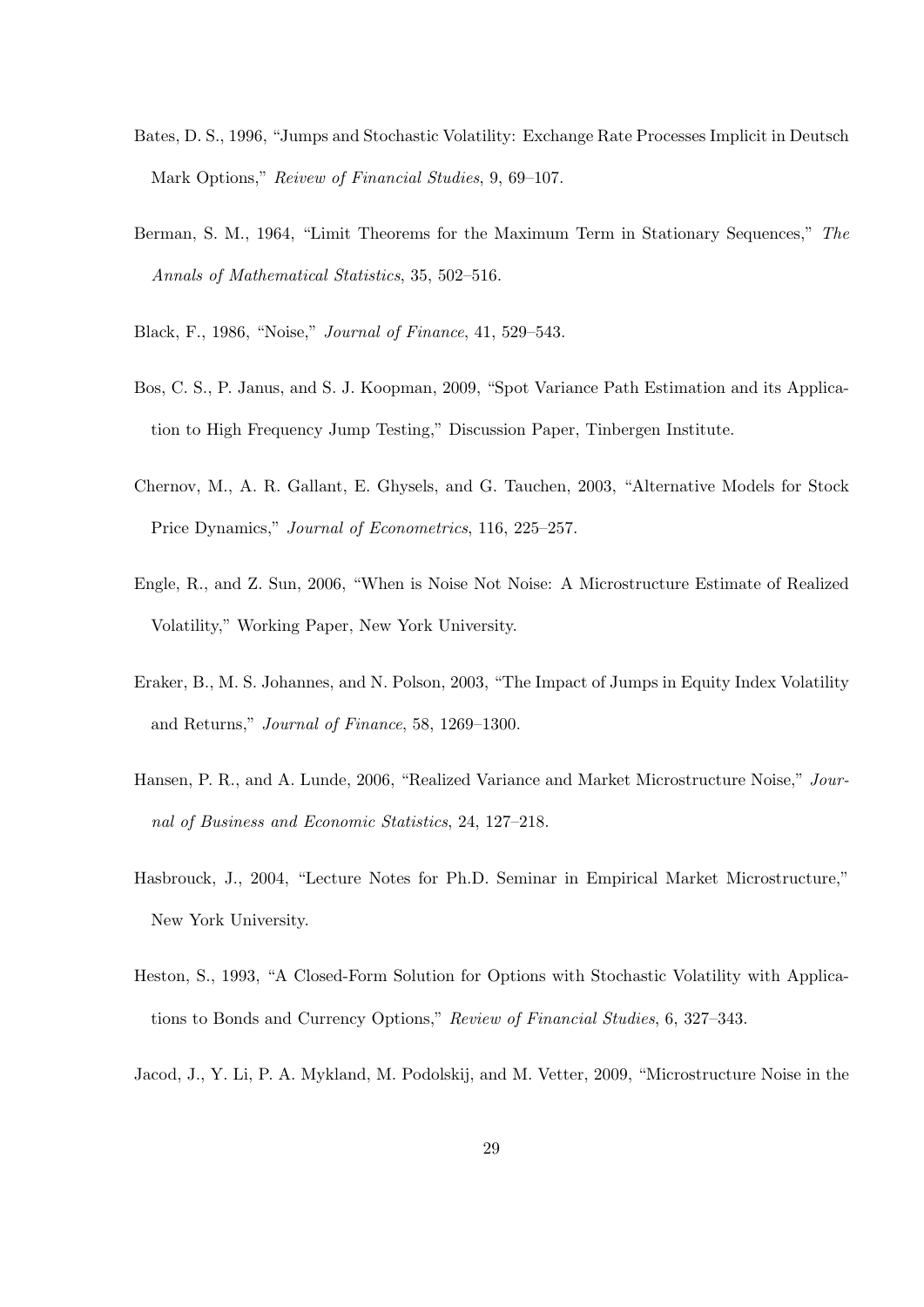Continuous Case: The Pre-Averaging Approach," *Stochastic Processes and their Applications*, 119, 2249–2276.

- Johannes, M., 2004, "The Statistical and Economic Role of Jumps in Interest Rates," *Journal of Finance*, 59, 227–260.
- Karatzas, I., and S. E. Shreve, 1991, *Brownian Motion and Stochastic Calculus*, Springer-Verlag, New York.
- Kloeden, P. E., and E. Platen, 1992, *Numerical Solution of Stochastic Differential Equations*, Springer-Verlag, Berlin.
- Lee, S., and P. A. Mykland, 2008, "Jumps in Financial Markets: A New Nonparametric Test and Jump Dynamics," *Review of Financial Studies*, 21, 2535–2563.
- Li, H., M. T. Wells, and C. L. Yu, 2008, "A Bayesian Analysis of Return Dynamics with Lévy Jumps," *Review of Financial Studies*, 21, 2345–2378.
- Ljung, G. M., 1993, "On Outlier Detection in Time Series," *Journal of the Royal Statistical Society, Series B (Methodological)*, 55, 559–567.
- Mancini, C., 2001, "Disentangling the Jumps of the Diffusion in a Geometric Jumping Brownian Motion," *Giornale dell'Istituto Italiano degli Attuari*, LXIV, 19–47.
- Mykland, P. A., and L. Zhang, 2009, "Inference for Continuous Semimartingales Observed at High Frequency," *Econometrica*, 77, 1403–1445.
- Mykland, P. A., and L. Zhang, 2011, "Between Data Cleaning and Inference: Pre-Averaging and Other Robust Estimators of the Efficient Price," Working Paper, University of Illinois at Chicago and University of Chicago.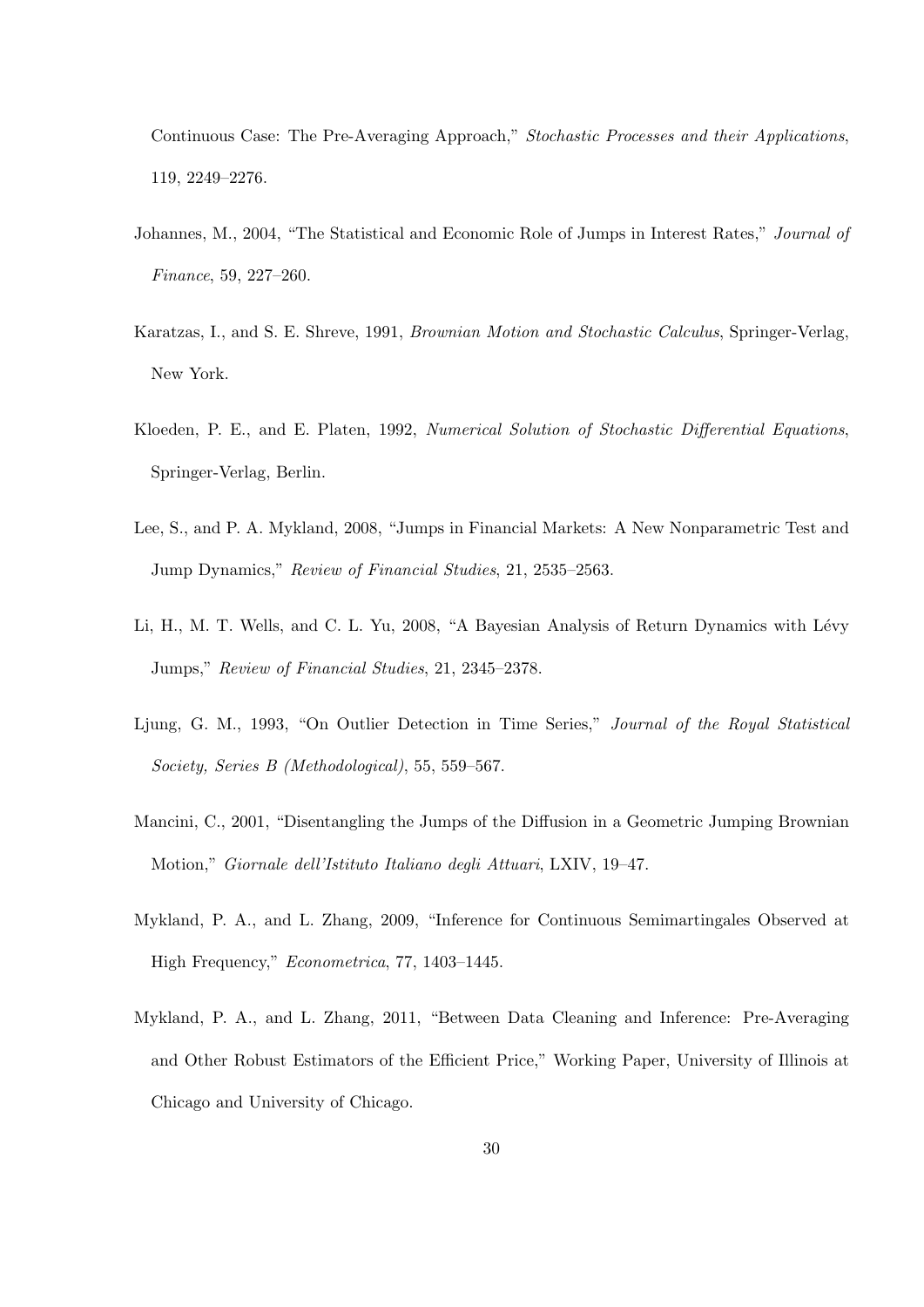O'Hara, M., 1995, *Market Microstructure Theories*, Cambridge, MA: Blackwell Publishers.

- Pan, J., 2002, "The Jump-Risk Premia Implicit in Options: Evidence from an Integrated Time-Series Study," *Journal of Financial Economics*, 63, 3–50.
- Podolskij, M., and M. Vetter, 2009, "Estimation of Volatility Functionals in the Simultaneous Presence of Microstructure Noise and Jumps," *Bernoulli*, 15, 634–658.
- Stoll, H., 2000, "Friction," *Journal of Finance*, 55, 1479–1514.
- Zhang, L., P. A. Mykland, and Y. Ait-Sahalia, 2005, "A Tale of Two Time Scales: Determining Integrated Volatility with Noisy High-Frequency Data," *Journal of American Statistical Association*, 472, 1394–1411.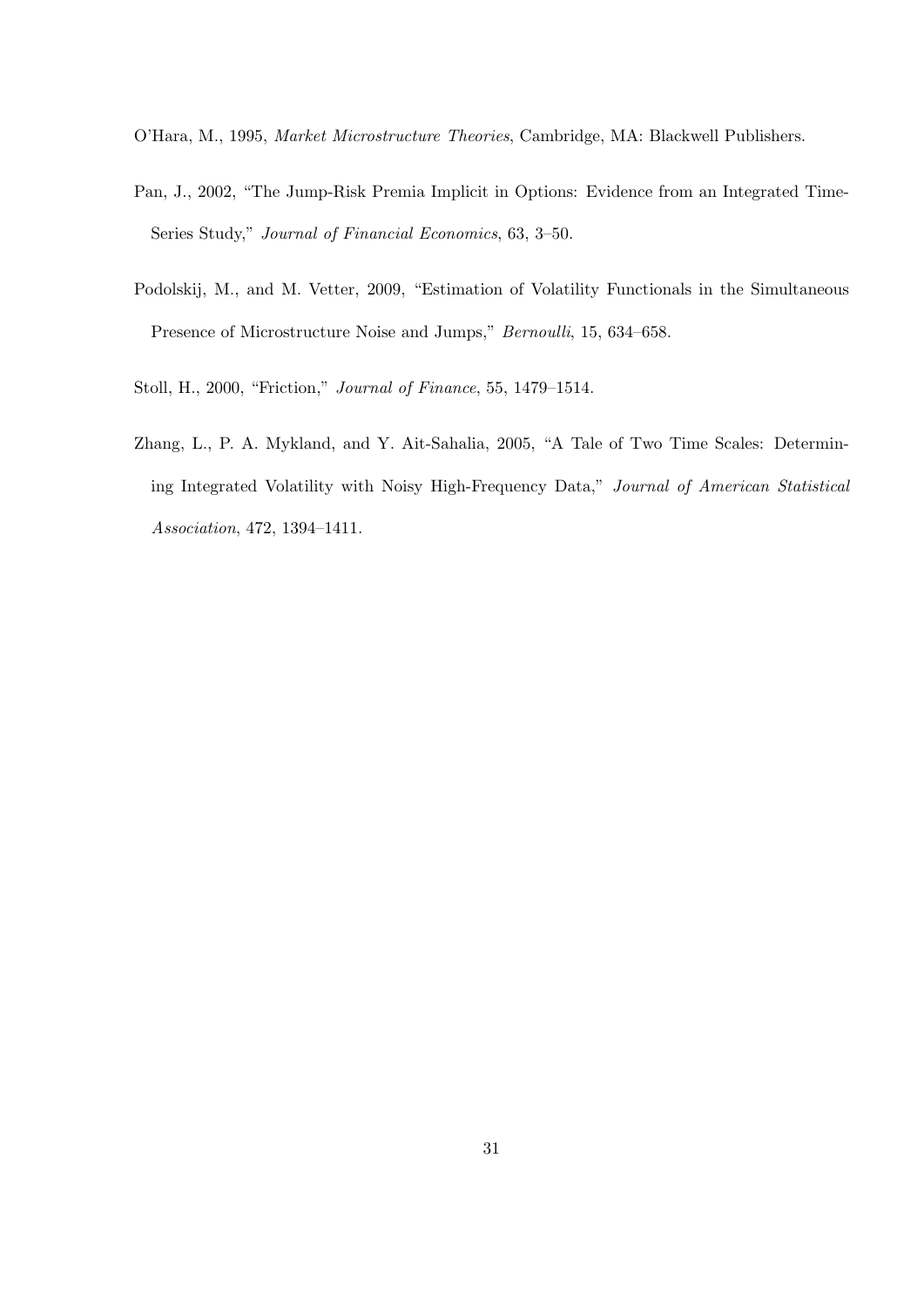# **Figure legends**

#### **Figure 1: Sample Autocorrelation of IBM Stock Returns during August 2007**

The figure includes a representative sample autocorrelation function of returns from IBM stocks traded on the New York Stock Exchange (NYSE). This graph is for August 1, 2007, and we have qualitatively similar figures for other days and hours during the whole month of August 2007. We calculate this sample autocorrelation of returns sampled at the highest frequency and employ the significant lag number for *k* in our analysis. The two solid horizontal lines in this graph for the lags of 2 and beyond make the 95% confidence band. If the dot is inside the band, this means that the corresponding lag is not significant.

# **Figure 2: Empirical Distribution of Hourly q for IBM Trades during August 2007** This figure includes histograms of hourly *q* estimates. For every horizon, we calculate the sample

autocorrelation to determine lag *k* in Equation (16), using tick-by-tick data. We use IBM stock data during August 2007, and the total number of tick-by-tick observations used is 167,595. Data are collected from the TAQ database and from transactions on the New York Stock Exchange (NYSE). All trades before 9:30am or after 4pm and the first trade after 9:30am are discarded due to NYSE trading hours and mechanisms. Different colors for each bin indicate different trading hours. Dark blue, regular blue, light blue, green, yellow, orange, and red represent trading hours 09:30-10, 10-11, 11-12, 12-13, 13-14, 14-15, and 15-16, respectively. Each trading hour, for example 11-12, includes information about trades after 11am (inclusive) and before 12pm (exclusive). Trades that have multiple prices at the same time are counted once, and the averaged price over the multiple trades is used for this analysis.

#### **Figure 3: Comparison of Limiting and Empirical Distributions**

The left panel includes the histogram of simulated Gumbel variables *ξ*, which is expected under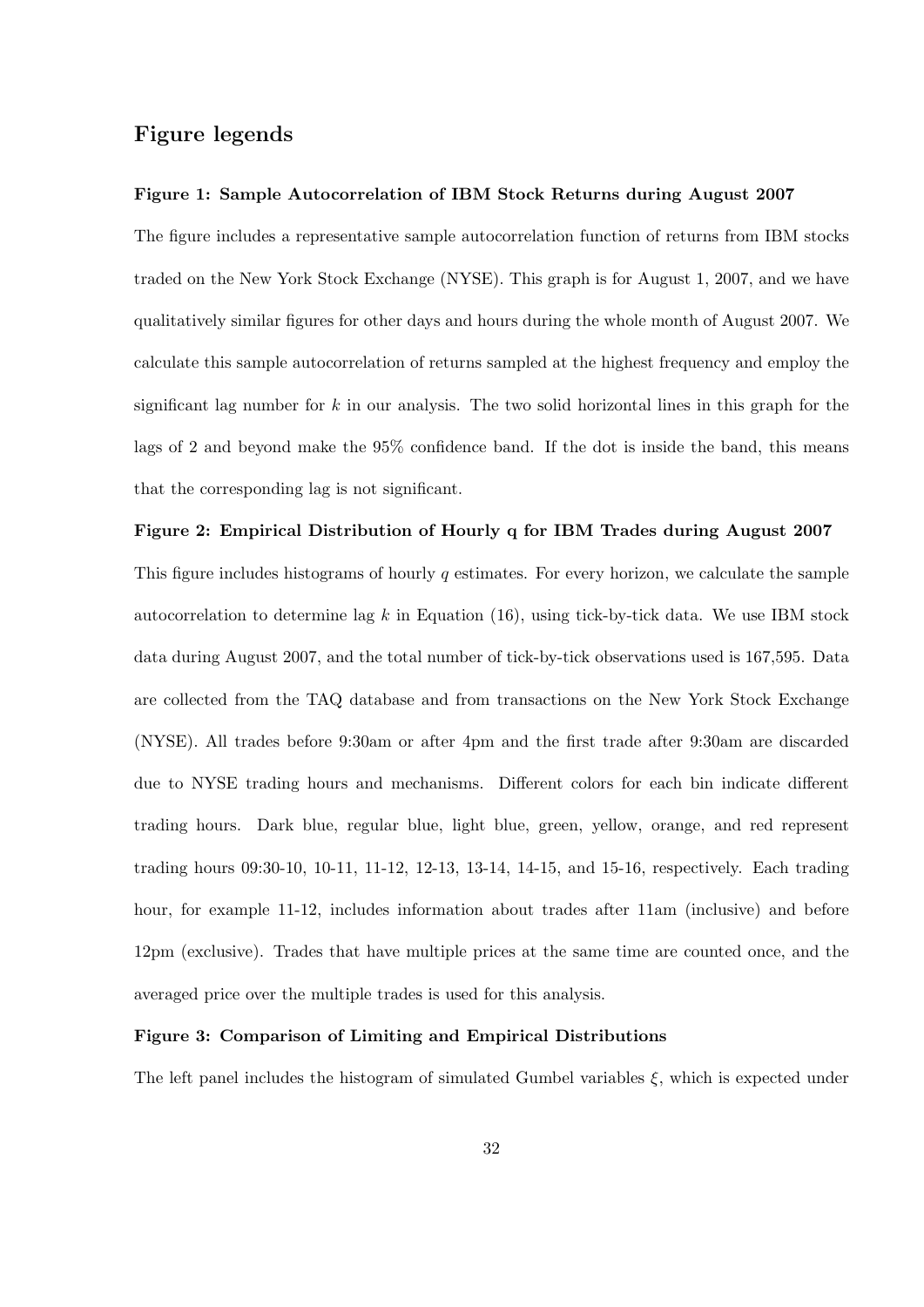the null hypothesis of no jumps in equilibrium prices. The number of simulations is 6,000. The right panel includes the histogram of  $\hat{\xi}_n$  for IBM stock trades during August 2007. The summary statistics for the distribution of  $\hat{\xi}_n$  are listed in Table 7. The total number of tick-by-tick observations used is 167,595. Descriptions of data such as time horizon *T* used, number of observations *n* during [0, *T*], durations  $\Delta t_i$  over each hour, and price  $\tilde{P}(t_i)$  and log return  $\Delta \log \tilde{P}(t_i)$  levels are reported in Table 6. Data are collected from the TAQ database and from transactions on the New York Stock Exchange (NYSE). All trades before 9:30am or after 4pm and the first trade after 9:30am are discarded due to NYSE trading hours and mechanisms. Trades that have multiple prices at the same time are counted once, and the averaged price over the multiple trades is used.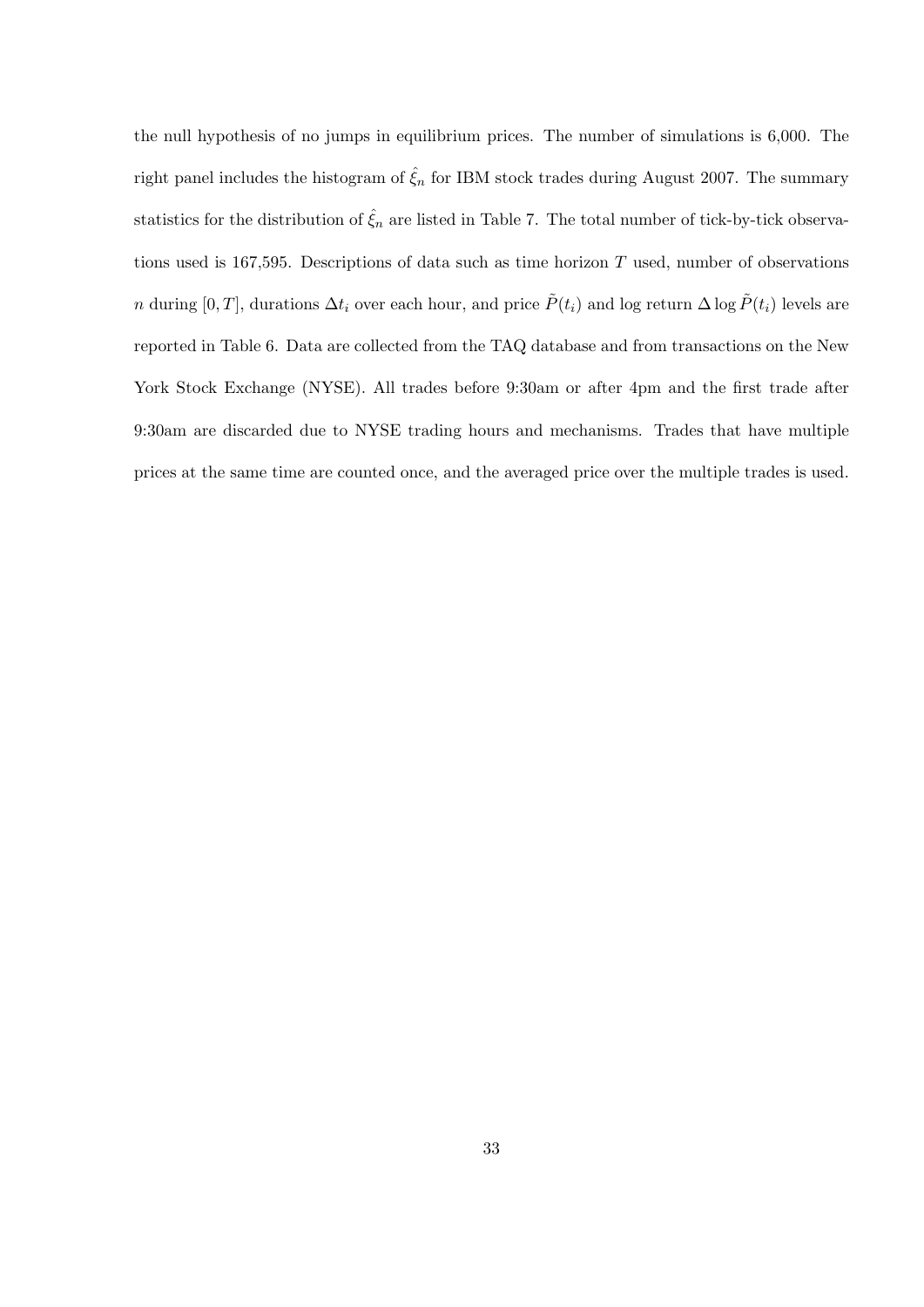

Figure 1: **Sample Autocorrelation of IBM Stock Returns during August 2007**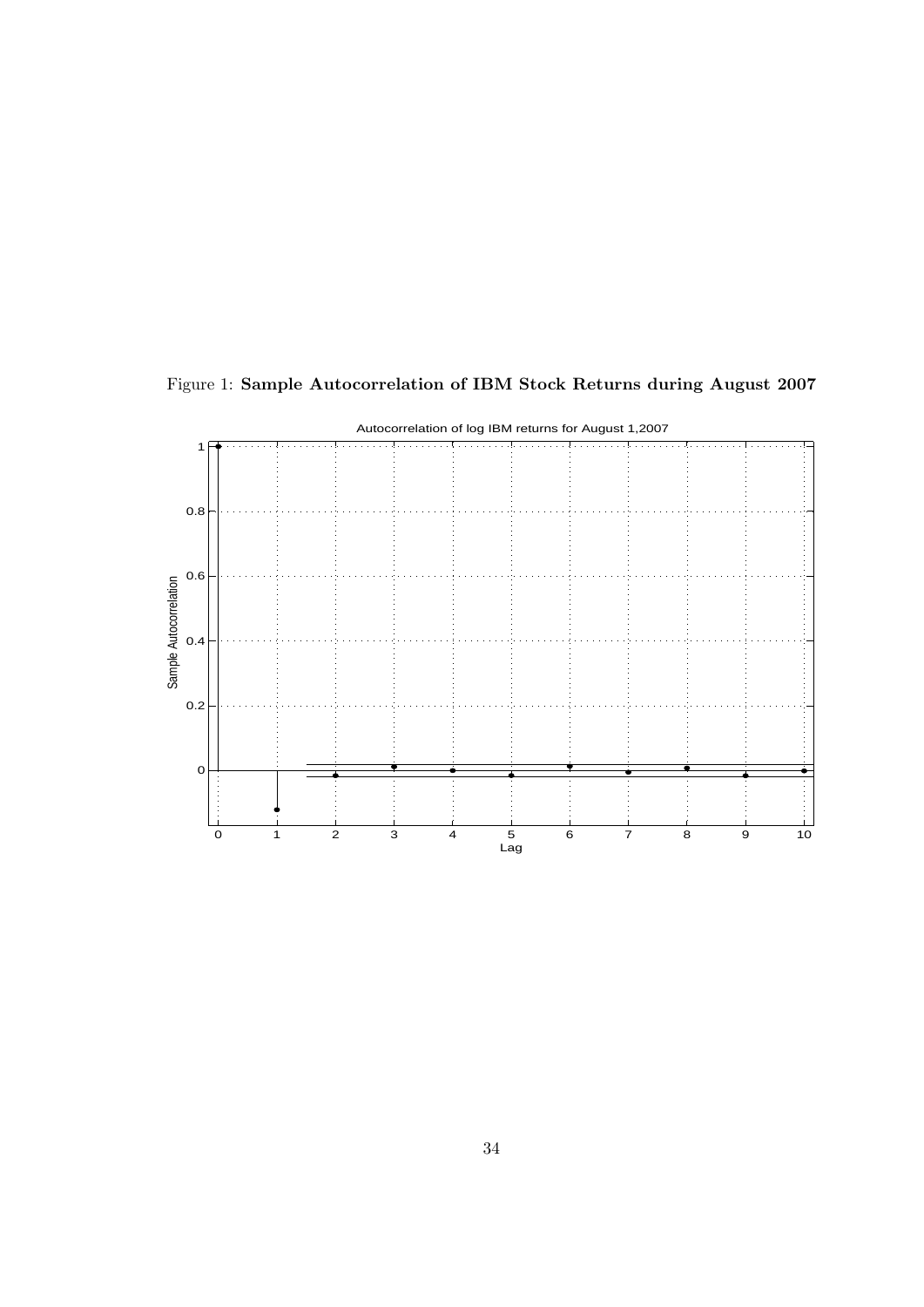

Figure 2: **Empirical Distribution of Hourly q for IBM Trades during August 2007**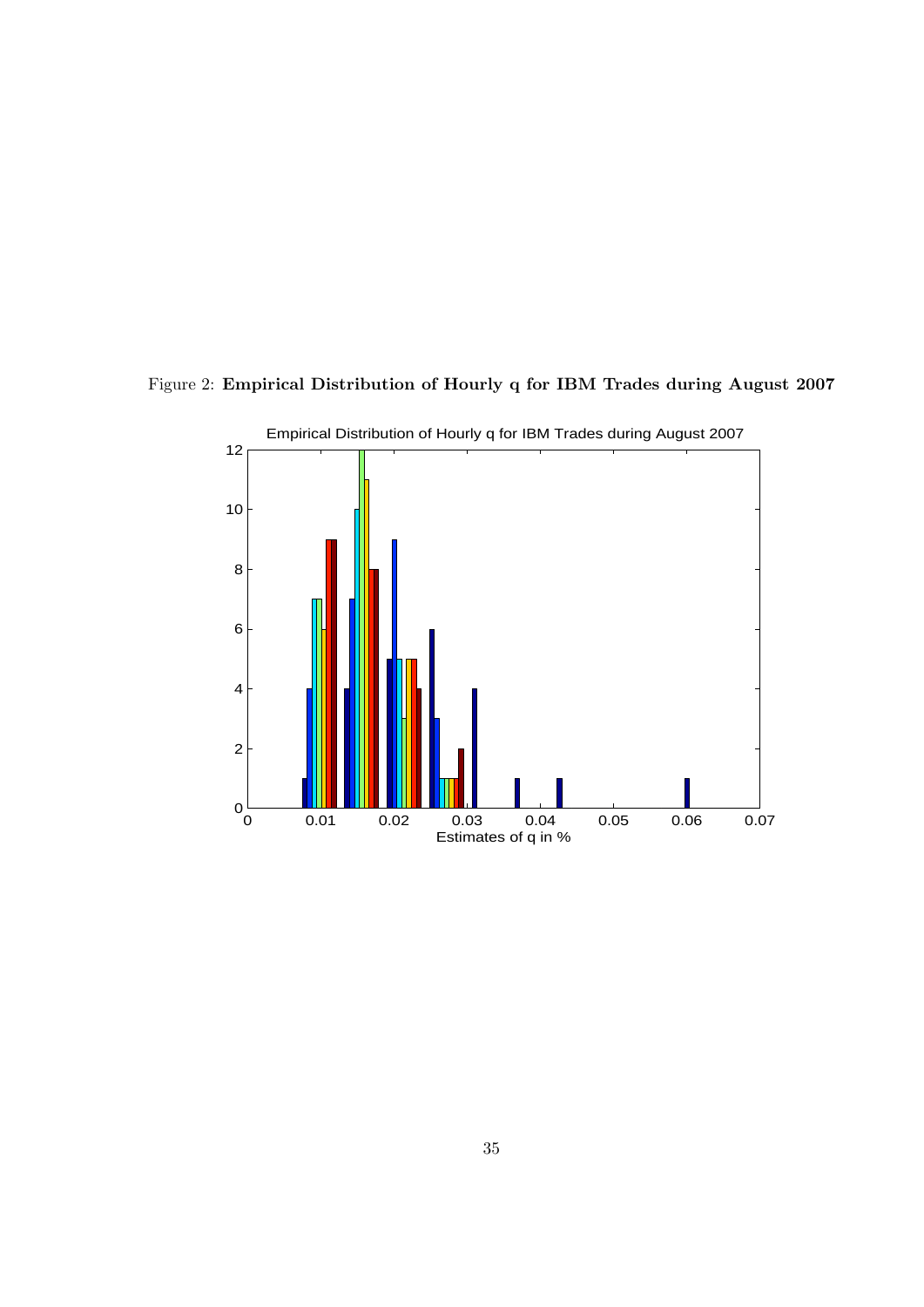

Figure 3: **Comparison of Limiting and Empirical Distributions**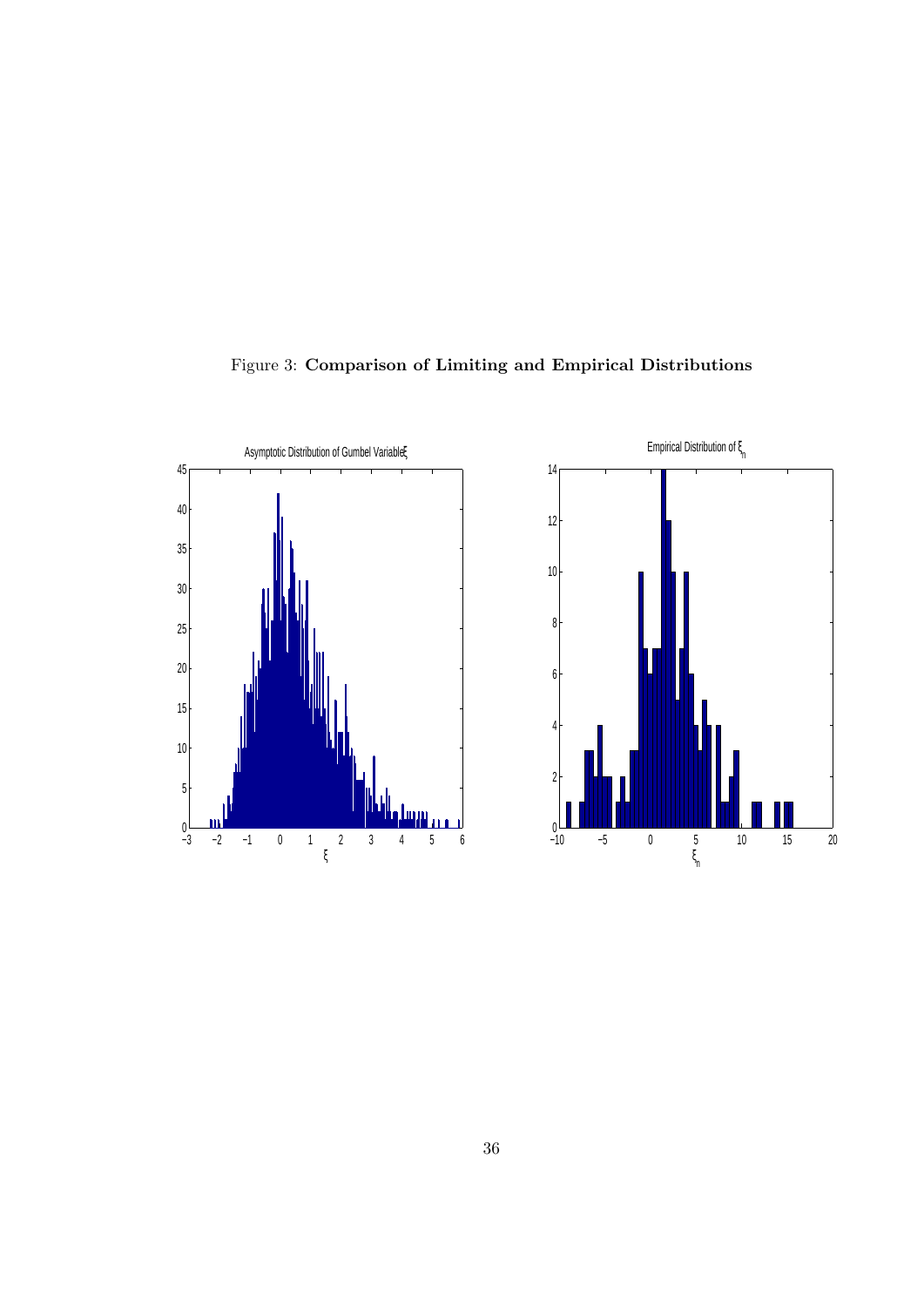| $\sigma_y$                                             | 0                                                        | $1 \times \sigma(t)$ $2 \times \sigma(t)$ $3 \times \sigma(t)$ |        |        |  |  |  |
|--------------------------------------------------------|----------------------------------------------------------|----------------------------------------------------------------|--------|--------|--|--|--|
| Constant volatility and independent noise with $k = 1$ |                                                          |                                                                |        |        |  |  |  |
| MSE                                                    | 6.2026e-009                                              | 2.1191e-004                                                    | 0.0034 | 0.0169 |  |  |  |
| Ave $k$                                                | 2.1000                                                   | 1.0500                                                         | 1.0600 | 1.0300 |  |  |  |
|                                                        | Stochastic volatility and independent noise with $k = 1$ |                                                                |        |        |  |  |  |
| MSE                                                    | 6.1746e-009                                              | 2.1254e-004                                                    | 0.0035 | 0.0167 |  |  |  |
| Ave $k$                                                | 2.0100                                                   | 1.0400                                                         | 1.0500 | 1.0400 |  |  |  |
|                                                        | Constant volatility and dependent noise with $k = 3$     |                                                                |        |        |  |  |  |
| MSE                                                    | 9.8161e-009                                              | 7.0682e-004                                                    | 0.0110 | 0.0566 |  |  |  |
| Ave $k$                                                | 2.4500                                                   | 3.0100                                                         | 3.000  | 2.9800 |  |  |  |
| Stochastic volatility and dependent noise with $k = 3$ |                                                          |                                                                |        |        |  |  |  |
| MSE                                                    | 1.0432e-008                                              | 6.9473e-004                                                    | 0.0115 | 0.0544 |  |  |  |
| Ave $k$                                                | 2.5400                                                   | 3.0100                                                         | 3.000  | 2.9900 |  |  |  |

Table 1: **Performance of the Noise Variance (***q***) Estimator***†*

*†* This table presents the performance of the noise variance *q* estimators in terms of Mean Squared Errors (MSEs). Assuming that noise can follow a general dependent process, the estimator based on quadratic variation (QV) as defined in Proposition 1 is used for this table. The simulation design for generating efficient prices and noise processes can be found in Section 5. We report the results depending on  $\hat{k}$ , which also has to be selected in each simulation run. The procedure for selecting the order of dependence  $k$  is described in Section 5.  $k = 1$  represents the independent noise and  $k > 1$  represents the dependent noise. The averages of estimated parameter  $\hat{k}$  for  $k$  are presented. The number of simulations is 6,000. Four different levels of jump sizes relative to volatility level are considered.  $\sigma_y = 0$  represents the case without jumps.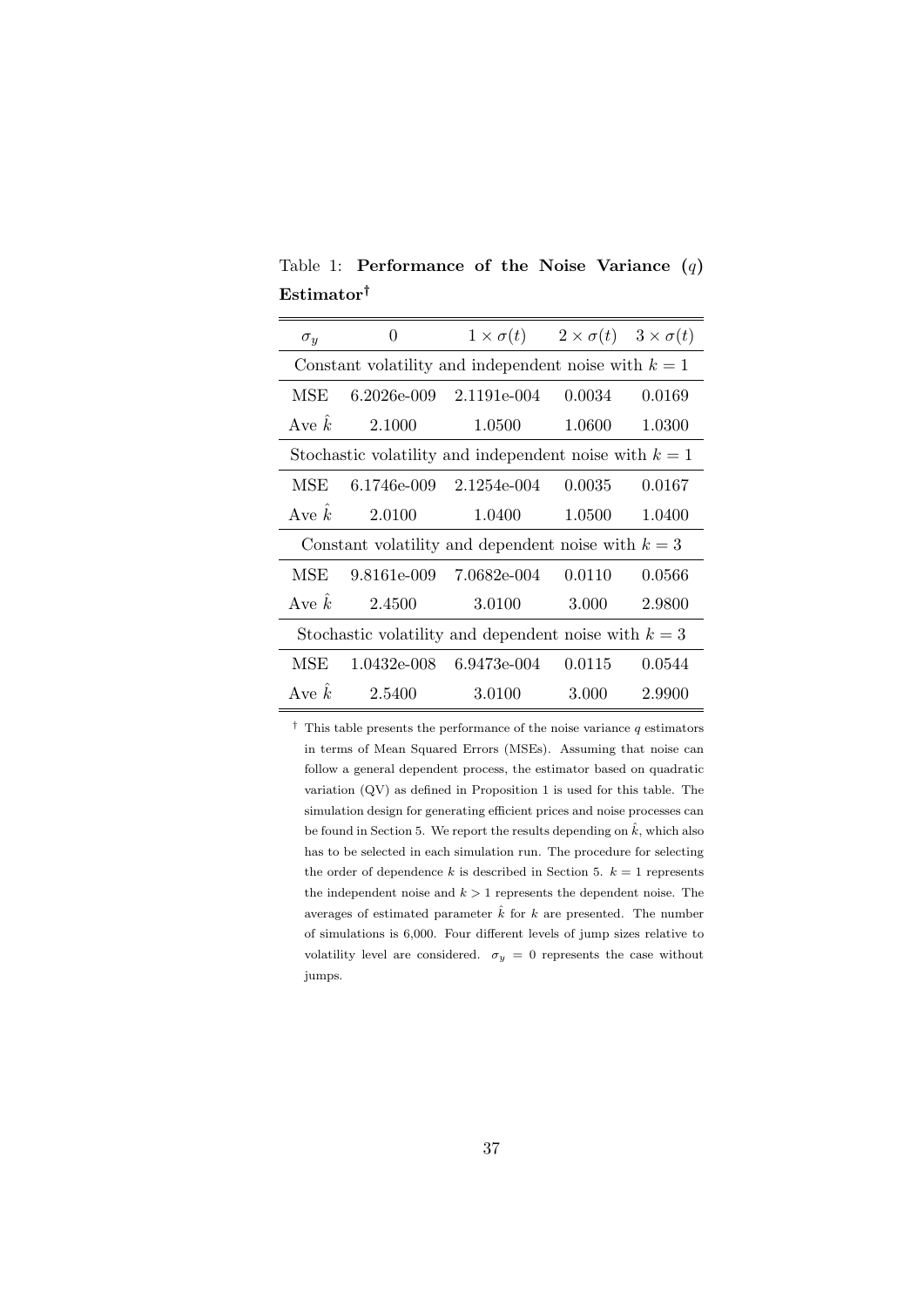| Market quality parameter $(q = 0.01\%)$ |              |                                         |                     |                     |  |  |  |  |
|-----------------------------------------|--------------|-----------------------------------------|---------------------|---------------------|--|--|--|--|
| Frequency (nobs)                        | $\sigma_y=0$ | $\sigma_y = 0.15\%$                     | $\sigma_y = 0.30\%$ | $\sigma_y = 0.45\%$ |  |  |  |  |
| $3 \text{ second } (1200)$              | 0.043        | 0.990                                   | 0.999               | 1.000               |  |  |  |  |
| $2 \text{ second } (1800)$              | 0.039        | 1.000                                   | 1.000               | 1.000               |  |  |  |  |
| 1 second $(3600)$                       | 0.039        | 1.000                                   | 1.000               | 1.000               |  |  |  |  |
|                                         |              | Market quality parameter $(q = 0.05\%)$ |                     |                     |  |  |  |  |
| Frequency (nobs)                        | $\sigma_y=0$ | $\sigma_y = 0.15\%$                     | $\sigma_y = 0.30\%$ | $\sigma_y = 0.45\%$ |  |  |  |  |
| $3 \text{ second } (1200)$              | 0.032        | 0.770                                   | 0.999               | 1.000               |  |  |  |  |
| $2 \text{ second } (1800)$              | 0.043        | 0.900                                   | 1.000               | 1.000               |  |  |  |  |
| 1 second $(3600)$                       | 0.044        | 0.989                                   | 1.000               | 1.000               |  |  |  |  |
|                                         |              | Market quality parameter $(q = 0.1\%)$  |                     |                     |  |  |  |  |
| Frequency (nobs)                        | $\sigma_y=0$ | $\sigma_y = 0.15\%$                     | $\sigma_y = 0.30\%$ | $\sigma_y = 0.45\%$ |  |  |  |  |
| $3 \text{ second } (1200)$              | 0.036        | 0.210                                   | 0.869               | 0.997               |  |  |  |  |
| $2 \text{ second } (1800)$              | 0.043        | 0.289                                   | 0.960               | 0.999               |  |  |  |  |
| 1 second $(3600)$                       | 0.066        | 0.891                                   | 1.000               | 1.000               |  |  |  |  |

Table 2: **Size and Power of the Test under Constant Volatility***†*

<sup>†</sup> This table reports performance (size (under  $\sigma_y = 0$ ) and power (under  $\sigma_y \neq 0$ )) of our test for jumps in equilibrium prices in the presence of noise. The equilibrium prices are generated from a jump diffusion process  $dP(t) = \sigma(t) dW(t) + Y(t) dJ(t)$  with a constant volatility level  $\sigma(t) = \sigma = 30\%$ . The test is based on the observed data contaminated by noise  $U(t_i)$  generated from the dependent noise model studied by Engle and Sun (2006). We use their parameter estimates reported as significant at 5%. In particular, we simulate noise series from  $U(t_i) = \theta_0 \int_{t_{i-1}}^{t_i} \sigma dW(s) + \theta_1 \int_{t_{i-2}}^{t_i} \sigma dW(s) + X(t_i)$ , where  $X(t_i)$  is a normal variable with mean 0 and variance  $q^2$ , and  $\theta_0$  and  $\theta_1$  are set at their estimates, which are 0.0861 and 0.06, respectively. The market quality parameter *q*'s are chosen at various levels around values shown in our empirical studies as well as Aït-Sahalia, Mykland, and Zhang (2005) and Bandi and Russell (2006). The number of simulations is 6,000.  $\sigma_y$  in the table denotes the standard deviation of the jump size distribution. Significance level  $\alpha$  used for detection is 5%. Results under the independent noise model with finite variance and non-normal dependent noise model are similar to the results reported in this table.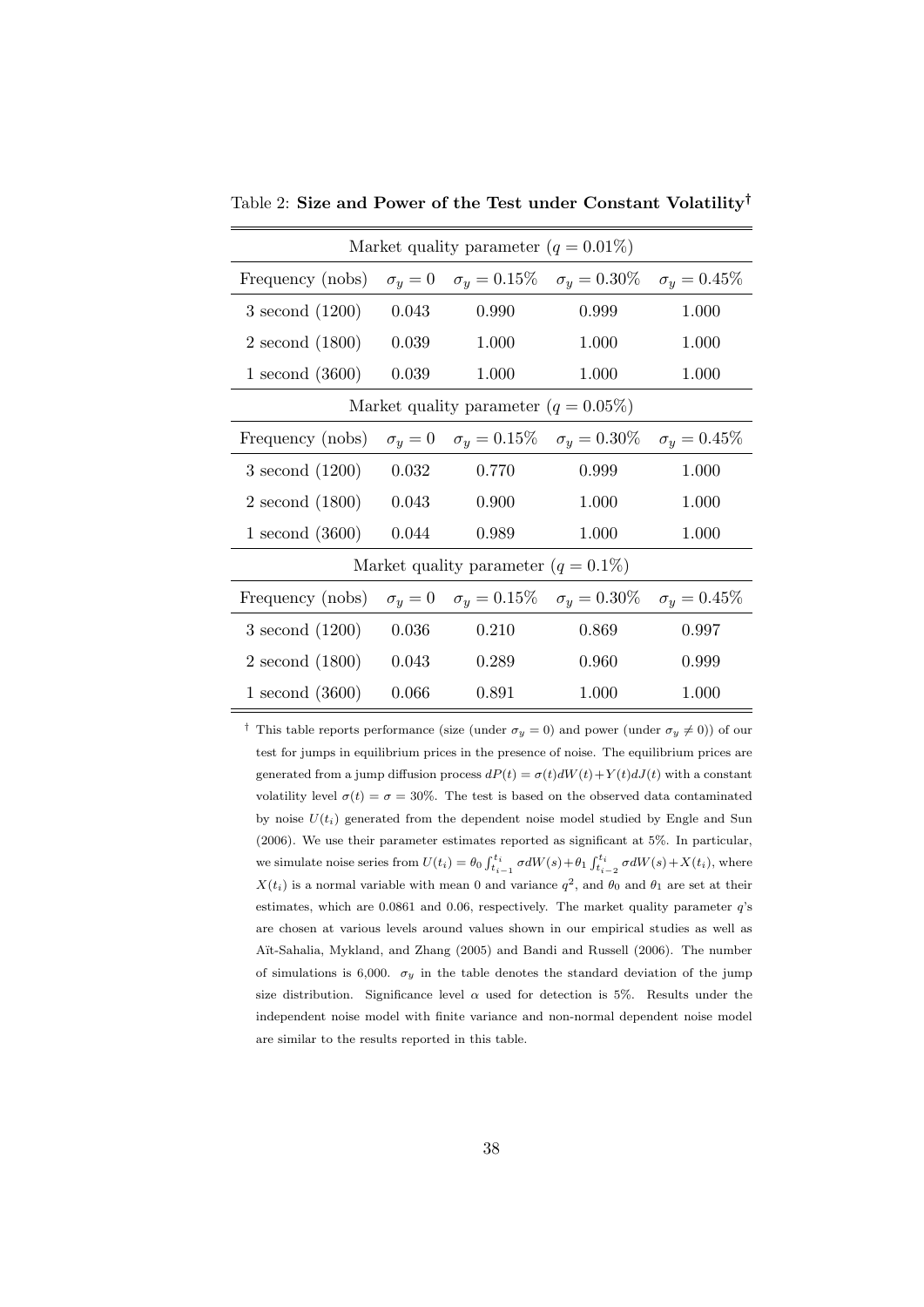| Market quality parameter $(q = 0.01\%)$ |                                         |                                        |                     |                     |  |  |  |  |  |  |
|-----------------------------------------|-----------------------------------------|----------------------------------------|---------------------|---------------------|--|--|--|--|--|--|
| Frequency (nobs)                        | $\sigma_y=0$                            | $\sigma_y = 0.15\%$                    | $\sigma_y = 0.30\%$ | $\sigma_y = 0.45\%$ |  |  |  |  |  |  |
| $3 \text{ second } (1200)$              | 0.045                                   | 0.995                                  | 1.000               | 1.000               |  |  |  |  |  |  |
| $2 \text{ second } (1800)$              | 0.049                                   | 1.000                                  | 1.000               | 1.000               |  |  |  |  |  |  |
| 1 second $(3600)$                       | 0.041                                   | 1.000                                  | 1.000               | 1.000               |  |  |  |  |  |  |
|                                         | Market quality parameter $(q = 0.05\%)$ |                                        |                     |                     |  |  |  |  |  |  |
| Frequency (nobs)                        | $\sigma_y=0$                            | $\sigma_y = 0.15\%$                    | $\sigma_y = 0.30\%$ | $\sigma_y = 0.45\%$ |  |  |  |  |  |  |
| $3 \text{ second } (1200)$              | 0.028                                   | 0.787                                  | 0.999               | 1.000               |  |  |  |  |  |  |
| $2 \text{ second } (1800)$              | 0.038                                   | 0.900                                  | 1.000               | 1.000               |  |  |  |  |  |  |
| $1$ second $(3600)$                     | 0.077                                   | 0.989                                  | 1.000               | 1.000               |  |  |  |  |  |  |
|                                         |                                         | Market quality parameter $(q = 0.1\%)$ |                     |                     |  |  |  |  |  |  |
| Frequency (nobs)                        | $\sigma_y=0$                            | $\sigma_y = 0.15\%$                    | $\sigma_y = 0.30\%$ | $\sigma_y = 0.45\%$ |  |  |  |  |  |  |
| $3 \text{ second } (1200)$              | 0.049                                   | 0.229                                  | 0.881               | 0.994               |  |  |  |  |  |  |
| $2 \text{ second } (1800)$              | 0.035                                   | 0.293                                  | 0.957               | 0.999               |  |  |  |  |  |  |
| 1 second $(3600)$                       | 0.053                                   | 0.898                                  | 1.000               | 1.000               |  |  |  |  |  |  |

Table 3: **Size and Power of the Test under Stochastic Volatility***†*

<sup>†</sup> This table reports performance (size (under  $\sigma_y = 0$ ) and power (under  $\sigma_y \neq 0$ )) of our test for jumps in equilibrium prices in the presence of noise. The equilibrium prices are generated from a jump diffusion process  $dP(t) = \sigma(t)dW(t) + Y(t)dJ(t)$  with a stochastic volatility model, as described in Section 5. The test is based on the observed data contaminated by noise  $U(t_i)$  generated from the dependent noise model studied by Engle and Sun (2006). We use their parameter estimates reported as significant at 5%. In particular, we simulate noise series from  $U(t_i) = \theta_0 \int_{t_{i-1}}^{t_i} \sigma dW(s) + \theta_1 \int_{t_{i-2}}^{t_i} \sigma dW(s) +$  $X(t_i)$ , where  $X(t_i)$  is a normal variable with mean 0 and variance  $q^2$ , and  $\theta_0$  and  $\theta_1$ are set at their estimates, which are 0.0861 and 0.06, respectively. The market quality parameter *q*'s are chosen at various levels around values shown in our empirical studies as well as A¨ıt-Sahalia, Mykland, and Zhang (2005) and Bandi and Russell (2006). The number of simulations is 6,000.  $\sigma_y$  in the table denotes the standard deviation of the jump size distribution. Significance level  $\alpha$  used for detection is 5%. Results under the independent noise model with finite variance and non-normal dependent noise model are similar to the results reported in this table.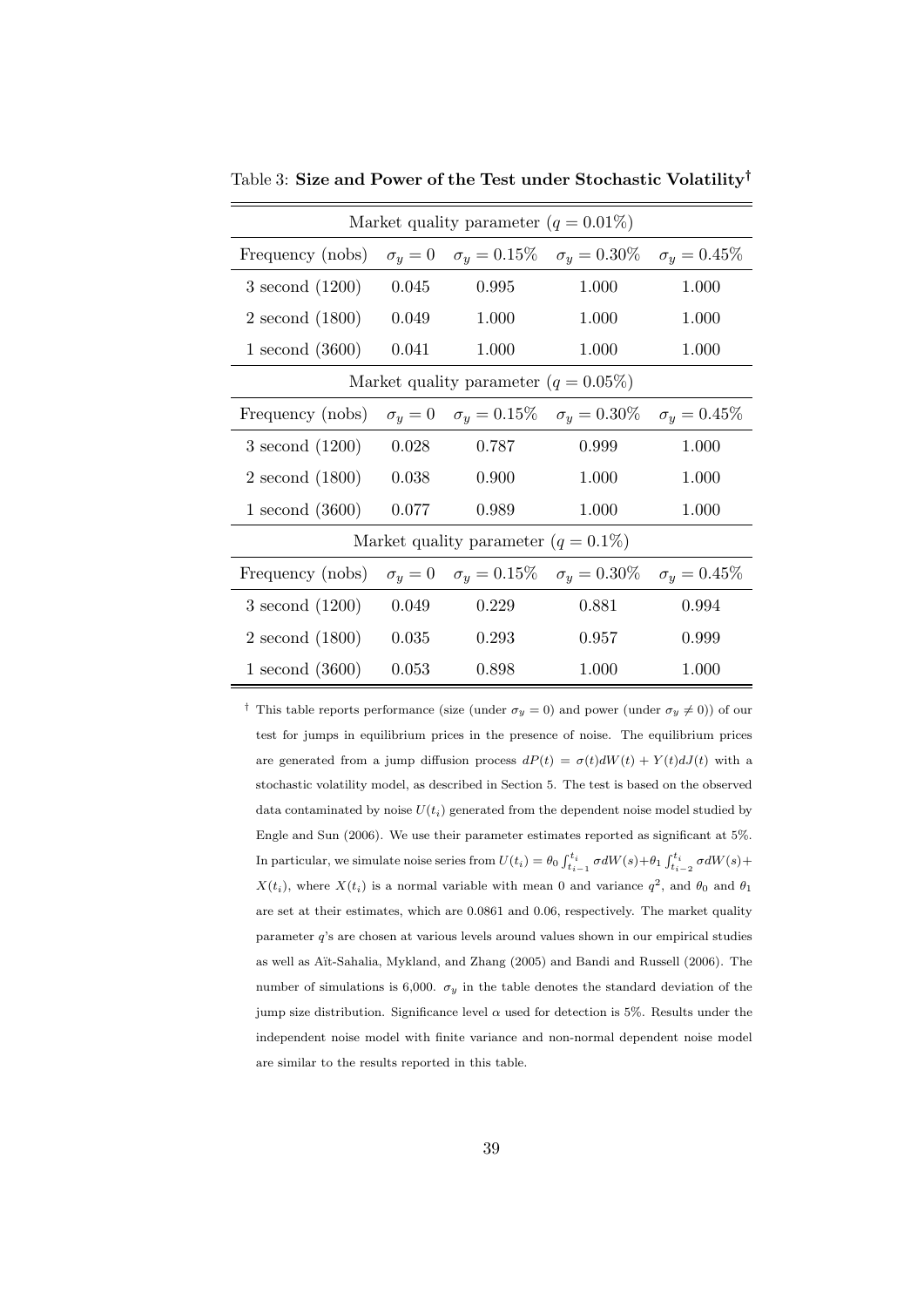| Jump Size relative to Market quality parameter $(q = 0.05\%)$ |                        |       |                 |                 |                 |                 |                                    |                 |
|---------------------------------------------------------------|------------------------|-------|-----------------|-----------------|-----------------|-----------------|------------------------------------|-----------------|
| Frequency (nobs)                                              | No jump $\sigma_y = 0$ |       | $\sigma_y = 1q$ |                 | $\sigma_y = 2q$ |                 | $\sigma_y = 3q$                    |                 |
| <b>Tests</b>                                                  | LM1                    | LM2   | LM1             | LM <sub>2</sub> | LM1             | LM2             | LM1                                | LM2             |
| 3 second $(1200)$                                             | 0.012                  | 0.034 | 0.025           | 0.059           | 0.287           | 0.320           | 0.816                              | 0.786           |
| $2 \text{ second } (1800)$                                    | 0.008                  | 0.030 | 0.022           | 0.071           | 0.412           | 0.483           | 0.940                              | 0.920           |
| 1 second $(3600)$                                             | 0.010                  | 0.046 | 0.034           | 0.091           | 0.658           | 0.709           | 0.995                              | 0.988           |
| Jump Size relative to Market quality parameter $(q = 0.5\%)$  |                        |       |                 |                 |                 |                 |                                    |                 |
| Frequency (nobs)                                              | No jump $\sigma_y = 0$ |       |                 | $\sigma_y = 1q$ |                 |                 | $\sigma_y = 2q$<br>$\sigma_y = 3q$ |                 |
| <b>Tests</b>                                                  | LM1                    | LM2   | LM1             | LM <sub>2</sub> | LM1             | LM <sub>2</sub> | LM1                                | LM <sub>2</sub> |
| 3 second $(1200)$                                             | 0.010                  | 0.046 | 0.016           | 0.275           | 0.350           | 0.889           | 0.885                              | 0.997           |
| $2$ second $(1800)$                                           | 0.009                  | 0.046 | 0.021           | 0.593           | 0.461           | 0.998           | 0.961                              | 1.000           |
| $1$ second $(3600)$                                           | 0.010                  | 0.041 | 0.024           | 0.918           | 0.673           | 1.000           | 0.998                              | 1.000           |

Table 4: **Comparison with Lee and Mykland (2008)***†*

*†* This table reports the comparative performance of Lee and Mykland (2008), which is not devised to be robust to noise, and of our jump test in the presence of noise. In particular, we compare the probability of rejecting the null hypothesis of no jump. To save space, we call the test by Lee and Mykland (2008) "LM1" and our test proposed in this study "LM2". Both test results are based on the observed prices, which combine both efficient prices generated from a jump diffusion process  $dP(t) = \sigma(t)dW(t) + Y(t)dJ(t)$  and noise  $U(t_i)$ , which is generated from the dependent noise model studied by Engle and Sun (2006). These authors estimated the model using tick-by-tick data on randomly picked U.S. individual equities, and we use their parameter estimates reported as significant at 5%. In particular, we simulate noise series from  $U(t_i) = \theta_0 \int_{t_{i-1}}^{t_i} \sigma dW(s) + \theta_1 \int_{t_{i-2}}^{t_i} \sigma dW(s) + X(t_i)$ , where  $X(t_i)$  is a normal variable with mean 0 and variance  $q^2$ , and  $\theta_0$  and  $\theta_1$  are set at 0.0861 and 0.06, respectively. The number of simulations is 6,000. *σ*<sub>*y*</sub> in the table denotes the standard deviation of the distribution of jump size *Y*(*t*). Significance level *α* used for detection is 5%.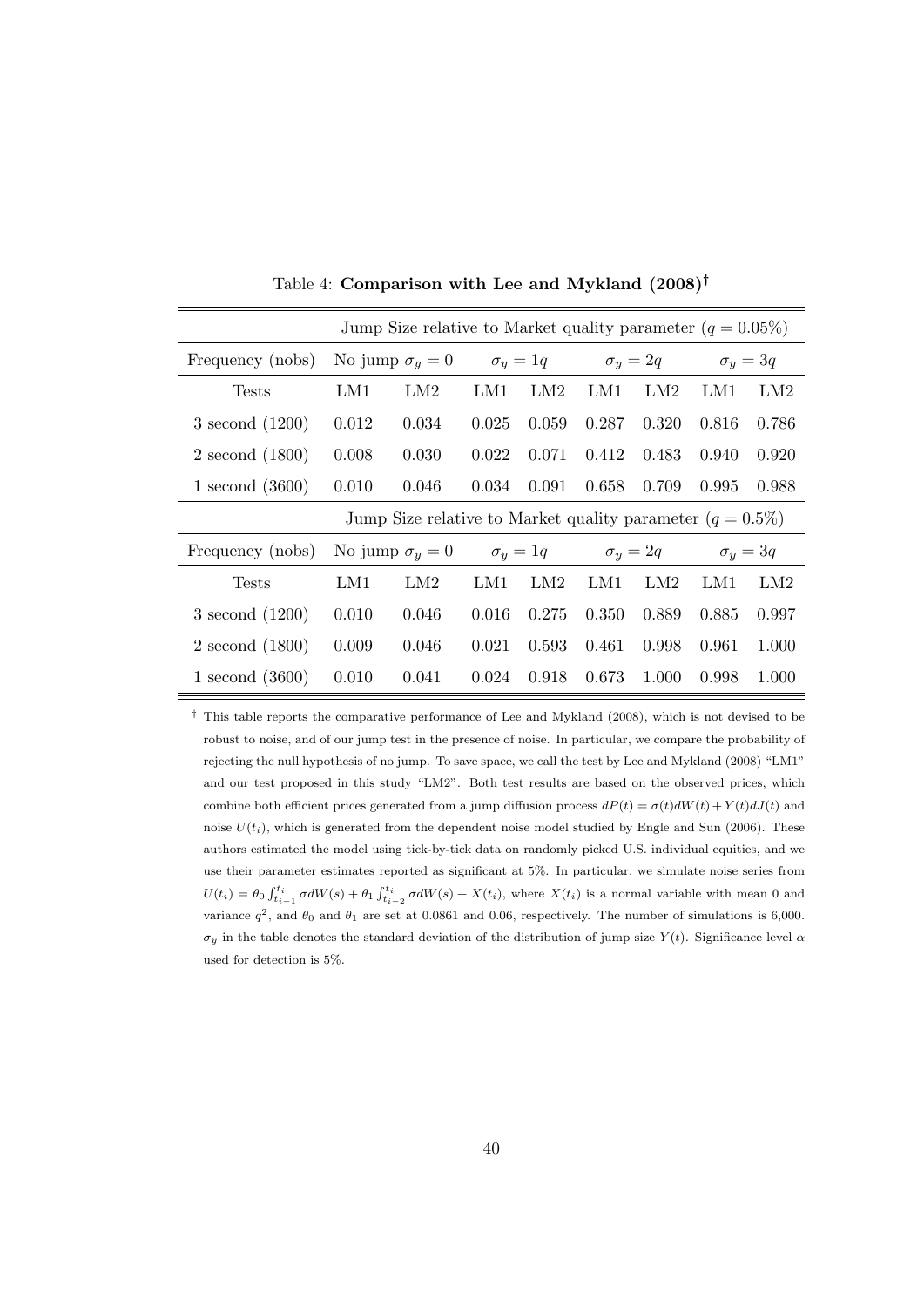| $\boldsymbol{q}$ | Optimal $C$ | $\boldsymbol{q}$ | Optimal $C$ | q           | Optimal $C$ |
|------------------|-------------|------------------|-------------|-------------|-------------|
| $q = 0.01\%$     | 1/19        | $q = 0.1\%$      | 1/18        | $q = 0.6\%$ | 1/9         |
| $q = 0.03\%$     | 1/19        | $q = 0.2\%$      | 1/16        | $q = 0.7\%$ | 1/9         |
| $q = 0.05\%$     | 1/19        | $q = 0.3\%$      | 1/16        | $q = 0.8\%$ | 1/9         |
| $q = 0.07\%$     | 1/18        | $q = 0.4\%$      | 1/9         | $q = 0.9\%$ | 1/8         |
| $q = 0.09\%$     | 1/18        | $q = 0.5\%$      | 1/9         | $q = 1.0\%$ | 1/8         |

Table 5: **Optimal Block Size** *M* **for Preaveraging***†*

*†* This table presents the optimal value for parameter *C* for block size selection in *M ∼*  $C[n/k]$ <sup> $1/2$ </sup> as a function of *q*. These optimal values are searched by minimizing the absolute distance between the true size and the empirical size of the test using simulated price data. The number of simulations is 6,000 and the most general dependent noise model studied by Engle and Sun (2006) is used to generate noise.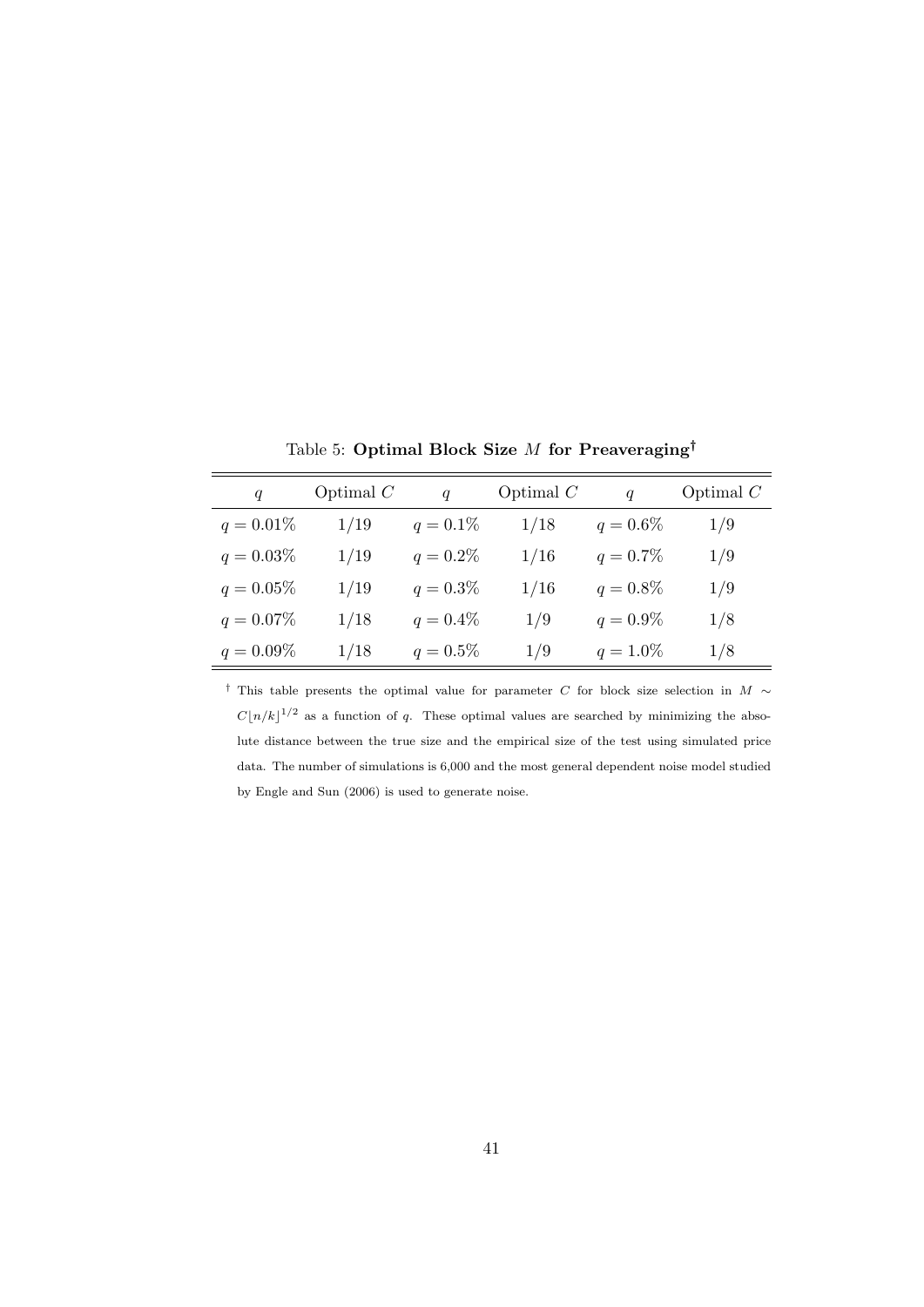| Trading Hour                                 | $9:30-10$    | $10 - 11$    | $11 - 12$    | 12-13        | 13-14        | 14-15        | $15 - 16$    |
|----------------------------------------------|--------------|--------------|--------------|--------------|--------------|--------------|--------------|
| Min No. of trades                            | 494          | 884          | 622          | 553          | 556          | 626          | 1052         |
| Max No. of trades                            | 1107         | 1783         | 1510         | 1750         | 1505         | 1814         | 2323         |
| Ave No. of trades                            | 677          | 1184         | 1024         | 875          | 848          | 1056         | 1622         |
| Std No. of trades                            | 147          | 274          | 257          | 268          | 228          | 283          | 352          |
| Min $\Delta t_i$ (second)                    | $\mathbf{1}$ | $\mathbf{1}$ | $\mathbf{1}$ | $\mathbf{1}$ | $\mathbf{1}$ | $\mathbf{1}$ | $\mathbf{1}$ |
| Max $\Delta t_i$ (second)                    | $35\,$       | 60           | $59\,$       | 61           | 63           | 69           | $41\,$       |
| Ave $\Delta t_i$ (second)                    | 2.701        | 3.180        | 3.729        | 4.397        | 4.512        | 3.646        | 2.324        |
| Std $\Delta t_i$ (second)                    | 2.865        | 3.636        | 4.253        | 5.236        | 5.313        | 4.245        | 2.433        |
| Min $\Delta$ log $\tilde{P}(t_i)$ (1.0e-004) | $-0.17$      | $-0.15$      | $-0.14$      | $-0.12$      | $-0.15$      | $-0.17$      | $-0.18$      |
| Max $\Delta \log \tilde{P}(t_i)$ (1.0e-004)  | 0.18         | 0.16         | 0.14         | 0.12         | 0.17         | 0.13         | 0.16         |
| Ave $\Delta \log P(t_i)$ (1.0e-004)          | 0.0105       | 0.0030       | 0.0019       | $-0.0018$    | $-0.0013$    | $-0.0020$    | $-0.0033$    |
| Std $\Delta \log \tilde{P}(t_i)$ (1.0e-004)  | 0.0278       | 0.0197       | 0.0168       | 0.0165       | 0.0168       | 0.0172       | 0.0175       |
| Min $\widetilde{P}(t_i)$                     | 108.76       | 108.08       | 108.18       | 107.44       | 106.94       | 107.50       | 106.58       |
| Max $\widetilde{P}(t_i)$                     | 116.27       | 116.47       | 116.63       | 116.94       | 116.76       | 116.93       | 117.34       |
| Ave $\tilde{P}(t_i)$                         | 112.11       | 112.21       | 112.32       | 112.45       | 112.38       | 112.32       | 112.30       |
| Std $\widetilde{P}(t_i)$                     | 1.002        | 1.001        | 1.001        | 1.001        | 1.001        | 1.001        | 1.002        |

Table 6: **Descriptive Statistics of IBM Stock Trades during August 2007***†*

*†* The table contains summary statistics for the number of trades, durations in seconds, log returns in basis points, and prices in dollars for IBM stock during the whole month of August 2007. The total number of tick-by-tick observations used is 167,595. Data are collected from the TAQ database and from transactions on the New York Stock Exchange (NYSE). All trades before 9:30am or after 4pm and the first trade after 9:30am are discarded due to NYSE trading hours and mechanisms. Each trading hour column, for example 11-12, includes information about trades after 11am (inclusive) and before 12pm (exclusive). All trades that have multiple prices at the same time are counted once, and the averaged price over the multiple trades is used.